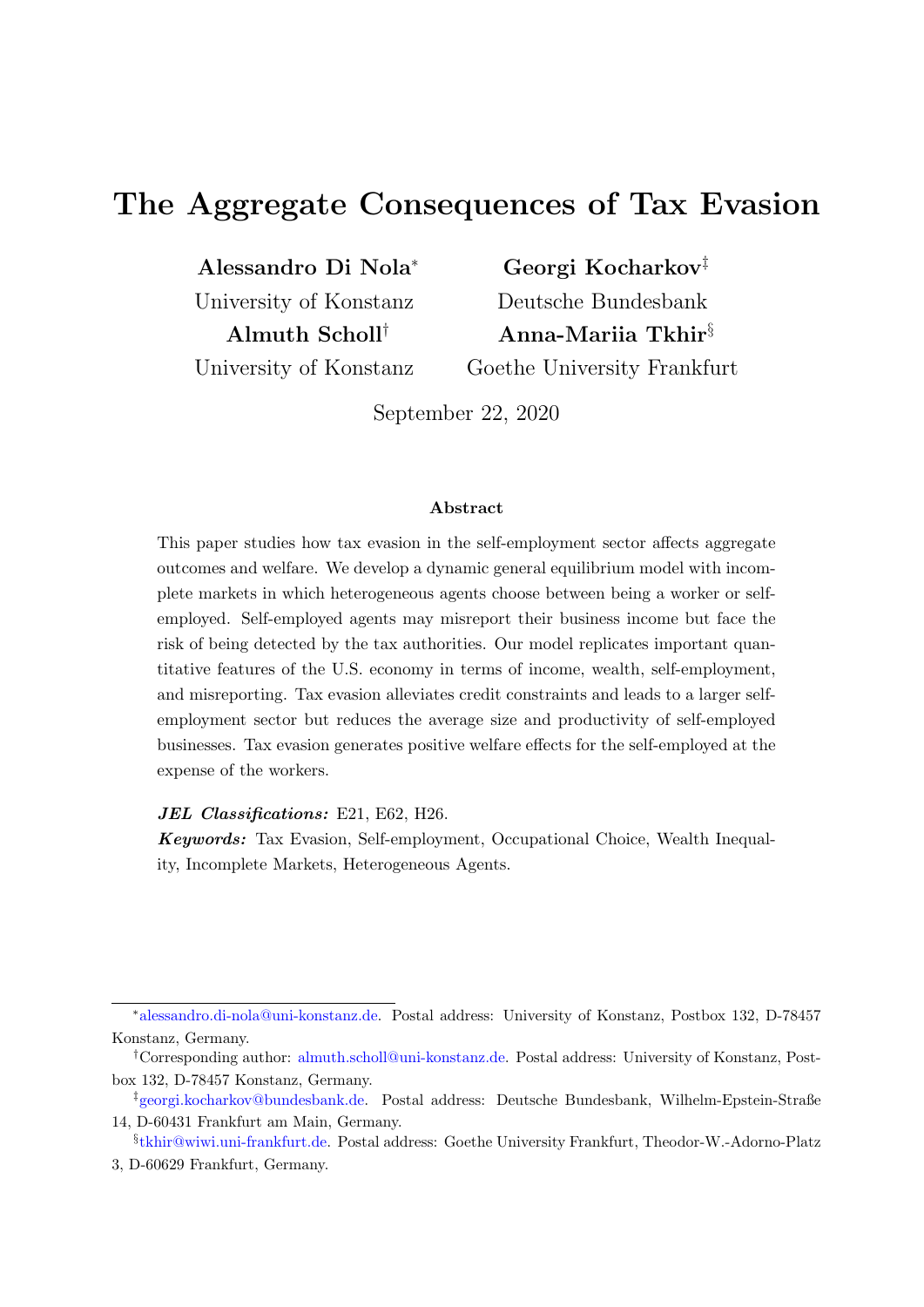### <span id="page-1-0"></span>1 Introduction

Tax evasion of individual income is substantial in the United States. The Internal Revenue Service (IRS) estimates that the lost federal tax revenue due to underreported individual income is \$197 billion in 2001, which is 18 percent of the actual individual income tax liability [\(U.S. Department of the Treasury](#page-48-0) [2006\)](#page-48-0).<sup>1</sup> Tax evasion is concentrated among selfemployed businesses. While only 1 percent of wages and salaries is misreported, this figure rises to 57 percent for self-employed income [\(Johns and Slemrod](#page-47-0) [2010\)](#page-47-0). Self-employed businesses constitute an important component of the U.S. economy. They account for 39 percent of the assets and 21 percent of the income in the economy.<sup>2</sup>

What are the aggregate consequences of tax evasion in the self-employment sector in the U.S.? Does evading taxes by self-employed businesses matter for aggregate outcomes, inequality, and welfare? What are the channels through which such effects operate? What are the implications for tax enforcement policies?

To answer these questions we develop a dynamic general equilibrium model with incomplete markets and occupational choice and study the impact of tax evasion on aggregate outcomes, the distribution of wealth, and welfare. In our model environment, infinitelylived households face idiosyncratic and persistent shocks to their labor productivity and their talent of running a self-employed business. They pay progressive income taxes, make consumption and saving decisions, and choose between being a worker or self-employed each period. Workers supply their labor services to the labor market and cannot evade taxes. Self-employed households invest in capital, hire labor, and use a decreasing returns to scale technology to produce the consumption good. They are credit-constrained and face a borrowing limit proportional to the amount of their net wealth. Self-employed households may hide a share of their business income, however, tax evasion is costly. When misreporting their business income, they are confronted with the probability of being detected by the tax authorities and punished by a proportional fine on the evaded taxes. Therefore, they optimally determine the size of their firms, taking into account that detection becomes more likely as their business grows. In addition to the self-employment sector, there is a corporate sector in which firms operate with a constant returns to scale technology and use labor and capital competitively to produce the consumption good.

We calibrate the model to the U.S. economy at the start of the 2000s using the Panel Survey of Income Dynamics (PSID). Importantly, the parameters related to tax evasion are set to match the average misreporting rate of income as well as the cross-sectional misreporting rates conditional on the level of income. The model replicates important

<sup>&</sup>lt;sup>1</sup>For the remainder of the paper we refer to the underreporting of individual income as tax evasion. Tax evasion is a violation of the tax code and differs from tax avoidance practices, which reduce tax liability via legal means.

<sup>2</sup>These numbers are derived from the Panel Study of Income Dynamics (PSID). For more details on the data work, see Appendix [A.](#page-50-0)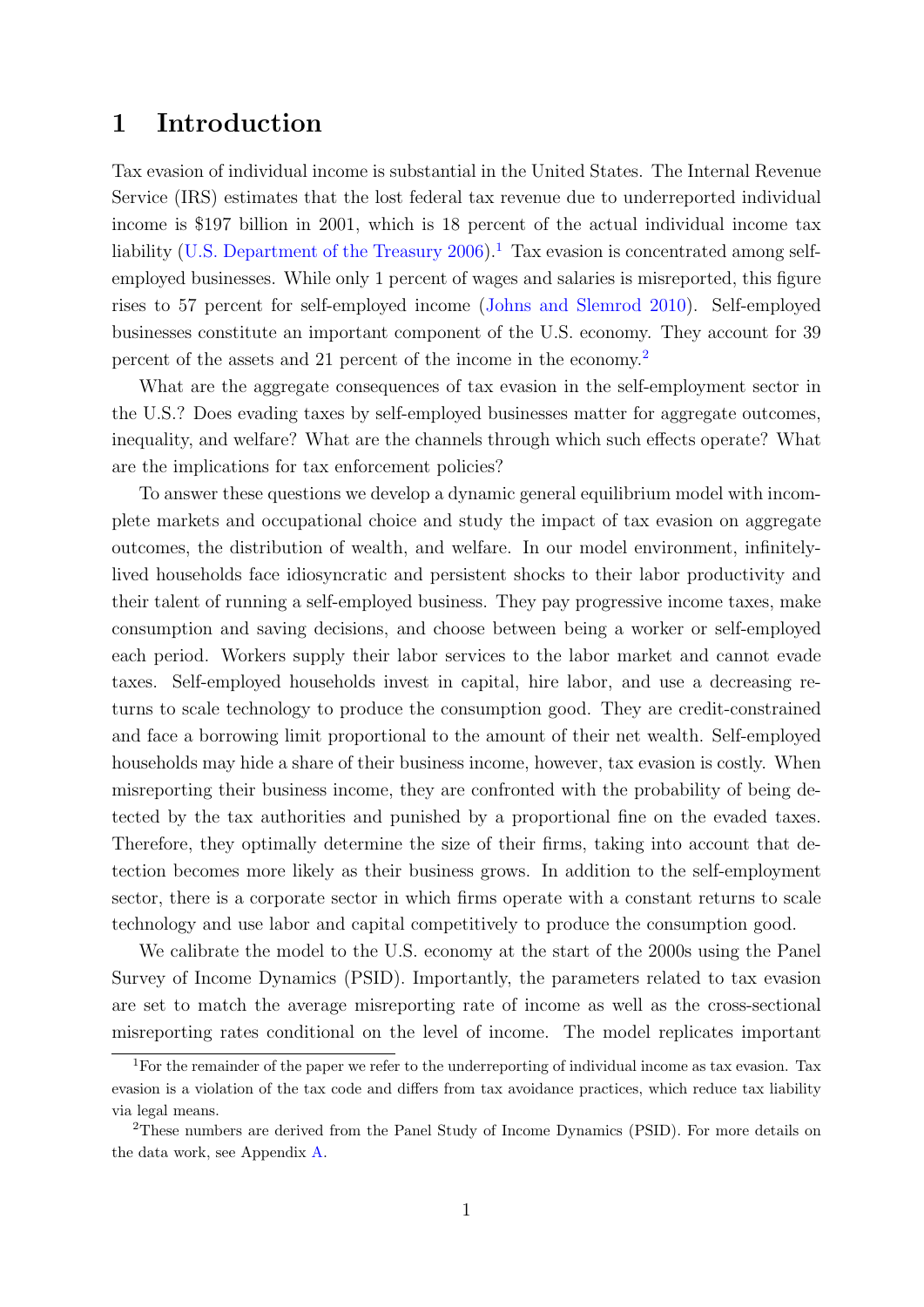quantitative features of the U.S. economy in terms of income, wealth, and self-employment. The model successfully matches the size distribution as well as the average leverage of selfemployed businesses. The overall excellent fit of the model with respect to this broad set of empirical facts for the U.S. economy gives us confidence to use the model for a quantitative analysis.

We study the impact of tax evasion by comparing our benchmark economy with a counterfactual economy in which taxes are perfectly enforced. The optimal decision rules highlight three important channels through which tax evasion affects aggregate outcomes.  $(i)$  The *subsidy channel*: tax evasion acts like a subsidy and stimulates asset accumulation, allowing higher investment in business capital. *(ii)* The *selection channel*: the opportunity to evade taxes induces less talented agents to run self-employed businesses.  $(iii)$  The detection channel: self-employed agents have incentives to keep their businesses small in order to stay under the radar of the tax authorities and to reduce the probability of being audited.

The quantitative analysis of the stationary equilibrium suggests that tax evasion by self-employed businesses matters for aggregate and distributional outcomes. In our application to the U.S. economy, the opportunity to evade taxes increases the number of self-employed businesses but reduces the average productivity of the self-employment sector. Moreover, tax evasion increases the share of small businesses, which is crucial for replicating the empirical self-employed firm size distribution. Furthermore, the economy with tax evasion is characterized by higher aggregate savings and larger aggregate output than the counterfactual economy with perfect tax enforcement. While in the aggregate, wealth inequality increases, self-employed households and workers are affected differently by tax evasion. Within the group of the self-employed, wealth inequality is reduced, whereas it is raised within the group of workers.

Our finding that tax evasion raises output in the aggregate is not trivial since tax evasion distorts the self-employed firm size and induces less able agents to self-select into self-employment. However, at the same time, tax evasion reduces the distortionary impact of income taxation and alleviates the financial frictions imposed on self-employed households via the credit constraint. Our results highlight that in the aggregate the *subsidy* channel dominates the selection channel and the detection channel. Importantly, the subsidy channel is quantitatively stronger in economies in which self-employed businesses face tighter borrowing limits.

Next, we study the welfare implications of tax evasion. To this end, we calculate the welfare effects of eliminating tax evasion by adopting a perfect tax enforcement technology. Our analysis suggests that the elimination of tax evasion generates an aggregate welfare loss of about 1.7 percent, measured in consumption equivalence units. However, perfect tax enforcement raises tax revenues by around 1.9 percent of GDP, which corresponds to the empirical estimate of the U.S. underreported tax gap of 2 percent of GDP [\(U.S. Department](#page-48-0)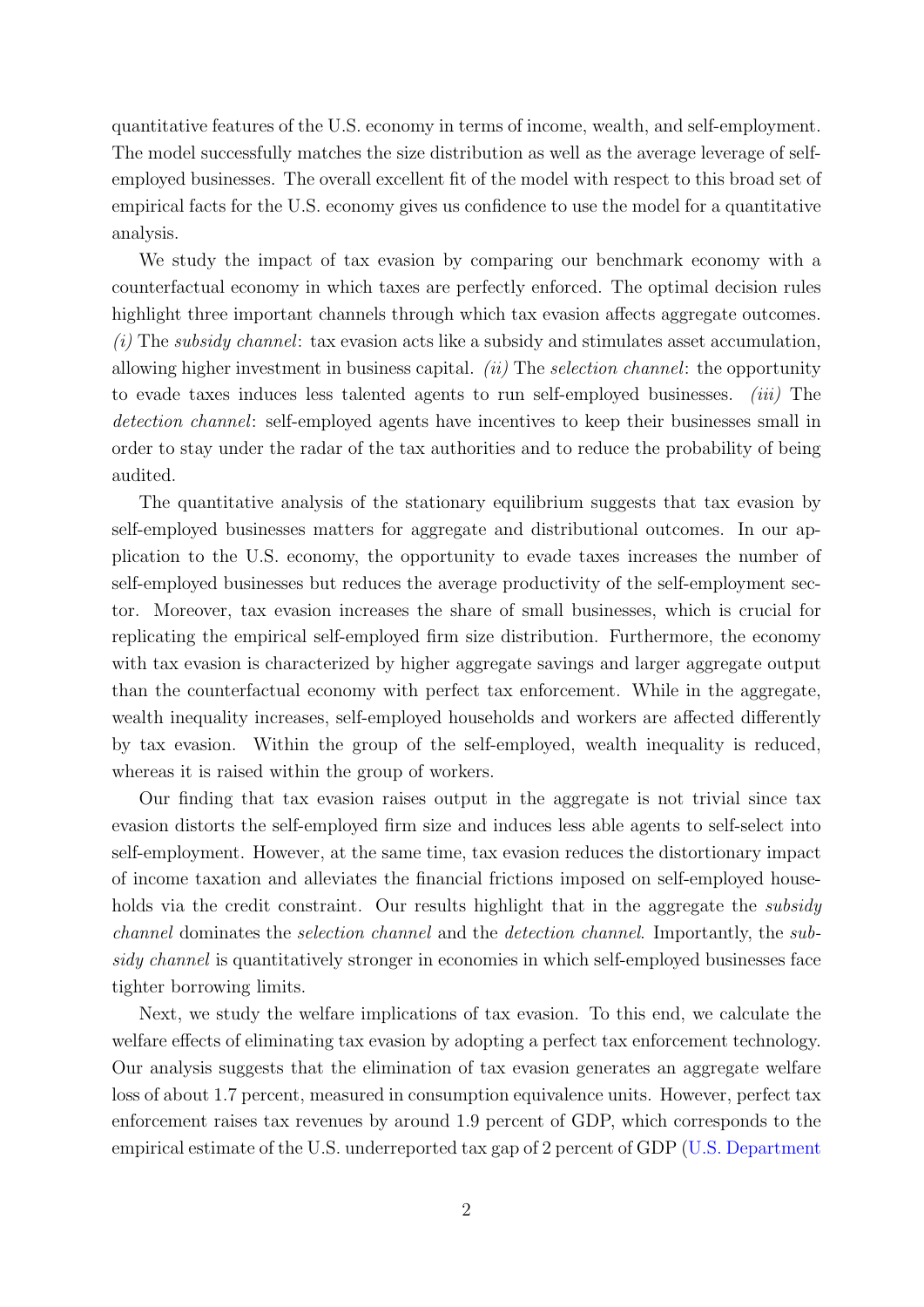<span id="page-3-0"></span>[of the Treasury](#page-48-0) [\(2009\)](#page-48-0)). If these additional tax revenues are redistributed to all households via lump-sum transfers or tax cuts, perfect tax enforcement still adversely affects aggregate productivity and the welfare of the self-employed, but workers substantially benefit. In this case, the aggregate welfare effect turns positive and amounts to around 1.9 percent, measured in consumption equivalent units. Importantly, poor self-employed households in the lowest decile of the wealth distribution suffer most from perfect tax enforcement because tax evasion allows them to relax their credit constraint. If the additional tax revenues are used for tax cuts targeted to the self-employed to alleviate their financial constraints, then perfect tax enforcement generates higher aggregate productivity and an overall aggregate welfare gain of about 1 percent. Not only the self-employed benefit from the tax cut but also workers, albeit their gains are significantly lower.

Against the backdrop that taxes are imperfectly enforceable, we focus on the penalty for tax evasion as a tax enforcement policy instrument. In the U.S., the fine for tax fraud amounts to 75 percent of the missing taxes. To analyze how a rise in the penalty affects aggregate outcomes and welfare, we employ our benchmark economy and vary the fine between 25 and 400 percent. Our quantitative findings suggest that raising the penalty from 75 to 125 percent reduces misreporting and sharply increases tax revenues. If these additional tax revenues are redistributed to all households via lump-sum transfers or tax cuts, both workers and self-employed households experience welfare gains between 0.2 and 0.3 percent, measured in consumption equivalence units. Penalties beyond 125 percent of the missing taxes reduce the share of self-employed, depress aggregate output and dampen the increase in tax revenues with adverse welfare effects for the self-employed.

The rest of the paper is organized as follows. The next subsection discusses the related literature. In Section [2,](#page-5-0) we provide further details on tax evasion in the U.S. Section [3](#page-6-0) presents the model. Section [4](#page-13-0) explains the calibration procedure and shows the model fit. In Section [5,](#page-20-0) we present and discuss how tax evasion affects aggregate outcomes, inequality, and welfare. Moreover, we analyze the interaction between credit constraints and tax evasion. Section [6](#page-38-0) studies the impact of tax enforcement policy on aggregate outcomes and welfare. The last section concludes.

#### 1.1 Related Literature

The economic theory of the technology and practices of tax evasion was initiated by the seminal works of [Allingham and Sandmo](#page-45-0) [\(1972\)](#page-45-0) and [Yitzhaki](#page-49-0) [\(1974\)](#page-49-0). They present a stylized model of tax evasion by a risk-averse agent who faces the probability of getting caught and penalized by the tax authorities. The theoretical analysis shows that evasion depends on income and risk aversion. [Andreoni](#page-45-0) [\(1992\)](#page-45-0) extends this framework to a two-period model with income uncertainty and borrowing constraints. Other notable extensions of the static theory are presented by [Yitzhaki](#page-49-0) [\(1974\)](#page-49-0) and [Pencavel](#page-48-0) [\(1979\)](#page-48-0) who allow for a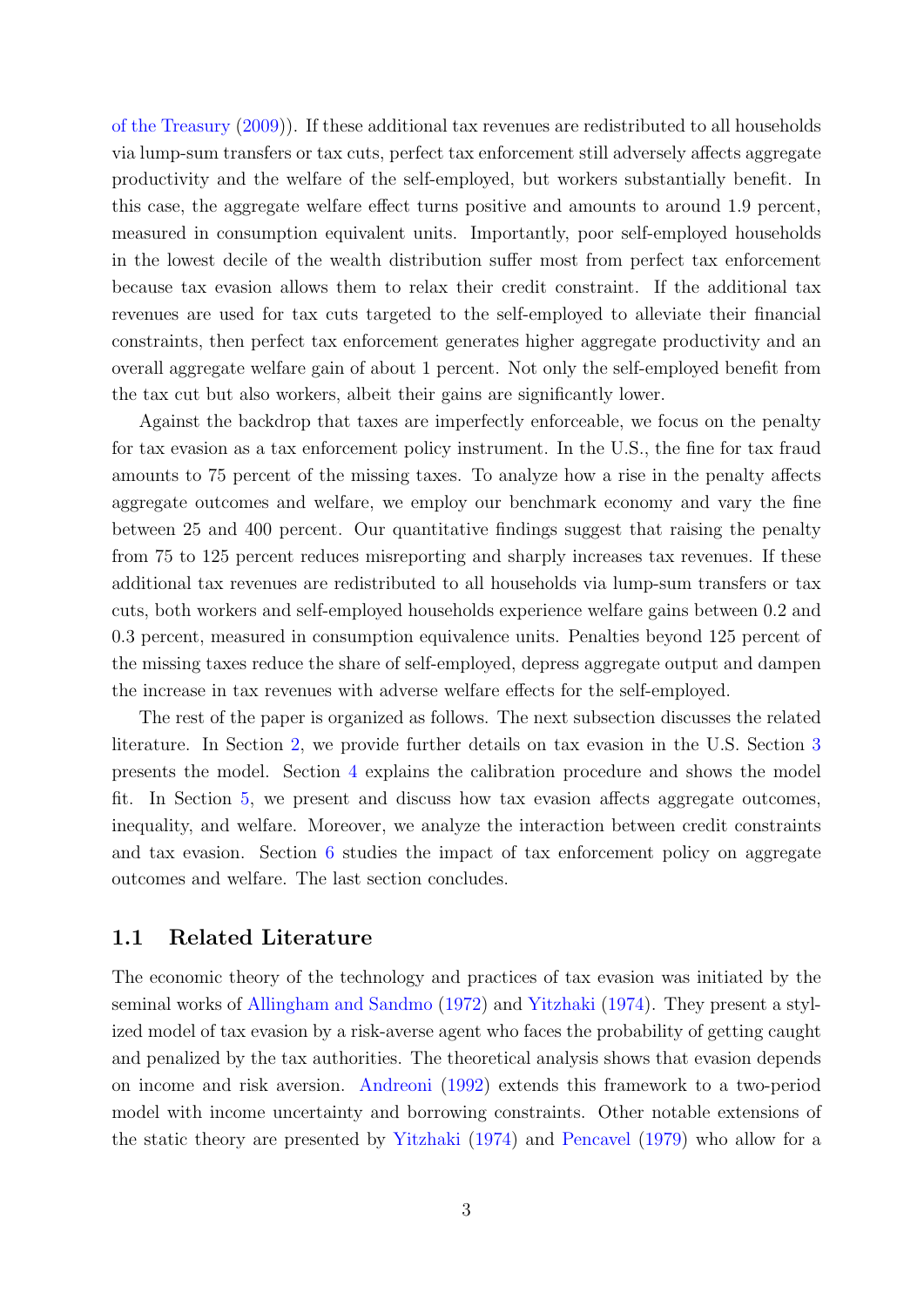more general penalization structure and introduce labor supply choice, respectively. For a detailed summary of the literature, see [Andreoni et al.](#page-45-0) [\(1998\)](#page-45-0), [Slemrod and Yitzhaki](#page-48-0) [\(2002\)](#page-48-0), and [Slemrod](#page-48-0) [\(2007\)](#page-48-0). We take this classic modeling approach to tax evasion and incorporate it in a modern heterogeneous agent macroeconomic model of income and wealth inequality.

The macroeconomic literature on the aggregate effects of tax evasion is scarce. Our paper is related to [Maffezzoli](#page-48-0) [\(2011\)](#page-48-0) who explores the distributional effects of tax evasion in a heterogeneous agent framework with incomplete markets. His model, similarly to ours, successfully replicates the cross-sectional pattern of tax evasion which is increasing in income. His findings point out that moving from a progressive to a proportional taxation reduces the amount of evaded taxes and raises government revenues. In contrast to his model, our framework explicitly accounts for the role of self-employed businesses. This allows us to quantitatively document the consequences of tax evasion for capital accumulation and aggregate productivity. More recently, [Kotsogiannis and Mateos-Planas](#page-47-0) [\(2019\)](#page-47-0) study tax evasion as a form of contingent debt within a quantitative life-cycle model with incomplete markets. They find that eliminating tax evasion leads to significant welfare gains but reduces capital accumulation. In a related contribution, [Fernandez-Bastidas](#page-46-0) [\(2019\)](#page-46-0) studies the role of tax evasion in a heterogeneous agent model with occupational choice. The main quantitative experiment differs from ours and evaluates a tax reform in which the existing progressive tax code is replaced by a proportional income tax. The results point out that tax evasion matters when assessing the welfare consequences of the reform.

Our work builds on existing quantitative macroeconomic models with heterogeneous agents and incomplete markets in which entrepreneurs face borrowing constraints. The seminal works of [Quadrini](#page-48-0) [\(2000\)](#page-48-0) and [Cagetti and De Nardi](#page-45-0) [\(2006\)](#page-45-0) paved the way for generating adequate distributions of wealth in macroeconomic environments due to the savings behavior of entrepreneurs. [Kitao](#page-47-0) [\(2008\)](#page-47-0) explores the productive and welfare effects of capital taxation in a similar framework and shows that these effects depend on whether entrepreneurial or non-entrepreneurial capital is taxed. [Cagetti and De Nardi](#page-45-0) [\(2009\)](#page-45-0) incorporate the role of hiring in the entrepreneurial sector and study the effects of eliminating the estate tax. [Imrohoroglu et al.](#page-47-0)  $(2018)$  and Brüggemann  $(2019)$  use a similar framework as [Cagetti and De Nardi](#page-45-0) [\(2009\)](#page-45-0) to study the optimal taxation of the rich. We complement these works by introducing the possibility of tax evasion for self-employed businesses and by exploring its role for aggregate economic outcomes and welfare.

Our paper is also related to the vast literature on misallocation and productivity. [Hsieh](#page-47-0) [and Klenow](#page-47-0) [\(2009\)](#page-47-0) and [Restuccia and Rogerson](#page-48-0) [\(2008\)](#page-48-0) document that firm-level distortions such as idiosyncratic taxes, subsidies, or sector-specific government regulations can distort the optimal allocation of capital and labor across firms, leading to a significant loss in aggregate productivity. More closely related to our analysis, [Ordonez](#page-48-0) [\(2014\)](#page-48-0) shows that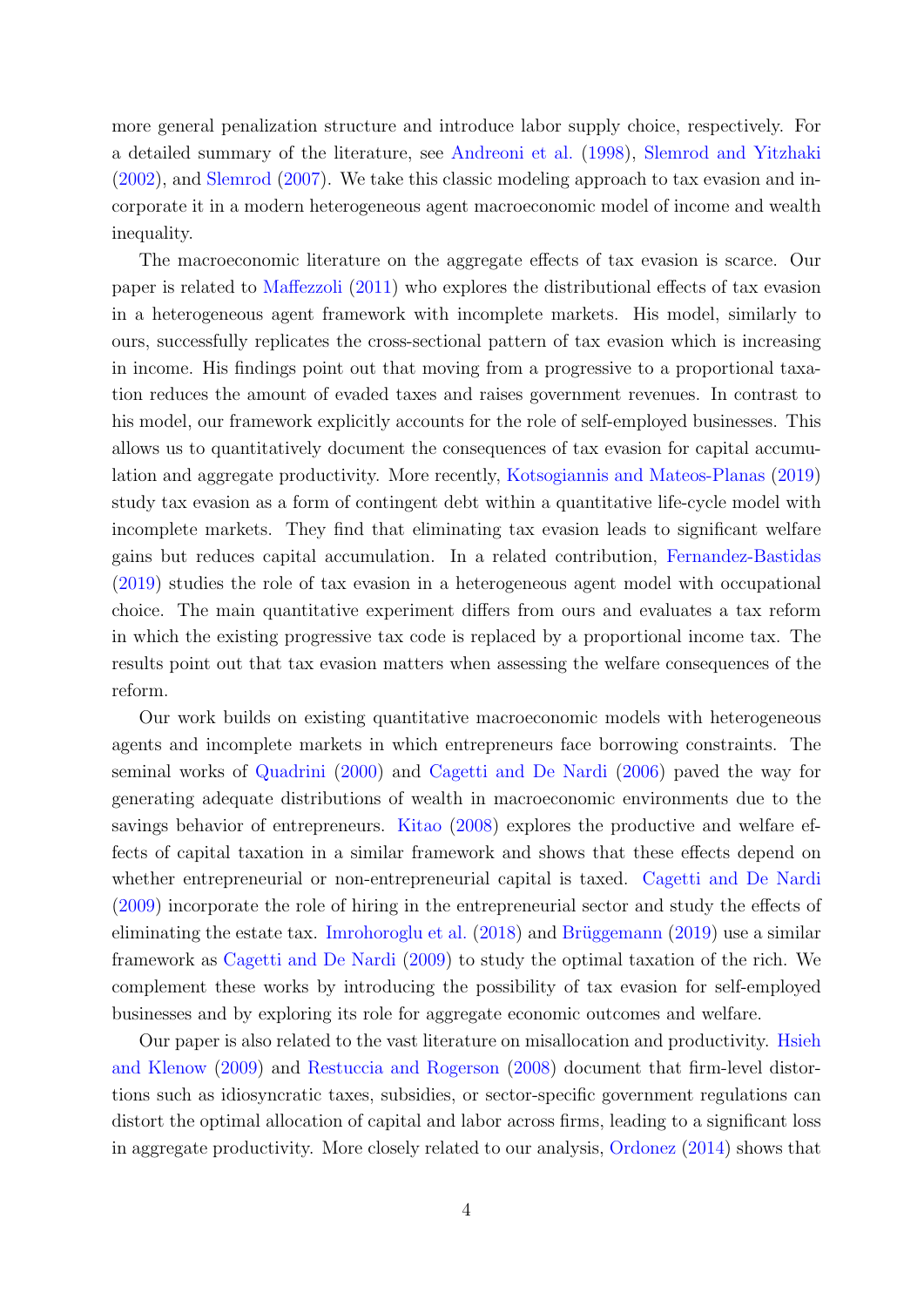<span id="page-5-0"></span>imperfect tax enforcement leads to several distortions that reduce output and productivity in the economy. In particular, tax evasion reduces the optimal capital-labor ratios in firms that actively engage in underreporting, since they want to remain undetected by the government. A similar channel is operational also in our paper, where self-employed evading businesses have an incentive to keep their scale small in order to stay under the radar of the tax authorities (detection channel).

### 2 Tax Evasion in the United States

The Internal Revenue Code contains three primary obligations on taxpayers:  $(i)$  to file timely returns,  $(ii)$  to report accurately on those returns, and  $(iii)$  to pay the required tax voluntarily and on time. Thus, non-compliance takes three forms:  $(i)$  underreporting (not reporting full liability on a timely-filed return),  $(ii)$  underpayment (not paying the full amount of tax reported on a timely-filed return), and,  $(iii)$  non-filing (not filing the required returns on time). Given the scope of this paper, we concentrate on the first component of non-compliance, namely, underreporting.

Individual income tax evasion and its distribution. The underreported tax gap is defined as the amount of tax liability which is not reported voluntarily by taxpayers who file tax returns on time. The IRS estimates that in 2001 underreporting of individual income tax led to a tax gap of \$197 billion [\(U.S. Department of the Treasury](#page-48-0) [2009\)](#page-48-0). This amounts to around 2 percent of the U.S. GDP in that year.<sup>3</sup> Only 1 percent of wages and salaries and 4 percent of taxable interest and dividends are misreported to the IRS. In contrast, 57 percent of self-employed business income is not reported. Using U.S. household survey data, [Hurst et al.](#page-47-0) [\(2014\)](#page-47-0) report that self-employed income is underreported by 30 percent.<sup>4</sup>

[Johns and Slemrod](#page-47-0) [\(2010\)](#page-47-0) assess the distribution of tax non-compliance for the fiscal year of 2001. In their analysis, tax payers are grouped according to percentiles of their true income, i.e., the gross income they should have reported if not evading. According to their calculations, 11 percent of true income is misreported to the IRS. However, the misreporting rate varies with income levels. Income in the first decile is not misreported at all. Income levels in all other deciles below the median are misreported at a steady rate

<sup>&</sup>lt;sup>3</sup> The estimate is based on the data collected through the National Research Program (NRP) Individual Income Tax Reporting Compliance Study for the 2001 tax year. The NRP analyzes approximately 46,000 randomly selected individual income tax returns. The estimated underreporting gap excludes unpaid taxes due to purely illegal activities.

<sup>&</sup>lt;sup>4</sup> [Kleven et al.](#page-47-0) [\(2011\)](#page-47-0) finds similar facts using audit data for Denmark. They document that tax evasion is around zero for income subject to third-party reporting (such as wages and salaries) but is substantial for self-reported income. Using U.K. survey data, [Pissarides and Weber](#page-48-0) [\(1989\)](#page-48-0) and [Cabral et al.](#page-45-0) [\(2019\)](#page-45-0) report that self-employed households underreport on average between 20 and 55 percent of their income. Using data across countries and occupations, [Barany](#page-45-0) [\(2017\)](#page-45-0) documents that the opportunity to evade taxes is a key driver behind the choice of becoming self-employed.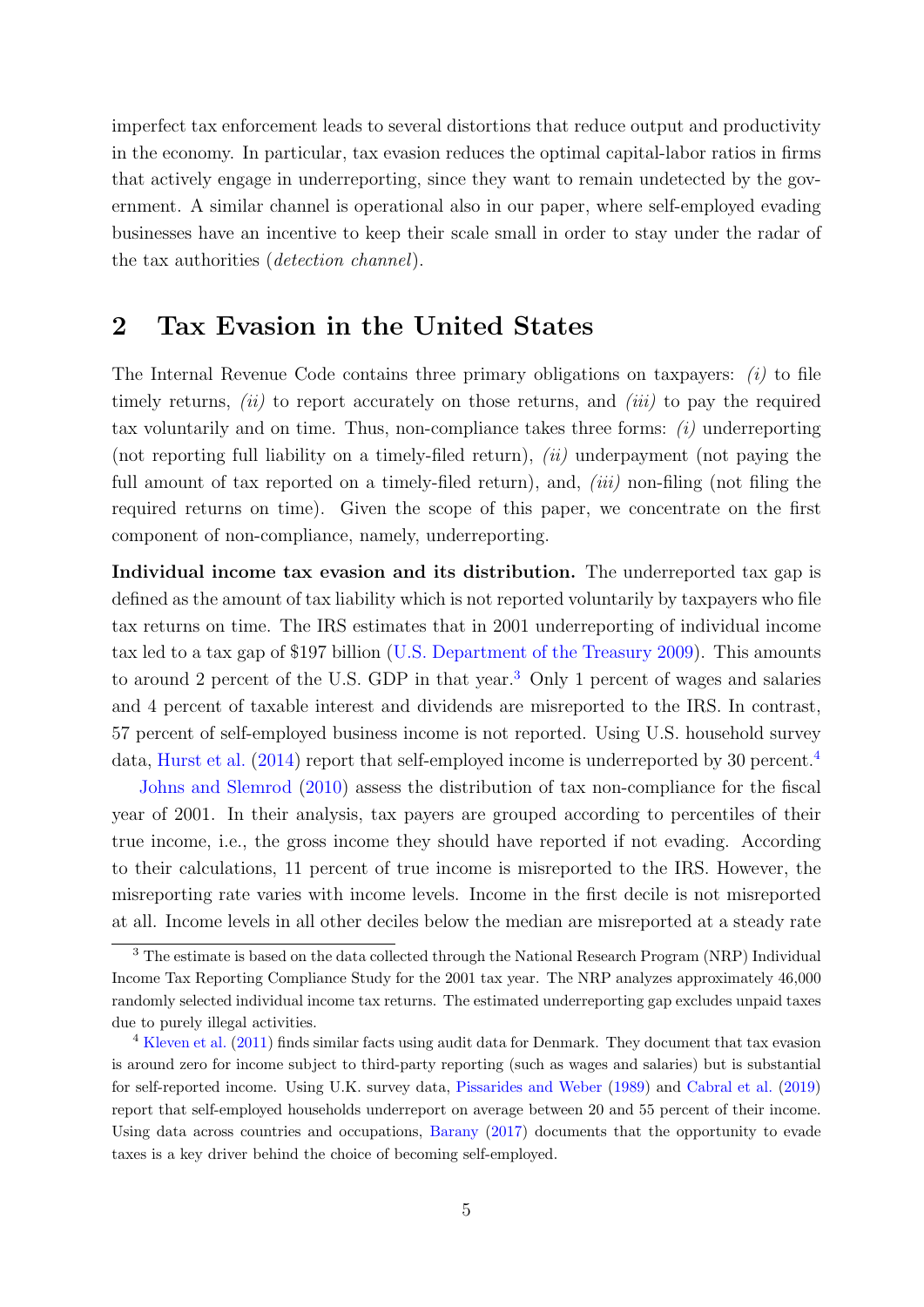<span id="page-6-0"></span>of around 5 percent. Around 7-8 percent of income in the four deciles above the median is hidden. Finally, tax evasion is highest in the top decile, where more than 15 percent of income is misreported.

Detecting and punishing tax evasion. The IRS had around 13,000 revenue and tax agents in 2002 whose main responsibility was detecting tax evasion [\(Dubin](#page-46-0) [2018\)](#page-46-0). The individual income tax examination coverage, i.e., the audit rate was 1.27 percent in 1997. In the following years, the audit rate declined and fell below 1 percent (TIGTA [2002\)](#page-49-0). The aggregate numbers mask, however, a large variation by type and size of reported income, as documented in [Slemrod and Gillitzer](#page-48-0) [\(2014\)](#page-48-0), Chapter 6.5, and the [U.S. Department of](#page-48-0) [the Treasury](#page-48-0) [\(2011\)](#page-48-0). The probability of auditing is generally rising in reported income. Individuals' tax returns with reported income between \$25,000 and \$50,000 had a 0.73 percent probability of being audited. The probability rises to 29.93 percent for tax returns with reported income over \$10 million. Auditing rates depend considerably on the type of income declared. Individuals with business income face a higher audit probability than those not reporting business income (2.1 percent and 0.6 percent, respectively). Likewise, for corporations the audit rate dramatically rises with the amount of total assets.<sup>5</sup>

Legally, it is very demanding to prove that a taxpayer knowingly committed a fraudulent act when evading taxes. Therefore, the IRS performs very few criminal investigations and more often pursues civil charges for evasion. Accuracy-related penalties vary between 20-40 percent of the missing taxes, while the civil fraud penalty is fixed at 75 percent [\(U.S.](#page-49-0) [Department of the Treasury](#page-49-0) [2016\)](#page-49-0).

### 3 The Model

The model builds on the seminal contributions of [Quadrini](#page-48-0) [\(2000\)](#page-48-0), [Cagetti and De Nardi](#page-45-0) [\(2006\)](#page-45-0) and [Cagetti and De Nardi](#page-45-0) [\(2009\)](#page-45-0) who introduce entrepreneurs in macroeconomic models of wealth inequality but it differs from them in two key aspects. First, we introduce income tax evasion following the classic papers by [Allingham and Sandmo](#page-45-0) [\(1972\)](#page-45-0) and [Yitzhaki](#page-49-0) [\(1974\)](#page-49-0). Second, in light of the empirical facts on tax evasion, we concentrate on self-employed businesses and not on the general category of entrepreneurs.

Our model economy includes households, firms, and the government. Households are infinitely lived. Each time period corresponds to one year. Each period, households receive a pair of idiosyncratic realizations of their working ability and their ability of running a self-employed business. Based on these realizations and their stock of savings, they decide whether to form a self-employed business or to be a worker. Following, e.g., [Cagetti and](#page-45-0) [De Nardi](#page-45-0) [\(2009\)](#page-45-0), self-employed firms hire labor. Moreover, households' labor supply is endogenous. As in [Aiyagari](#page-45-0) [\(1994\)](#page-45-0), asset markets are incomplete, i.e., households cannot

<sup>5</sup>We report more data on the relationship between auditing and income levels/size of business activity in Appendix [A.4.](#page-52-0)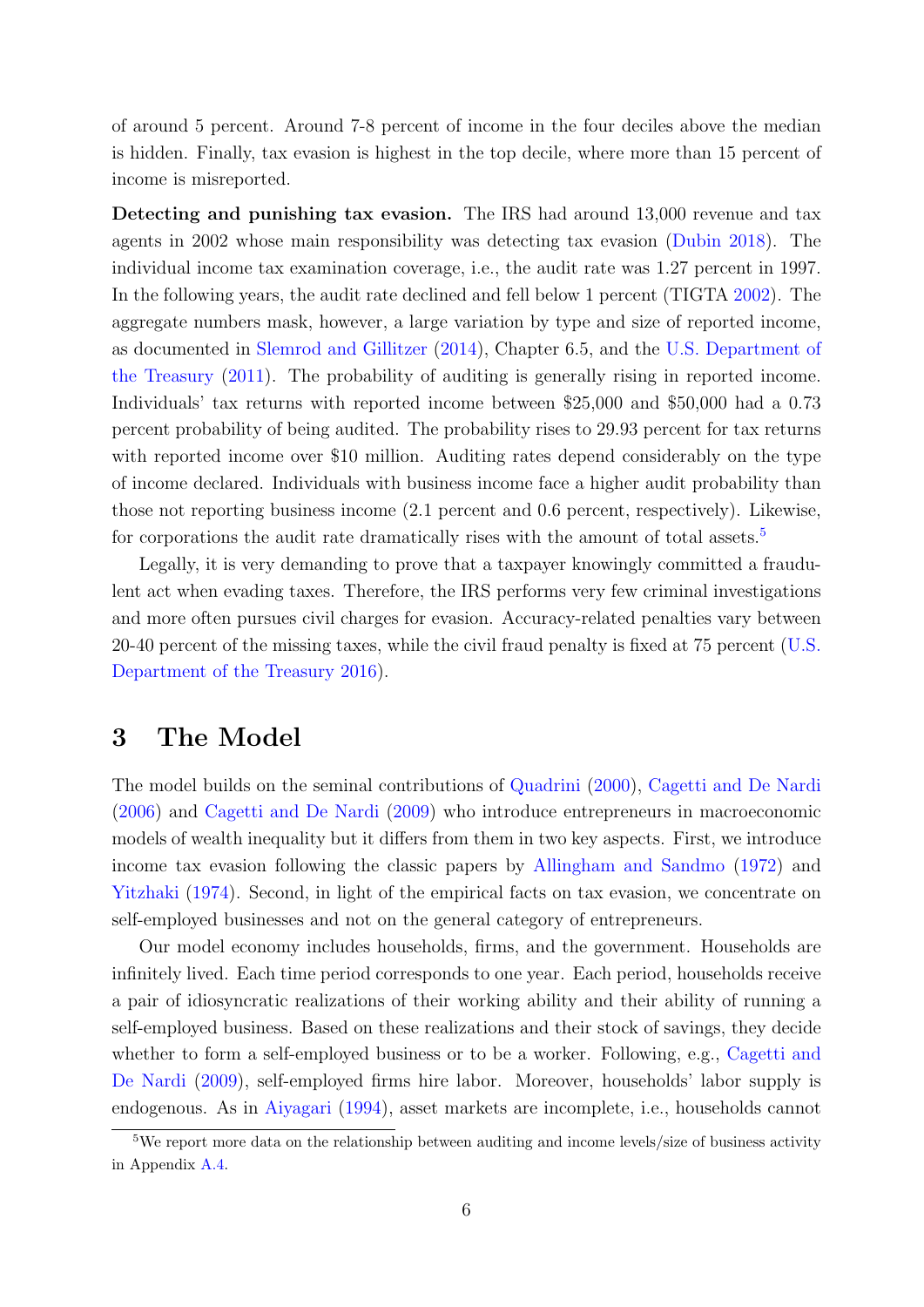<span id="page-7-0"></span>insure against shocks to their working or business abilities. In addition, there is another source of market imperfection: borrowing of self-employed businesses is subject to a credit constraint.

We follow [Cagetti and De Nardi](#page-45-0) [\(2009\)](#page-45-0) and assume that the ability of working in the corporate sector and the ability of running a self-employed business evolve independently. We abstract from the fact that agents with a high self-employed business ability may also be very productive as managers in the corporate sector. In recent papers, [Lee](#page-47-0) [\(2019\)](#page-47-0) and [Allub and Erosa](#page-45-0) [\(2019\)](#page-45-0) explicitly distinguish between entrepreneurs and managers to account for the distribution of income across occupations.

#### 3.1 Preferences and Endowments

Each household is endowed with one unit of time. Households derive utility from consumption  $c_t$  and leisure  $1 - \ell_t$ , where  $\ell_t$  denotes labor supply. Households maximize the expected sum of discounted utility given by

$$
\mathbb{E}_0 \sum_{t=0}^{\infty} \beta^t u(c_t, 1 - \ell_t),
$$

where  $\beta \in (0, 1)$  is the time discount factor. The utility function u is defined as  $u(c, 1-\ell) =$  $c^{1-\sigma_1}$  $\frac{c^{1-\sigma_1}}{1-\sigma_1}-\psi\frac{\ell^{1+\sigma_2}}{1+\sigma_2}$  $\frac{\ell^{1+\sigma_2}}{1+\sigma_2}$ , where  $\sigma_1 > 0$  denotes the coefficient of risk aversion and  $\sigma_2 > 0$  is the inverse of the Frisch elasticity of labor supply. The parameter  $\psi$  relates to the disutility from work. Each household is endowed with a working ability  $\varepsilon \in \mathcal{E}$  and a business ability  $\theta \in \Theta$ , where  $\varepsilon$  and  $\theta$  are drawn from a finite-state Markov process with transition probability  $F(\varepsilon', \theta' | \varepsilon, \theta).$ 

### 3.2 Technology

The economy consists of two sectors of production. The single consumption good is produced either in a large corporate sector with a representative firm or by self-employed businesses run by households. Actors in both sectors are price takers.

Following [Cagetti and De Nardi](#page-45-0) [\(2006\)](#page-45-0), self-employed households decide how much capital to use in the production process. In addition, as in [Imrohoroglu et al.](#page-47-0) [\(2018\)](#page-47-0), they decide how much to work in their own businesses and how much labor to hire. They combine their business ability  $\theta$ , their own labor input  $\ell$ , capital k, and hired labor n according to a production function,

$$
f(\theta, k, n, \ell) = \theta(k^{\gamma}(\ell+n)^{1-\gamma})^{\nu},
$$

where  $0 < \nu < 1$  and  $0 < \gamma < 1$ . The production function exhibits decreasing returns to scale capturing the *span of control* idea introduced by [Lucas](#page-47-0) [\(1978\)](#page-47-0): self-employed business skills gradually deteriorate as the size of the firm increases. Self-employed households can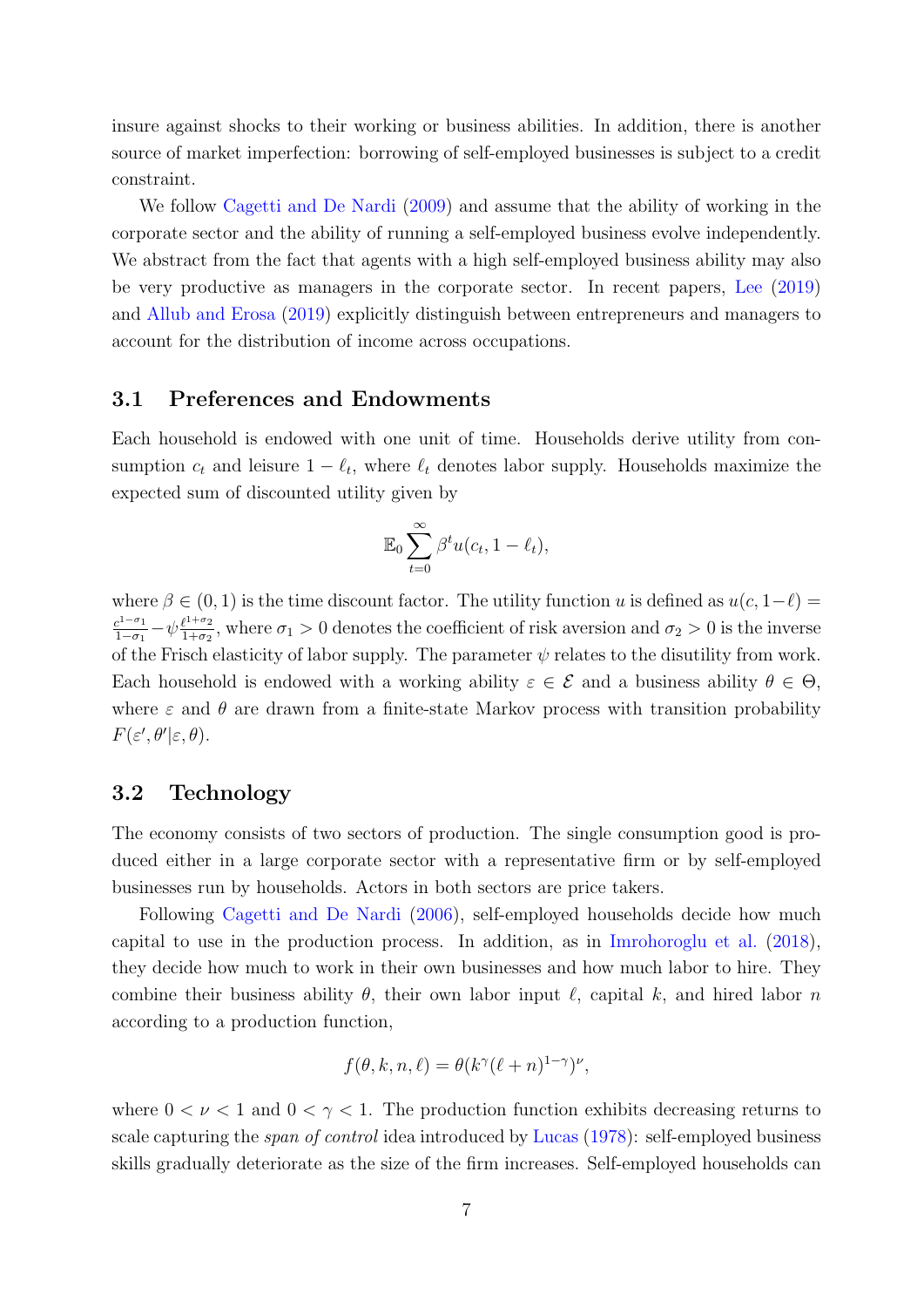<span id="page-8-0"></span>save at a risk-free rate r and use their wealth to finance capital used in their businesses. In addition to using their own assets, they can borrow from a financial intermediary at a rate  $r<sup>6</sup>$ . This borrowing is limited up to a constant share of their assets which self-employed households can pledge as collateral,  $k \leq \lambda a$ , where  $\lambda \geq 1$ . The two polar cases of  $\lambda = 1$ and  $\lambda = \infty$  capture the two extremes of financial autarky and perfect credit markets, respectively.

The corporate firm operates according to a constant returns to scale technology,

$$
F(K_C, N_C) = K_C^{\alpha} N_C^{1-\alpha},
$$

where  $0 < \alpha < 1$ . The corporate firm rents capital  $K_C$  from households at a rate r and labor services  $N_c$  from workers paying a wage w. Capital in both sectors depreciates at a rate  $\delta \in (0,1)$ . Profit maximization in the corporate sector implies that in equilibrium input prices are set according to their marginal products,

$$
r = \alpha K_C^{\alpha - 1} N_C^{1 - \alpha} - \delta \tag{1}
$$

and

$$
w = (1 - \alpha) K_C^{\alpha} N_C^{-\alpha}.
$$
\n<sup>(2)</sup>

#### 3.3 Government and Taxation

The government raises tax revenues to finance exogenously given public spending G. Both workers and self-employed households are subject to a non-linear personal income tax  $T^i(\cdot)$ meant to approximate the actual tax code for the U.S. by capturing not only the statutory tax rates but also deductions, exemptions, and tax credits. We allow the tax schedules to be different for workers and self-employed. In particular, following [Gouveia and Strauss](#page-46-0) [\(1999\)](#page-46-0), we assume that each agent of type  $i = \{W, E\}$ , where W stands for workers and E stands for self-employed, has to pay tax liabilities given by the following tax function:<sup>7</sup>

$$
T^{i}(y) = a_{0}^{i} \left[ y - \left( y^{-a_{1}^{i}} + a_{2}^{i} \right)^{-1/a_{1}^{i}} \right]. \tag{3}
$$

Note that for  $a_1 > 0$ , we have a progressive tax system since the average tax rate,

$$
\frac{T^{i}(y)}{y} = a_0^{i} \left[ 1 - \left( 1 + a_2^{i} y^{a_1^{i}} \right)^{-1/a_1^{i}} \right],
$$

<sup>&</sup>lt;sup>6</sup>The financial intermediary collects deposits from households and lends the proceeds to the corporate firm or the self-employed businesses. The ability of the self-employed household is not observed by the intermediary, and, therefore, borrowing contracts cannot be conditioned on it.

<sup>7</sup>[Guner et al.](#page-46-0) [\(2014\)](#page-46-0) show that this tax function is very flexible and provides a good approximation of the effective U.S. tax schedule. This functional form has been used extensively in the quantitative macroeconomic and public finance literature. Notable examples are [Conesa and Krueger](#page-46-0) [\(2006\)](#page-46-0), [Kitao](#page-47-0) [\(2008\)](#page-47-0), and [Cagetti and De Nardi](#page-45-0) [\(2009\)](#page-45-0).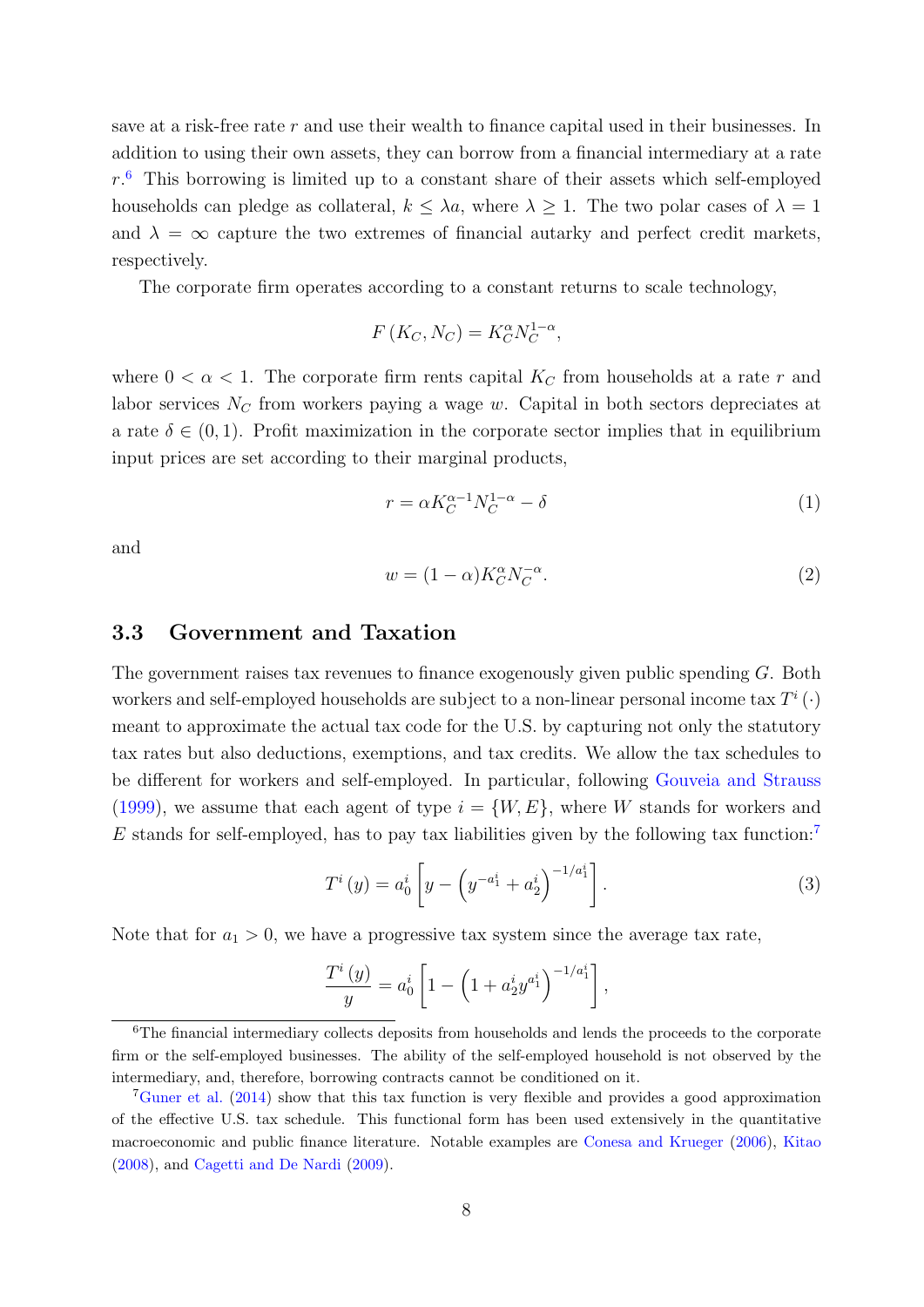<span id="page-9-0"></span>is increasing with income  $y$ <sup>8</sup>

The crucial element of our modeling exercise is the introduction of tax evasion. Whereas workers cannot evade taxes, self-employed households may hide a share  $\phi \in [0, 1]$  of their business income.<sup>9</sup> Evading taxes, however, is costly. Following [Chen](#page-46-0) [\(2003\)](#page-46-0), hiding business income generates a fixed resource cost  $\kappa > 0$ . As argued by [Chetty](#page-46-0) [\(2009\)](#page-46-0), this cost may reflect a loss of business profit from concealing activities and transacting in cash.

The government can monitor through audits and verify the individual tax returns. Let  $p(k)$ , with  $p'(k) > 0$ , be the probability that a self-employed tax return is subject to monitoring. If the self-employed household is audited and underreporting is detected, a fine  $s > 1$  proportional to the amount of the underreported taxes is issued.<sup>10</sup> In essence, the self-employed needs to pay back the hidden taxes and an additional proportional penalty. For simplicity, we assume that the auditing efforts of the tax authorities are costless.

Similar to [Ordonez](#page-48-0) [\(2014\)](#page-48-0), our key assumption is that the probability of being audited depends positively on capital,  $p'(k) > 0$ , capturing the idea that larger firms are more visible to the tax authorities. This modeling strategy is in line with the empirical evidence: [Lewis](#page-47-0) [\(2005\)](#page-47-0) and [Ordonez](#page-48-0) [\(2014\)](#page-48-0) report that government agencies target larger establishments when it comes to audits. [Ulyssea](#page-48-0) [\(2018\)](#page-48-0) provides empirical evidence that evading firms are smaller and use less capital per worker. Moreover, in Chapter 6.5, [Slemrod and](#page-48-0) [Gillitzer](#page-48-0) [\(2014\)](#page-48-0) document that in the U.S. the probability of auditing generally rises with income levels.<sup>11</sup>

#### 3.4 Household Problem

Timing of events. The sequence of events in this economy unfolds as follows. At the beginning of each period, the idiosyncratic shocks  $\varepsilon$  and  $\theta$  for working and business ability are realized. After observing these shocks, and conditional on the value of assets a inherited from the previous period, an individual chooses whether to be a worker or self-employed for the current period. Workers make optimal decisions regarding consumption, labor supply, and savings and pay income taxes to the government. Self-employed households decide how much to invest taking their credit constraint into account. Moreover, they choose how much labor to hire and how much to work in their own businesses. They decide how much to evade taking into account the costs related to tax evasion and the probability of getting detected by the tax authorities. After the business decisions are made, auditing

<sup>&</sup>lt;sup>8</sup>In addition, the degree of tax progressivity is increasing with  $a_1$ . If  $a_1 \to 0$ , then  $T^i(y) \to a_0y$ , i.e. taxes are proportional.

<sup>9</sup>We assume that interest income generated by savings cannot be underreported, for both workers and self-employed households.

<sup>&</sup>lt;sup>10</sup>In the seminal work of [Allingham and Sandmo](#page-45-0) [\(1972\)](#page-45-0), the fine paid upon detection of tax fraud is proportional to the evaded income. However, in the U.S., the administrative penalty for evading taxes is proportional to the amount of unpaid taxes.

<sup>11</sup>See Appendix [A.4](#page-52-0) for more evidence on this.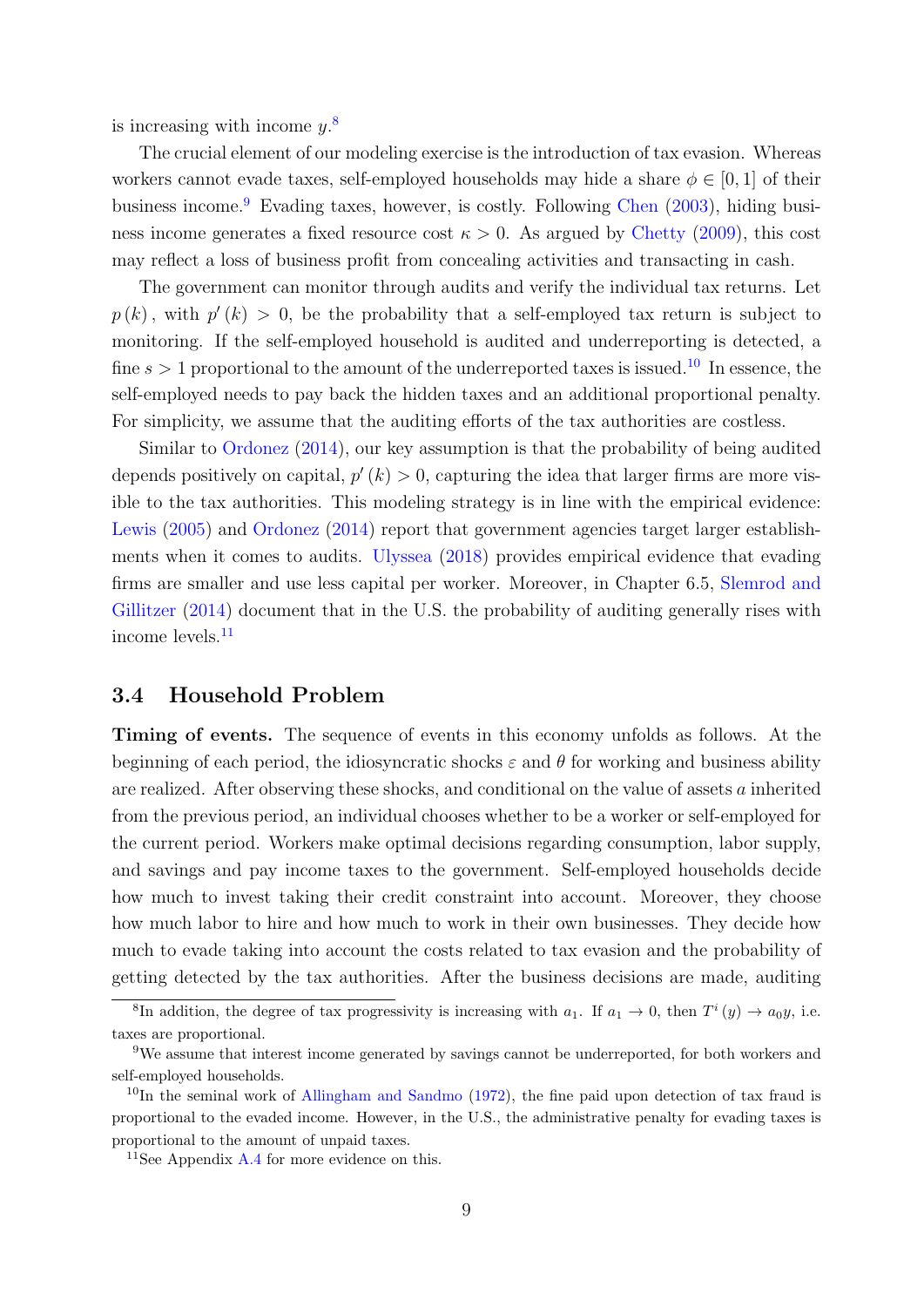<span id="page-10-0"></span>by the government takes place. After observing whether they are detected, self-employed households make consumption and savings decisions.

The optimization problem of a household can be recursively formulated, with the individual states being the assets level a and the current abilities  $\varepsilon$  and  $\theta$ . Let  $V^W$  and  $V^E$ denote the values of being a worker or self-employed, respectively. The beginning-of-theperiod value function is given by:

$$
V(a,\varepsilon,\theta) = \max\left\{V^W(a,\varepsilon,\theta), V^E(a,\varepsilon,\theta)\right\}.
$$
 (4)

Let  $o(a, \varepsilon, \theta)$  denote the occupational choice associated with problem (4):

$$
o(a, \varepsilon, \theta) = \begin{cases} 1, & \text{if } V^E(a, \varepsilon, \theta) \ge V^W(a, \varepsilon, \theta) \\ 0, & \text{otherwise.} \end{cases}
$$

Workers. The worker's problem can be written as:

$$
V^{W}\left(a,\varepsilon,\theta\right) = \max_{c,\ell,a'} \left\{ u\left(c,1-\ell\right) + \beta \mathbb{E}\left[V\left(a',\varepsilon',\theta'\right)|\varepsilon,\theta\right] \right\} \tag{5}
$$

subject to

$$
y^W = w\varepsilon \ell + ra,\tag{6}
$$

$$
c + a' \le y^W + a - T^W \left( y^W \right), \tag{7}
$$

$$
a' \ge 0,\tag{8}
$$

with  $c \ge 0$  and  $\ell \in [0, 1]$ .  $T^W(\cdot)$  is the non-linear tax schedule defined in Section [3.3.](#page-8-0) The worker supplies labor services  $\ell$ , earning a wage w for each productivity unit  $\varepsilon$ . Equation (6) represents the worker's taxable income, which consists of labor income  $w \in \ell$  and income from financial assets ra. Equation  $(7)$  states that all available resources net of taxes are split between consumption and savings. The last constraint reflects the assumption that workers cannot borrow.<sup>12</sup> In line with the data, employed workers cannot misreport their true income to the tax authorities.

Self-employed. The decisions of a self-employed household amount to choosing business capital k, hired labor n, own labor input  $\ell$ , and the share of business income  $\phi$ , which is not reported to the tax authorities. The self-employed household takes into account the fixed cost of tax evasion  $\kappa$  and the probability of an audit by the tax authorities,  $p(k)$ , which is conditional on capital.

The beginning-of-the-period value function is given by

$$
V^{E}\left(a,\varepsilon,\theta\right) = \max_{k,n,\ell,\phi} \left\{ p\left(k\right) V_{d}^{E}\left(a,\varepsilon,\theta,k,n,\ell,\phi\right) + \left(1-p\left(k\right)\right) V_{n}^{E}\left(a,\varepsilon,\theta,k,n,\ell,\phi\right) \right\} \tag{9}
$$

<sup>&</sup>lt;sup>12</sup>More generally, equation (8) can be replaced by  $a' \geq -a$  where  $a \geq 0$  is an *ad hoc* borrowing limit.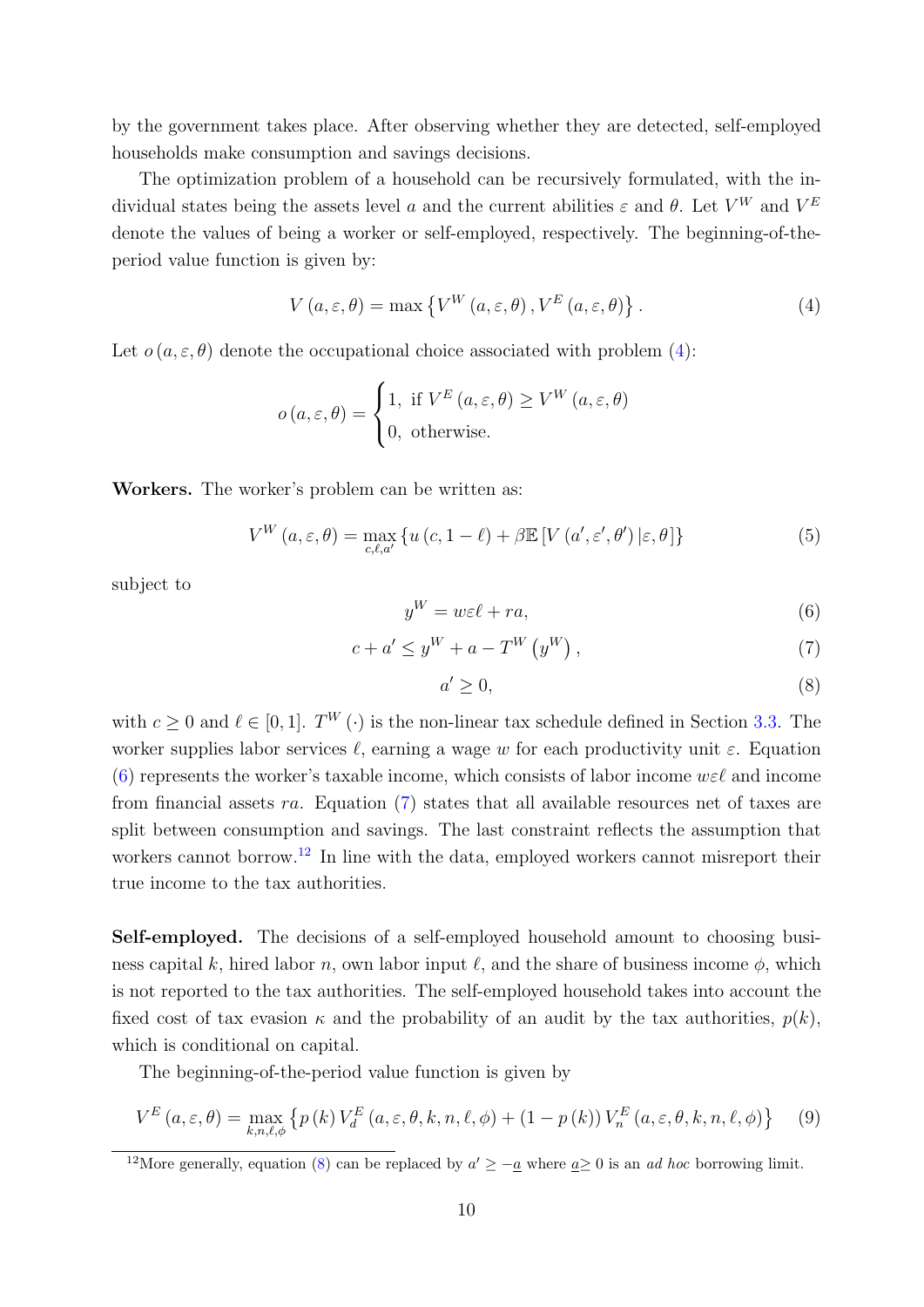<span id="page-11-0"></span>subject to

$$
0 \le k \le \lambda a,\tag{10}
$$

with  $n \geq 0, \ell \in [0, 1], \phi \in [0, 1]$ . Equation (10) is the credit constraint of the self-employed household. The value function for the case of detection is given by

$$
V_d^E(a,\varepsilon,\theta,k,n,\ell,\phi) = \max_{c,a'} \left\{ u(c,1-\ell) + \beta \mathbb{E} \left[ V\left(a',\varepsilon',\theta'\right) | \varepsilon,\theta \right] \right\} \tag{11}
$$

subject to

$$
\pi = \theta (k^{\gamma} (\ell + n)^{1 - \gamma})^{\nu} - wn - (r + \delta)k, \tag{12}
$$

$$
y^E = \pi + ra,\tag{13}
$$

$$
c+a' \leq y^E + a - T^E \left( (1-\phi)\pi + ra \right) - s \left[ T^E(\pi + ra) - T^E \left( (1-\phi)\pi + ra \right) \right] - \mathbf{1}_{\phi > 0} \kappa, \tag{15}
$$

$$
a' \ge 0,\tag{15}
$$

with  $c > 0$ . Equation (12) defines the profits from business activity. Equation (13) specifies taxable income, which includes both business income  $\pi$  and financial income from savings ra. The indicator function  $\mathbb{1}_{\phi>0}$  takes the value of one if tax evasion is present. The budget constraint is given by equation (14) and states that income, net of taxes, fines, and tax evasion costs, is allocated between consumption and savings. Since the self-employed is audited, she has to pay a fine  $s > 1$  proportional to the amount of the underreported taxes (14). Notice that while self-employed households may hide a fraction  $\phi$  of their business income  $\pi$ , they report truthfully their interest income ra.

The value function for the case of non-detection is defined as

$$
V_{nd}^{E}(a, \varepsilon, \theta, k, n, \ell, \phi) = \max_{c, a'} \left\{ u(c, 1 - \ell) + \beta \mathbb{E} \left[ V(a', \varepsilon', \theta') \left| \varepsilon, \theta \right| \right\} \right\}
$$
(16)

subject to

$$
\pi = \theta (k^{\gamma} (\ell + n)^{1-\gamma})^{\nu} - wn - (r + \delta)k,
$$
  
\n
$$
y^{E} = \pi + ra,
$$
  
\n
$$
c + a' \le y^{E} + a - T^{E} ((1 - \phi) \pi + ra) - \mathbf{1}_{\phi > 0} \kappa,
$$
  
\n
$$
a' \ge 0,
$$
\n(17)

with  $c \geq 0$ . The optimization problem in (16) is very similar to (11) with the only difference coming from the flow budget constraint (17), which now does not show the penalty that applies when the self-employed household is detected by the tax authorities.

For future reference, let us summarize the policy functions associated with the above problems. After solving the worker's maximization problem [\(5\)](#page-10-0), we get the policy function for asset holdings a' if the agent is a worker,  $g^W(a,\varepsilon,\theta)$ .  $\ell^W(a,\varepsilon,\theta)$  denotes the policy function for the worker's labor supply. The solutions to the maximization problems of the self-employed (11) and (16) imply the policy function for asset holdings if the agent is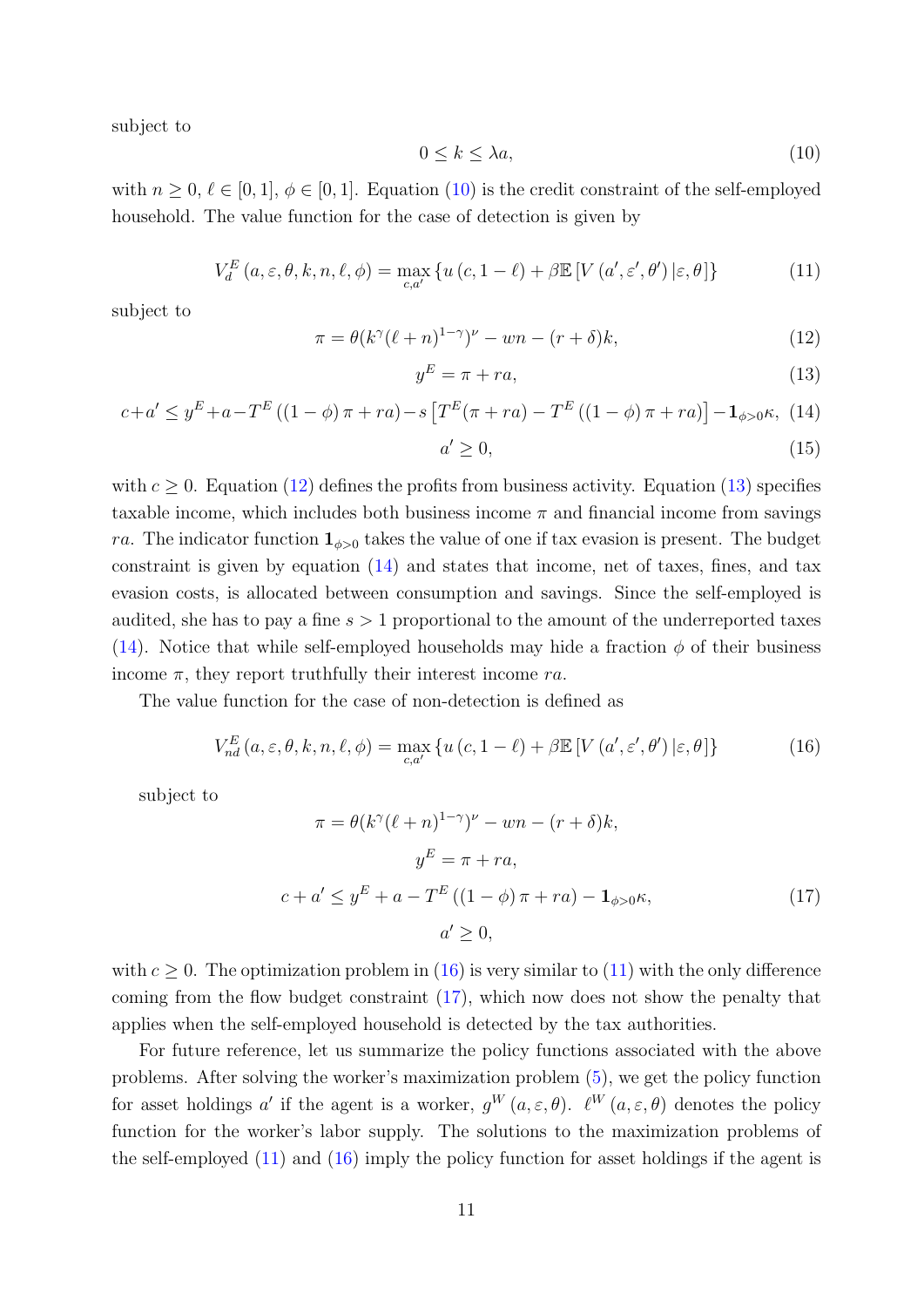self-employed and detected,  $g_d^E(a, \varepsilon, \theta)$ , and if the agent is self-employed and not detected,  $g_{nd}^{E}(a, \varepsilon, \theta)$ . The policy function for business capital is denoted by  $k(a, \varepsilon, \theta)$  and the policy function for hired labor is  $n(a, \varepsilon, \theta)$ .  $\ell^E(a, \varepsilon, \theta)$  refers to the policy function for the labor input of a self-employed agent in her own business.  $\phi(a, \varepsilon, \theta) \in [0, 1]$  is the policy function for tax evasion. The policy function  $o(a, \varepsilon, \theta)$  refers to the occupational choice of an agent.

### 3.5 Equilibrium

In a competitive stationary equilibrium, workers, self-employed households, and the corporate firm solve their maximization problems, all markets clear, and the distribution over the state variables that govern the behavior of households is stationary over time. Let the vector  $x = (a, \varepsilon, \theta)$  contain the state variables, which summarize all the information necessary to solve the household problems in the economy. Given government spending  $G$ , the tax evasion fine s, and income tax functions  $T^W(\cdot)$  and  $T^E(\cdot)$ , a stationary competitive equilibrium consists of value functions  $V(x)$ ,  $V^W(x)$ , and  $V^E(x)$ , policy functions  $o(x)$ ,  $g^{W}(x)$ ,  $g_{d}^{E}(x)$ ,  $g_{nd}^{E}(x)$ ,  $k(x)$ ,  $\ell^{W}(x)$ ,  $\ell^{E}(x)$ ,  $n(x)$ , and  $\phi(x)$ , input prices r and w, and a probability distribution  $\mu(x)$  such that:

- 1. Given prices  $\{r, w\}$ , tax functions  $\{T^W(\cdot), T^E(\cdot)\}\$ , and the tax evasion fine s, the value functions  $\{V(x), V^W(x), V^E(x)\}\$ and the policy functions  ${o(x), g<sup>W</sup>(x), g<sup>E</sup><sub>d</sub>(x), g<sup>E</sup><sub>nd</sub>(x), \ell<sup>W</sup>(x), \ell<sup>E</sup>(x), n(x), k(x), \phi(x)}$  solve problems  $(4)$ ,  $(5)$ ,  $(9)$ ,  $(11)$  and  $(16)$ .
- 2. Prices  $\{r, w\}$  satisfy the optimization conditions of corporate firms, [\(1\)](#page-8-0) and [\(2\)](#page-8-0).
- 3. The government budget constraint is satisfied:

$$
G = \int \left\{ (1 - o(x)) T^{W} (y^{W}(x)) + o(x) T^{E} ((1 - \phi(x)) \pi (x) + ra) + (18) \right\} d\mu(x).
$$
  
\n
$$
o(x) sp(k(x)) [T^{E} (\pi (x) + ra) - T^{E} ((1 - \phi(x)) \pi (x) + ra)] \right\} d\mu(x).
$$

4. The capital and labor markets clear. Capital demand is equal to capital supply:

$$
K_C + \int o(x) k(x) d\mu(x) = \int a d\mu(x).
$$

Labor demand is equal to labor supply:

$$
N_C + \int o(x)n(x)d\mu(x) = \int (1 - o(x))\varepsilon \ell^W(x)d\mu(x).
$$

By Walras' law the goods market clearing condition holds in equilibrium. Total output can be defined as the sum of aggregate production in the self-employment sector and in the corporate sector:

$$
Y = \int o(x) \theta(k(x)^{\gamma} (\ell^{E}(x) + n(x))^{1-\gamma})^{\nu} d\mu(x) + K_{C}^{\alpha} N_{C}^{1-\alpha}.
$$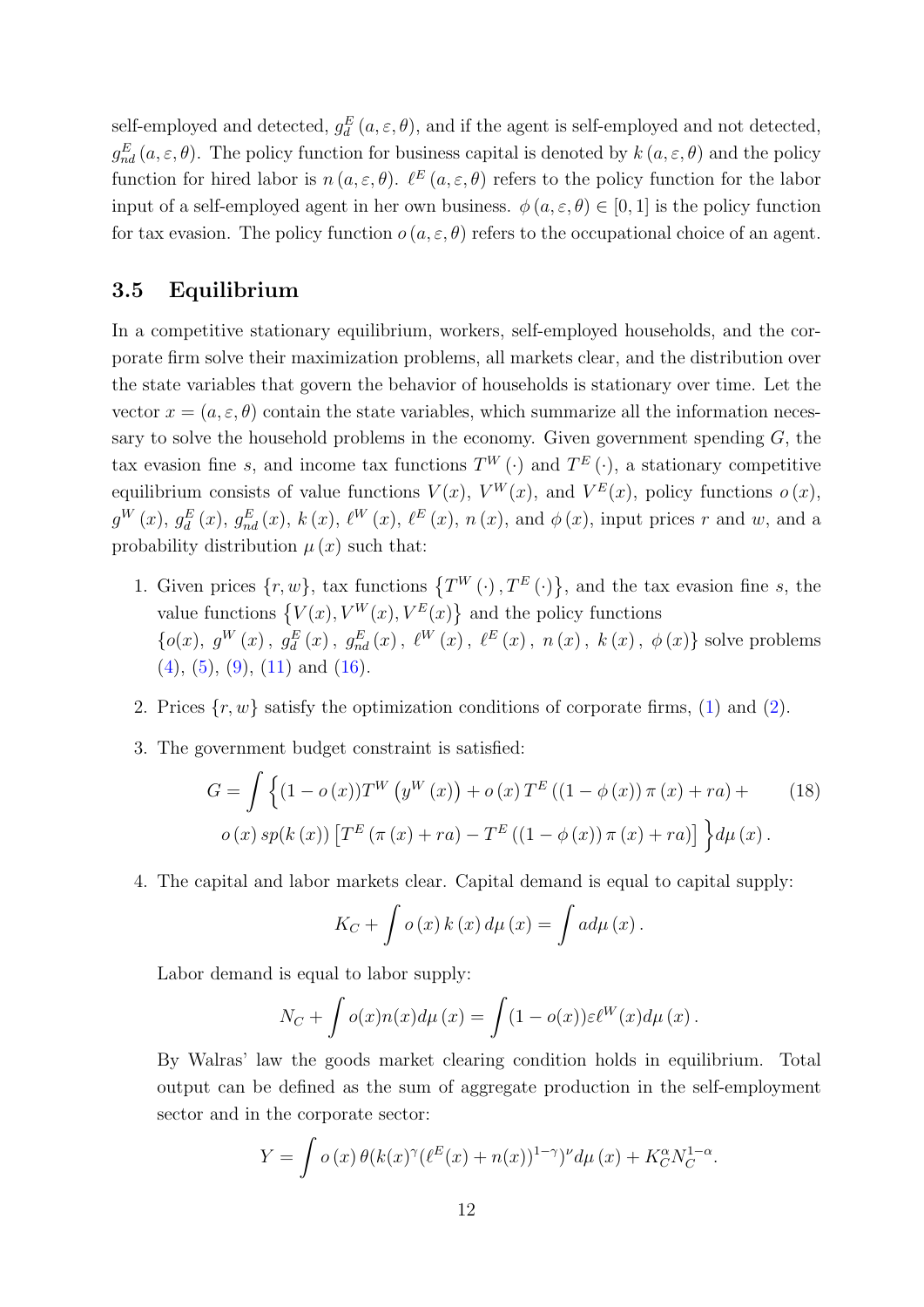<span id="page-13-0"></span>5. The distribution  $\mu(x)$  is stationary, i.e., it satisfies

$$
\mu = \mathcal{M}(\mu),
$$

where  $\mathcal{M}(\cdot)$  is a one-period ahead transition operator such that  $\mu' = \mathcal{M}(\mu)$ .

### 4 Fitting the Model to the Data

We choose the parameters in our model in order to replicate important quantitative features of the U.S. economy. In particular, the focus is on matching  $(i)$  the share of selfemployed households and the distribution of their income and firm size, and, *(ii)* the overall misreporting rate and the misreporting rates across quintiles of income.

We use the PSID for the years 1990-2003 to estimate the data moments related to  $(i)$ , with the exception of the firm size distribution of self-employed firms, which comes from the Current Population Survey (CPS) for the years 2000-2007.<sup>13</sup> The data targets related to  $(ii)$  are taken from [Johns and Slemrod](#page-47-0) [\(2010\)](#page-47-0). For more details on our data work, we refer the reader to Appendix [A.](#page-50-0)

The rest of this section is organized as follows. First, we present parameters that are fixed outside the model. Then, we discuss the internally calibrated parameters, which are set so that the model matches selected data targets. Finally, we report the model fit along several dimensions of the targeted and non-targeted data moments.

#### 4.1 Externally Calibrated Parameters

Personal income tax. As explained in Section [3.3,](#page-8-0) we specify the income tax functions separately for workers and self-employed, using the functional form of [Gouveia and Strauss](#page-46-0)  $(1999),$  $(1999),$ 

$$
T^{i}(y) = a_{0}^{i} \left[ y - \left( y^{-a_{1}^{i}} + a_{2}^{i} \right)^{-1/a_{1}^{i}} \right],
$$
\n(19)

where  $i = \{W, E\}$ . The parameters  $\{a_0^i, a_1^i, a_2^i\}$  are taken from [Cagetti and De Nardi](#page-45-0) [\(2009\)](#page-45-0) who estimate this functional form on federal taxes levied on the household pre-government income.

Working ability process. We estimate a stochastic process for working ability following two steps, as it is standard in the literature (see, e.g., [Guvenen](#page-46-0) [\(2009\)](#page-46-0) and [Heathcote et](#page-47-0)

<sup>&</sup>lt;sup>13</sup> [Another popular choice for estimating moments of the income and wealth distribution is the Survey of](#page-47-0) [Consumer Finances \(SCF\). While the SCF is well designed for analyzing the top of the wealth distribution](#page-47-0) [\(it oversamples very rich households\), it lacks a panel dimension, which is needed to compute the exit rate](#page-47-0) [from entrepreneurship and to estimate the labor income process. Moreover, we borrow estimates for the](#page-47-0) [tax function parameters \(for workers and self-employed\) from](#page-47-0) [Cagetti and De Nardi](#page-45-0) [\(2009\)](#page-45-0), who use PSID [data. A number of papers in the macroeconomic literature on inequality use PSID data, e.g.,](#page-47-0) [Quadrini](#page-48-0) [\(2000\)](#page-48-0), [De Nardi et al.](#page-46-0) [\(2020\), or the aforementioned](#page-47-0) [Cagetti and De Nardi](#page-45-0) [\(2009\)](#page-45-0).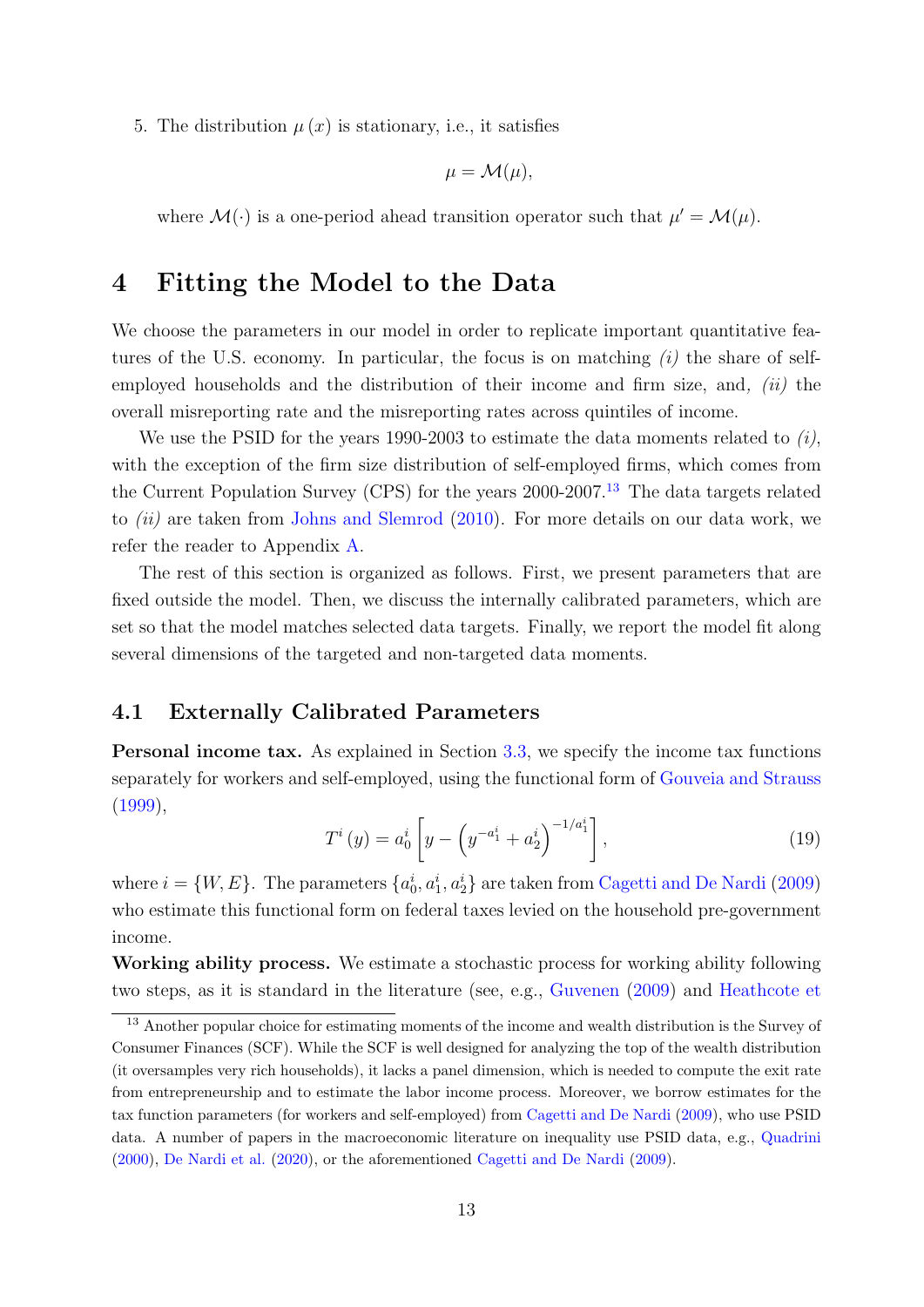<span id="page-14-0"></span>[al.](#page-47-0) [\(2017\)](#page-47-0)). First, we regress labor earnings on observable household characteristics such as education and experience in order to obtain a measure of labor income residuals  $\varepsilon_t$ . Second, we model the residuals as a first-order autoregressive process:

$$
\log \varepsilon_{t+1} = \rho_{\varepsilon} \log \varepsilon_t + \eta_{\varepsilon, t+1},\tag{20}
$$

where  $\eta_{\varepsilon,t+1} \sim N(0, \sigma_{\varepsilon}^2)$ . We estimate this process for workers and obtain the persistence parameter  $\rho_{\varepsilon} = 0.89$  and the dispersion parameter  $\sigma_{\varepsilon} = 0.21$ . We approximate the stochastic process in (20) by a discrete Markov chain following the procedure described in [Tauchen and Hussey](#page-48-0) [\(1991\)](#page-48-0). More details can be found in Appendix [A.2.](#page-51-0)

**Further parameters.** We fix the coefficient of relative risk aversion  $\sigma_1$  to 2 which is standard in the macroeconomic literature. We set  $\sigma_2$  to 1.67, implying a Frisch elastic-ity of 0.59 as in [Imrohoroglu et al.](#page-47-0) [\(2018\)](#page-47-0) and Brüggemann [\(2019\)](#page-45-0). The parameter  $\alpha$ represents the corporate capital share and is set to 0.38, which is the average corporate capital share for the period 1990-2007 [\(Karabarbounis and Neiman](#page-47-0) [\(2014\)](#page-47-0)). Finally, the value of the tax evasion fine s is set to the existing penalty for civil fraud of 75 percent [\(U.S. Department of the Treasury](#page-49-0) [\(2016\)](#page-49-0)). All externally calibrated parameter values are reported in Table 1.

| Parameter              | Description                  | Value | Source                                 |
|------------------------|------------------------------|-------|----------------------------------------|
| $\sigma_1$             | Risk aversion                | 2.00  | Standard value                         |
| $\sigma_2$             | Inverse of Frisch elasticity | 1.67  | Frisch elasticity $= 0.59$             |
| $\alpha$               | Corp. capital share          | 0.38  | Karabarbounis and Neiman (2014)        |
| $\mathcal{S}_{0}$      | Tax evasion fine             | 1.75  | U.S. Department of the Treasury (2016) |
| <i>Working ability</i> |                              |       |                                        |
| $\rho_{\varepsilon}$   | Persistence                  | 0.89  | Micro data - PSID                      |
| $\sigma_{\varepsilon}$ | Standard deviation           | 0.21  | Micro data - PSID                      |
| Tax functions          |                              |       |                                        |
| $a_0^W$                | Workers                      | 0.32  | Cagetti and De Nardi (2009)            |
| $a_1^W$                | Workers                      | 0.76  | Cagetti and De Nardi (2009)            |
| $a_2^W$                | Workers                      | 0.22  | Cagetti and De Nardi (2009)            |
| $a_0^E$                | Self-employed                | 0.26  | Cagetti and De Nardi (2009)            |
| $a_1^E$                | Self-employed                | 1.40  | Cagetti and De Nardi (2009)            |
| $a_2^E$                | Self-employed                | 0.44  | Cagetti and De Nardi (2009)            |

Table 1: Externally Calibrated Parameters

#### 4.2 Internally Calibrated Parameters

Business ability is assumed to follow a first-order autoregressive process:

$$
\log \theta_{t+1} = \mu_{\theta} + \rho_{\theta} \log \theta_t + v_{\theta, t+1},\tag{21}
$$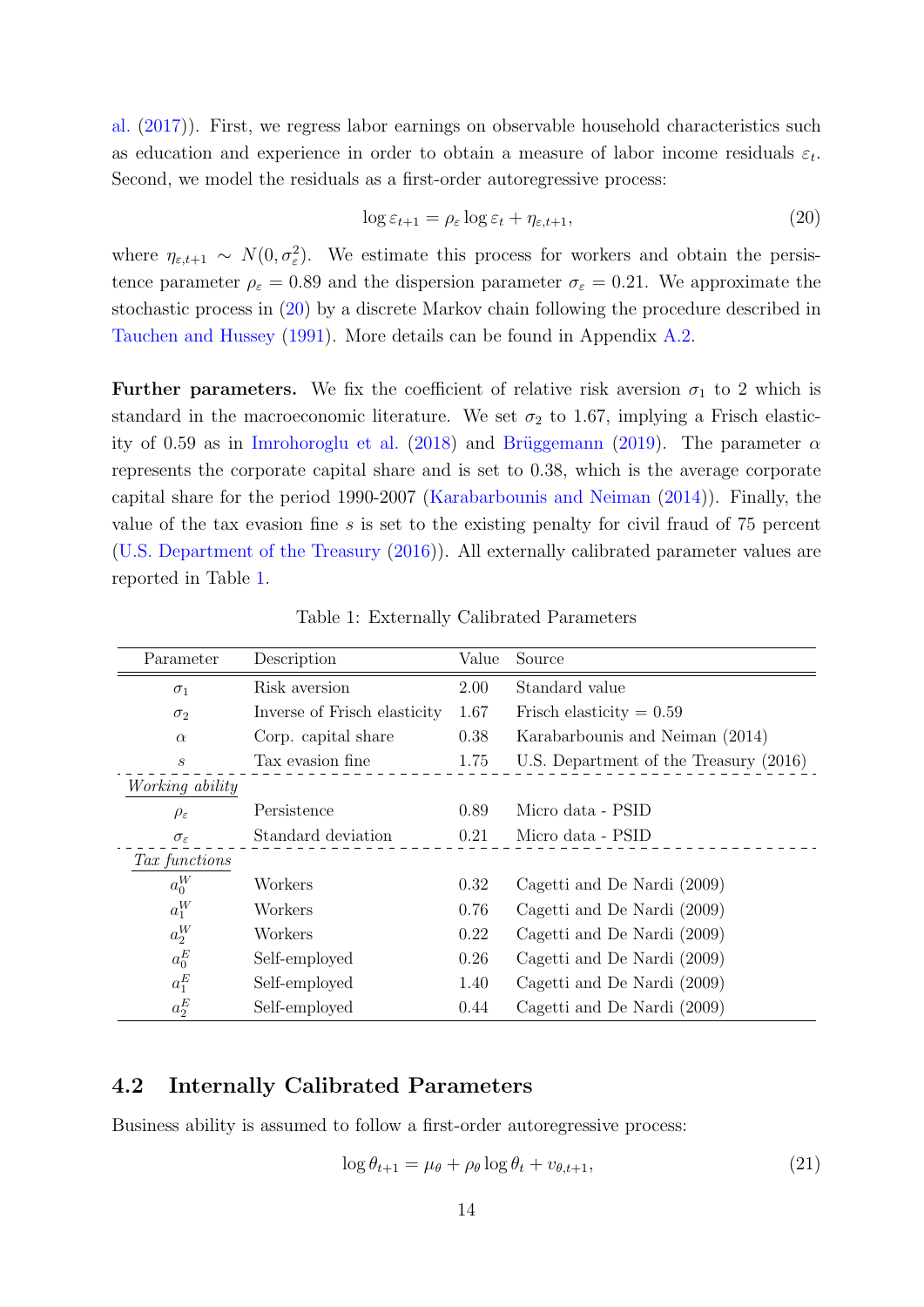<span id="page-15-0"></span>where  $v_{\theta,t} \sim N(0, \sigma_{\theta}^2)$ . The audit probability is a logistic function of business capital. In particular, we assume that

$$
p(k) = \frac{1}{1 + p_1 \exp(-p_2 k)},
$$
\n(22)

with  $p_1 > 0$  and  $p_2 > 0.14$  As argued before, we assume that the probability of being audited increases with the size of a business, following [Ordonez](#page-48-0) [\(2014\)](#page-48-0) and [Ulyssea](#page-48-0) [\(2018\)](#page-48-0).

We need to assign values to the following parameters: the household discount factor β, the disutility of working  $ψ$ , the capital depreciation rate δ, the span of control for self-employed businesses v, the capital share in self-employed production  $\gamma$ , the three parameters for the business ability process  $(\mu_{\theta}, \rho_{\theta}, \sigma_{\theta})$ , the tax evasion cost  $\kappa$ , and the two parameters for the audit probability  $p_1$  and  $p_2$ . Moreover, we have to calibrate the parameter  $\lambda$  in the credit constraint [\(10\)](#page-11-0), which reflects the maximum amount of leverage in the self-employed sector. Finally, in the tax function [\(19\)](#page-13-0), we need to re-scale  $a_2^W$  and  $a_2^E$  by a constant factor  $\chi$  to balance the government budget in equilibrium.

We calibrate the 13 parameters as to minimize the difference between a set of targeted model moments and their counterparts in the U.S. data. Table [2](#page-16-0) summarizes our calibration strategy. It is well-understood that all the model parameters affect all the targets but we can nonetheless outline which data moment is most informative about a certain parameter. The discount factor  $\beta$  affects the interest rate. The preference parameter  $\psi$  is related to the number of hours worked. The capital-output ratio identifies the depreciation rate  $\delta$ . The parameter v refers to the span of control in the self-employed production function and influences the firm size distribution.  $\gamma$  affects the self-employed's share of hired labor.

The persistence  $\rho_{\theta}$  in the stochastic process for the business ability is identified mainly by the annual exit rate from self-employment: a higher persistence of the ability process implies that self-employed households change their occupation less frequently. The standard deviation  $\sigma_{\theta}$  affects the distribution of income among the self-employed. The parameter  $\mu_{\theta}$ , which relates to the unconditional mean of the log of business ability [\(21\)](#page-14-0), determines the share of self-employed households in the population.

The tax evasion cost  $\kappa$  and the parameters  $p_1$  and  $p_2$  of the audit probability  $p(k)$  are set to match the relationship between tax evasion and income. More precisely, we target the taxable income misreporting rate over quintiles of household income, which are reported by [Johns and Slemrod](#page-47-0) [\(2010\)](#page-47-0). Thereby, the cost  $\kappa$  helps us to replicate the extent of tax evasion in the lower income quintiles. In addition, the overall taxable income misreporting rate in the U.S. economy is matched. Finally, we re-scale  $a_2^W$  and  $a_2^E$  by a constant factor  $\chi$  to match a ratio of total income taxes to GDP of 15.2 percent as in [Maffezzoli](#page-48-0) [\(2011\)](#page-48-0).

The recovered values for the internally set parameters are presented in Table [2.](#page-16-0) Our

<sup>&</sup>lt;sup>14</sup>We choose the logistic function for its flexibility. The parameter  $p_1$  affects the vertical intercept of the function,  $p(0) = 1/(1 + p_1)$ . The parameter  $p_2$  determines the inflection of the function.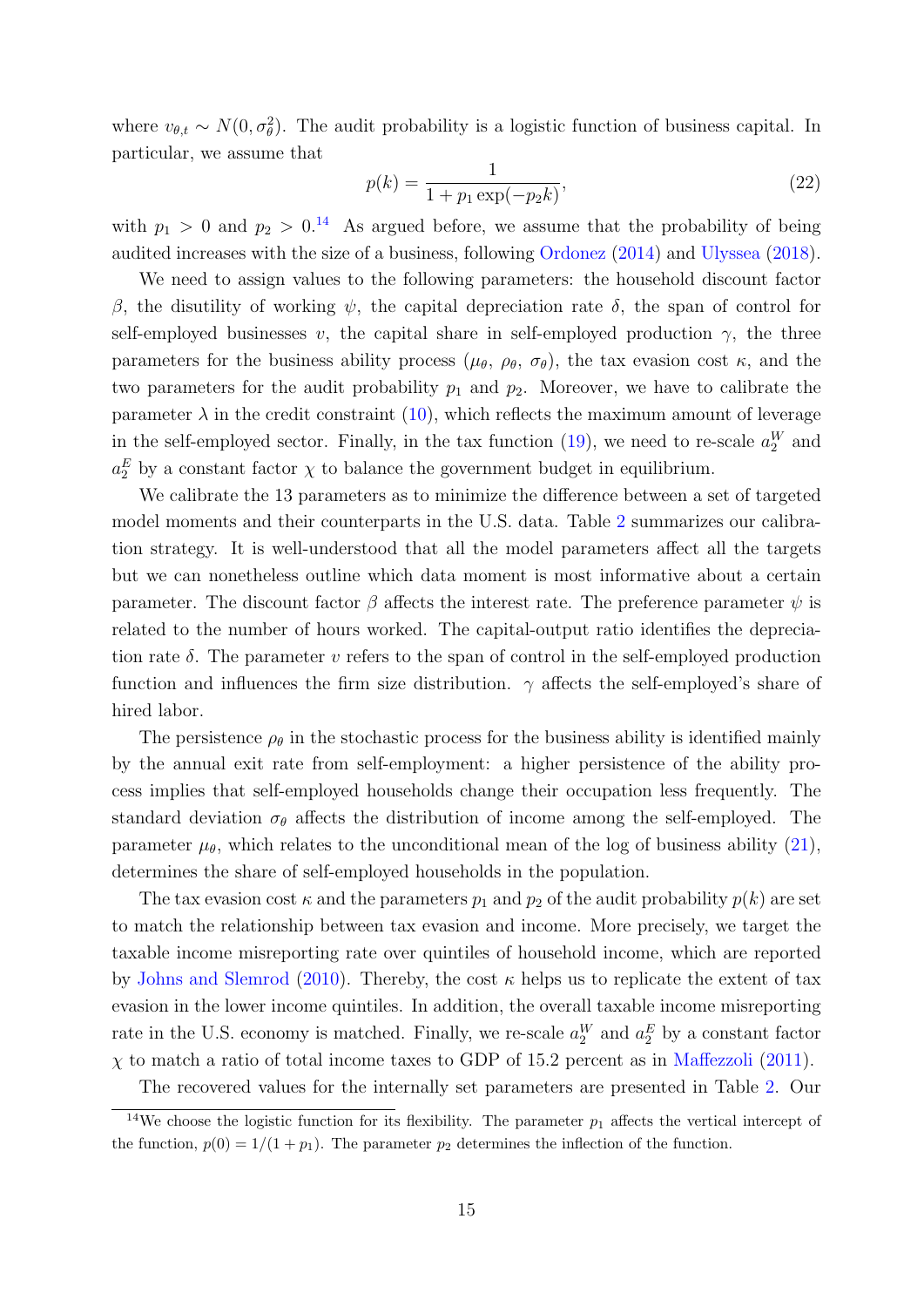<span id="page-16-0"></span>calibration delivers a value of  $0.74$  for the span of control parameter v. Note that this value is slightly lower than the usual ones used in models with an entrepreneurial sector.<sup>15</sup> The reason for this is that, unlike in other papers, our entrepreneurs are self-employed and their average size of business and productive efficiency are lower.<sup>16</sup>

To match the empirical mean leverage in the self-employment sector, the parameter  $\lambda$ is set to 1.5. We estimate the mean leverage ratio of the self-employed from the SCF for the years 1998-2004 as leverage is not available in the PSID. Interestingly, the recovered  $\lambda = 1.5$  corresponds to the value commonly used in the literature, see, e.g., [Kitao](#page-47-0) [\(2008\)](#page-47-0) and Brüggemann  $(2019)$ . We study in detail how this parameter affects the aggregate effects of tax evasion in Section [5.5.](#page-34-0)

Figure [1](#page-17-0) shows the audit probability evaluated at the estimated parameters.<sup>17</sup>

| Parameter             | Description                  | Value    | Target                                  |
|-----------------------|------------------------------|----------|-----------------------------------------|
| Preferences           |                              |          |                                         |
| β                     | Discount factor              | 0.945    | Interest rate                           |
| $\psi$                | Disutility from working      | 0.830    | Hours worked                            |
| Production            |                              |          |                                         |
| δ                     | Capital depreciation         | 0.110    | Capital-output ratio                    |
| $\boldsymbol{v}$      | Span of control              | 0.740    | Firm size distribution, self-employed   |
| $\gamma$              | Capital share, self-employed | 0.730    | Share of hiring, self-employed          |
| λ                     | Leverage ratio               | 1.500    | Leverage of self-employed               |
| Self-employed ability |                              |          |                                         |
| $\rho_{\theta}$       | Persistence                  | 0.952    | Exit rate, self-employed                |
| $\sigma_{\theta}$     | Standard deviation           | 0.670    | Gini of income, self-employed           |
| $\mu_{\theta}$        | Unconditional mean           | $-1.120$ | Share of self-employed                  |
| Tax evasion detection |                              |          |                                         |
| $\kappa$              | Cost of tax evasion          | 0.132    | Overall misreporting rate               |
| $p_1$                 | Parameter of $p(\cdot)$      | 2250     | Tax evasion by total income (quintiles) |
| $p_2$                 | Parameter of $p(\cdot)$      | 0.350    | Tax evasion by total income (quintiles) |
| Tax functions rescale |                              |          |                                         |
| $\chi$                | Rescaling parameter          | 11.000   | Tax revenues as share of GDP            |

#### Table 2: Internally Calibrated Parameters

<sup>15</sup>[Cagetti and De Nardi](#page-45-0) [\(2006\)](#page-45-0) calibrate this parameter to 0.88 while [Buera et al.](#page-45-0) [\(2011\)](#page-45-0) use 0.79. [Guvenen et al.](#page-46-0) [\(2019\)](#page-46-0) argue that a span of control parameter larger than 0.8 is needed to match the Pareto tail of the U.S. wealth distribution.

 $^{16}$ In Table [12](#page-51-0) in Appendix [A.1,](#page-50-0) we distinguish between self-employed households and business owners and report descriptive statistics for the two groups.

<sup>17</sup>In a robustness analysis, we have experimented with a non-increasing functional form, namely, a constant  $p(k)$ . The results show that the logistic functional form achieves a better model fit in terms of tax evasion and self-employment across income quintiles. The results are available upon request.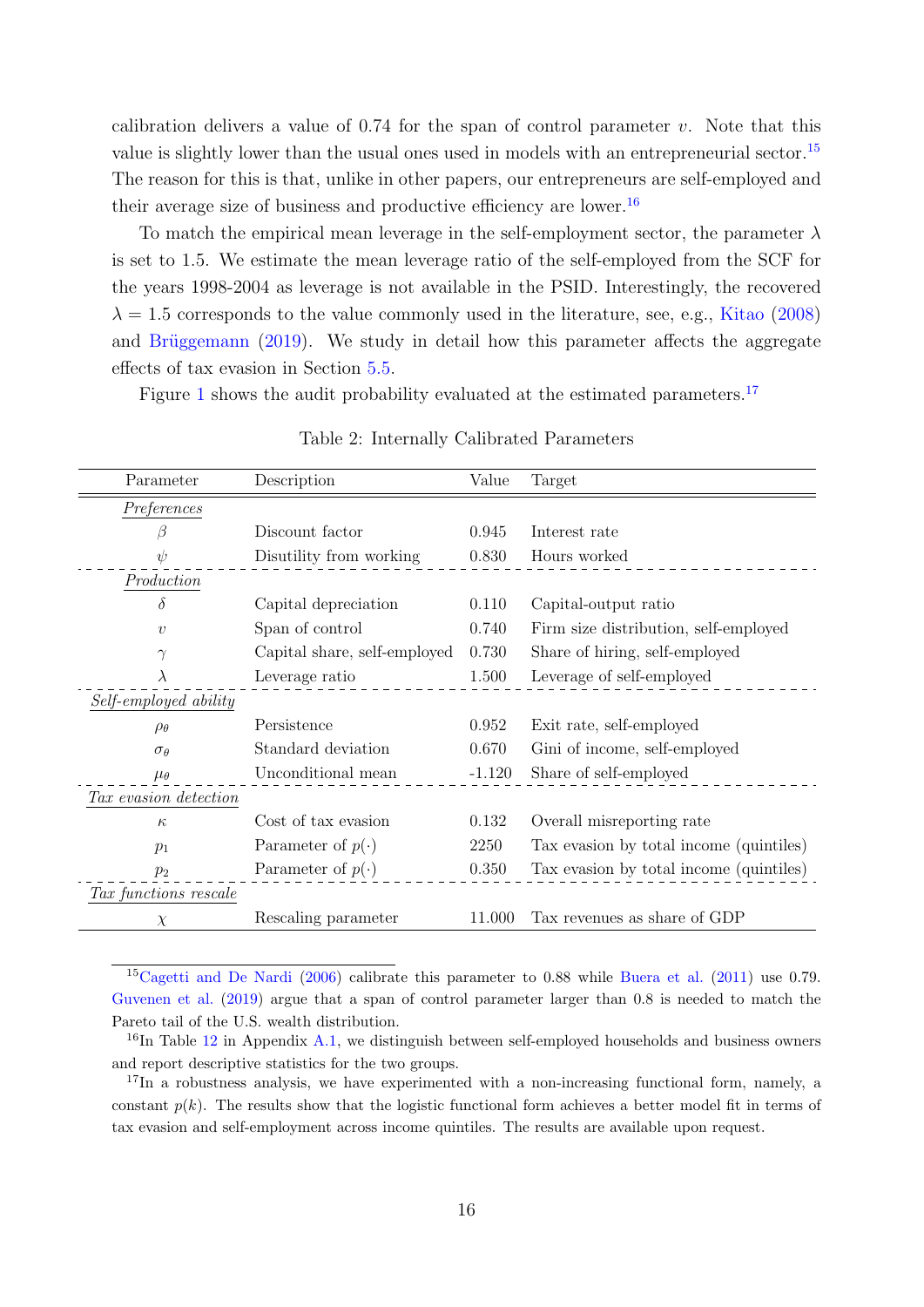Figure 1: Probability of Auditing

<span id="page-17-0"></span>

Notes: Capital is measured in model units.

#### 4.3 Model Fit

In this section, we compare the outcomes generated by the model with the corresponding statistics for the U.S. economy, both targeted and non-targeted. A good fit of the model along dimensions that are not explicitly targeted in the parametrization process reinforces our confidence in the validity of our approach when it comes to the counterfactual analysis.

Table [3](#page-18-0) shows the model fit in terms of basic statistics. The targets related to aggregate capital and labor, namely, the interest rate, the average hours worked out of total non-sleeping hours, and the capital-output ratio are matched closely. In addition, the model replicates very well the targets related to self-employment, such as the share of self-employed, the mean debt-to-asset (leverage) ratio, and the annual exit rate from self-employment. Finally, the model-generated average overall misreporting rate for taxable income matches the empirical counterpart. Tax revenues from income taxation are matched as a part of the budget balancing condition for the government.

All of the above statistics are targeted. The model also provides a good fit of the non-targeted statistics related to self-employment. Specifically, the share of income of self-employed households and their median wealth ratio relative to workers are close to the empirical counterparts. Moreover, the model replicates the share of credit-constrained self-employed households.<sup>18</sup>

<sup>18</sup> In the SCF, self-employed individuals are asked whether they have been turned down for credit or feared being denied credit in the past 5 years. This is the case for 22.8 percent of the self-employed.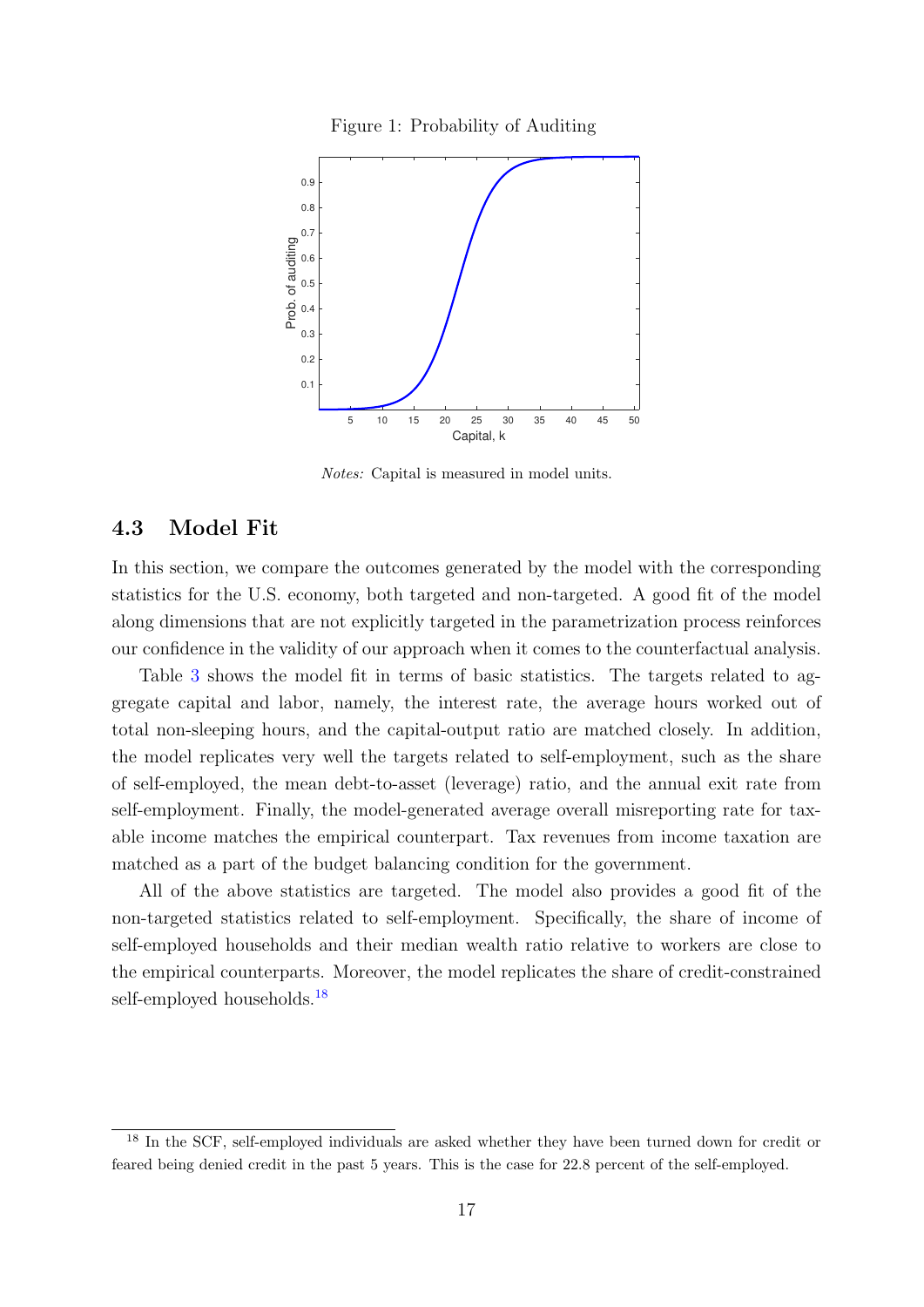<span id="page-18-0"></span>

|                                                  | Data  | Model |
|--------------------------------------------------|-------|-------|
| Targeted Statistics                              |       |       |
| Interest rate $(\%)$                             | 4.00  | 4.00  |
| Capital-output ratio                             | 2.65  | 2.59  |
| Hours worked $(\%)$                              | 33.00 | 33.77 |
| Share of self-employed $(\%)$                    | 14.70 | 14.29 |
| Mean leverage of self-employed $(\%)$            | 28.90 | 27.96 |
| Exit rate, self-employed $(\%)$                  | 15.73 | 14.31 |
| Overall misreporting rate $(\%)$                 | 11.00 | 12.02 |
| Tax revenues/GDP $(\%)$                          | 15.20 | 14.72 |
|                                                  |       |       |
| Non-Targeted Statistics                          |       |       |
| Share of income, self-employed $(\%)$            | 21.04 | 24.73 |
| Median wealth ratio, self-employed/workers       | 4.02  | 3.58  |
| Share of credit-constrained self-employed $(\%)$ | 22.80 | 20.62 |

Table 3: Basic Model Statistics

Notes: The table shows the model statistics of the benchmark economy and the empirical counterparts based on PSID data for the years 1990-2003. The misreporting rate is taken from [Johns and Slemrod](#page-47-0) [\(2010\)](#page-47-0). The mean leverage and the share of credit-constrained businesses in the self-employment sector are based on SCF data for the years 1998, 2001, and 2004.

 $\overline{a}$ 

|                                              | Data. | Tax Evasion | Perfect Tax |
|----------------------------------------------|-------|-------------|-------------|
|                                              |       | Benchmark   | Enforcement |
| Share of self-employed with employees $(\%)$ | 20.30 | 19.90       | 21.73       |
| 1-4 employees $(\%)$                         | 75.90 | 75.74       | 70.03       |
| 5-9 employees                                | 14.70 | 14.15       | 21.35       |
| 10-19 employees                              | 5.52  | 6.59        | 5.24        |
| More than 20 employees                       | 3.90  | 3.52        | 3.38        |

Table 4: Self-Employed Firm Size Distribution

Notes: The first column provides the self-employed firm size distribution in the U.S. economy derived from CPS data for the years 2000-2007. Detailed yearly tabulations are presented in [Hipple](#page-47-0) [\(2010\)](#page-47-0), Table 9. The second and third columns display the firm size distribution of the benchmark economy with tax evasion and the counterfactual economy with perfect tax enforcement, respectively.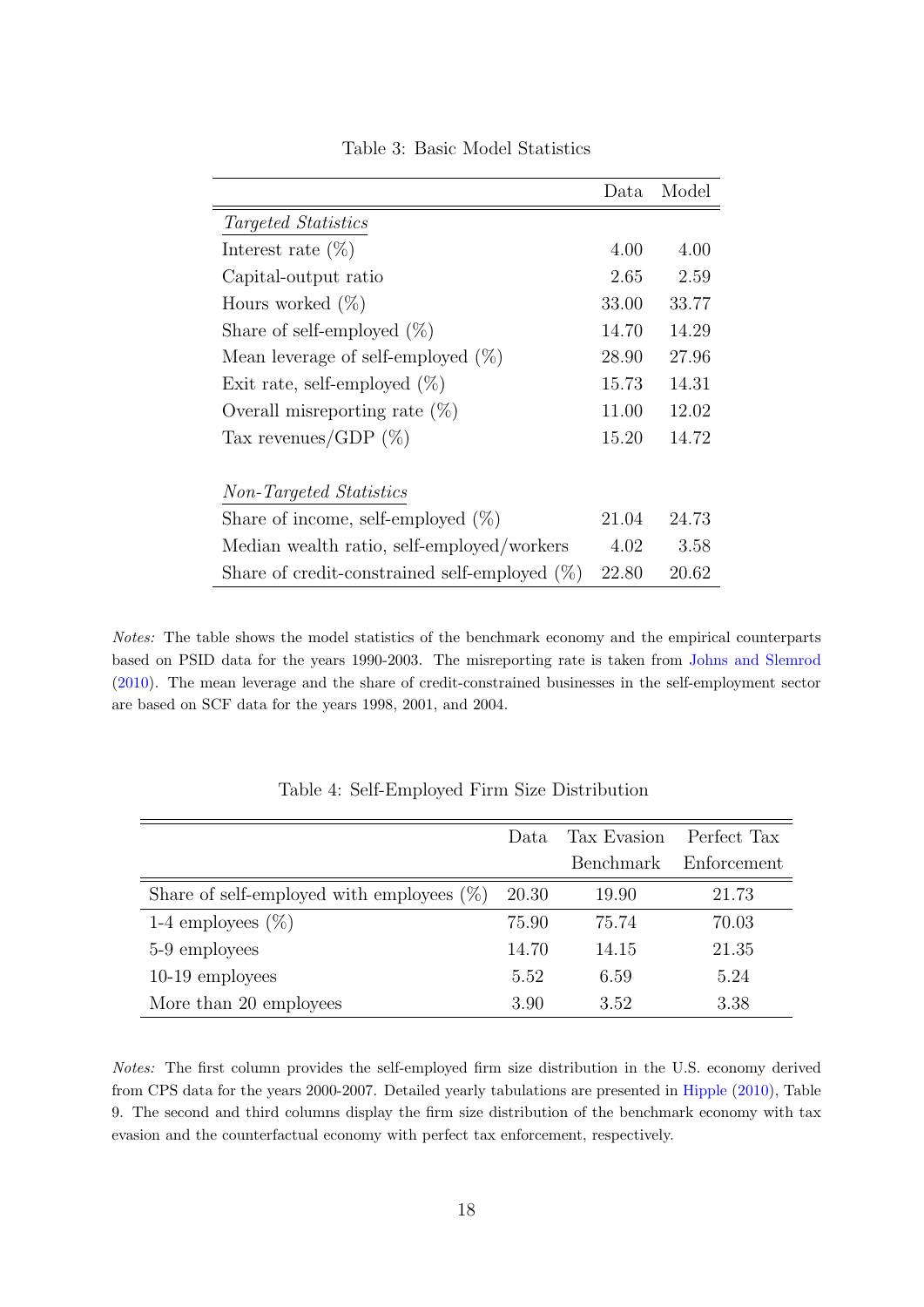Table 5: Distribution of Self-Employed Income

<span id="page-19-0"></span>

|                 |       | Gini Mean/Median Bottom 40 Top 20 Top 10 Top 1 |       |       |             |  |
|-----------------|-------|------------------------------------------------|-------|-------|-------------|--|
| Model           | 43.72 | - 1.53 -                                       | 16.49 | 51.10 | 36.11 10.48 |  |
| US data $43.90$ |       | 1.43                                           | 15.70 | 50.70 | 36.10 9.78  |  |

Notes: The table shows the model statistics of the benchmark economy and the empirical counterparts based on PSID data for the years 1990-2003.

|                 | Gini Mean/Median Bottom 40 Top 20 Top 10 Top 1 |      |                   |  |
|-----------------|------------------------------------------------|------|-------------------|--|
| Model 71.01     | 2.40                                           | 3.57 | 72.71 59.85 22.31 |  |
| US data $71.10$ | - 3.10                                         | 2.71 | 75.65 60.56 26.53 |  |

Table 6: Wealth Distribution

Notes: The table shows the model statistics of the benchmark economy and the empirical counterparts based on PSID wealth supplements for the years 1994, 1999, 2001 and 2003.

In Table [4](#page-18-0) we report the share of self-employed businesses with employees as well as the percentage of firms hiring 1 to 4 employees, 5 to 9 employees, 10 to 19 employees, and more than 20 employees (all targeted statistics). Our model provides an excellent fit along this dimension. Note that the firm size distribution is not only influenced by the span of control parameter  $v$  in the self-employed production function but also by the capital share  $\gamma$  and the audit probability  $p(k)$ . The increasing pattern of the audit probability induces self-employed firms to stay small in order to remain under the radar of the tax authorities. We highlight this mechanism in detail in Section [5.1.](#page-20-0)

In Table 5 we report the distribution of self-employed income, which is crucially affected by the volatility  $\sigma_{\theta}$  of the self-employed business ability. In our calibration procedure, we target the Gini coefficient but the model provides a very good fit of the bottom and the top of the income distribution as well.

We report selected moments of the distribution of household net wealth in Table 6. Even though we do not target the wealth distribution, the model delivers a good fit of the empirical mean-to-median ratio and the other measures of wealth concentration. The model replicates reasonably well both the bottom and the top of the wealth distribution, even though it slightly undershoots the concentration of wealth in the top 1 percent.<sup>19</sup>

In our calibration exercise, we use the cost of evasion  $\kappa$  and the parameters of the audit probability  $p_1$  and  $p_2$  to target the overall misreporting rate and the pattern of tax

<sup>&</sup>lt;sup>19</sup>It is well known that a standard Bewley model falls short of replicating the high degree of wealth concentration observed in the U.S. data. The inclusion of entrepreneurship as in the present framework improves significantly the ability of the model to fit the data along this dimension.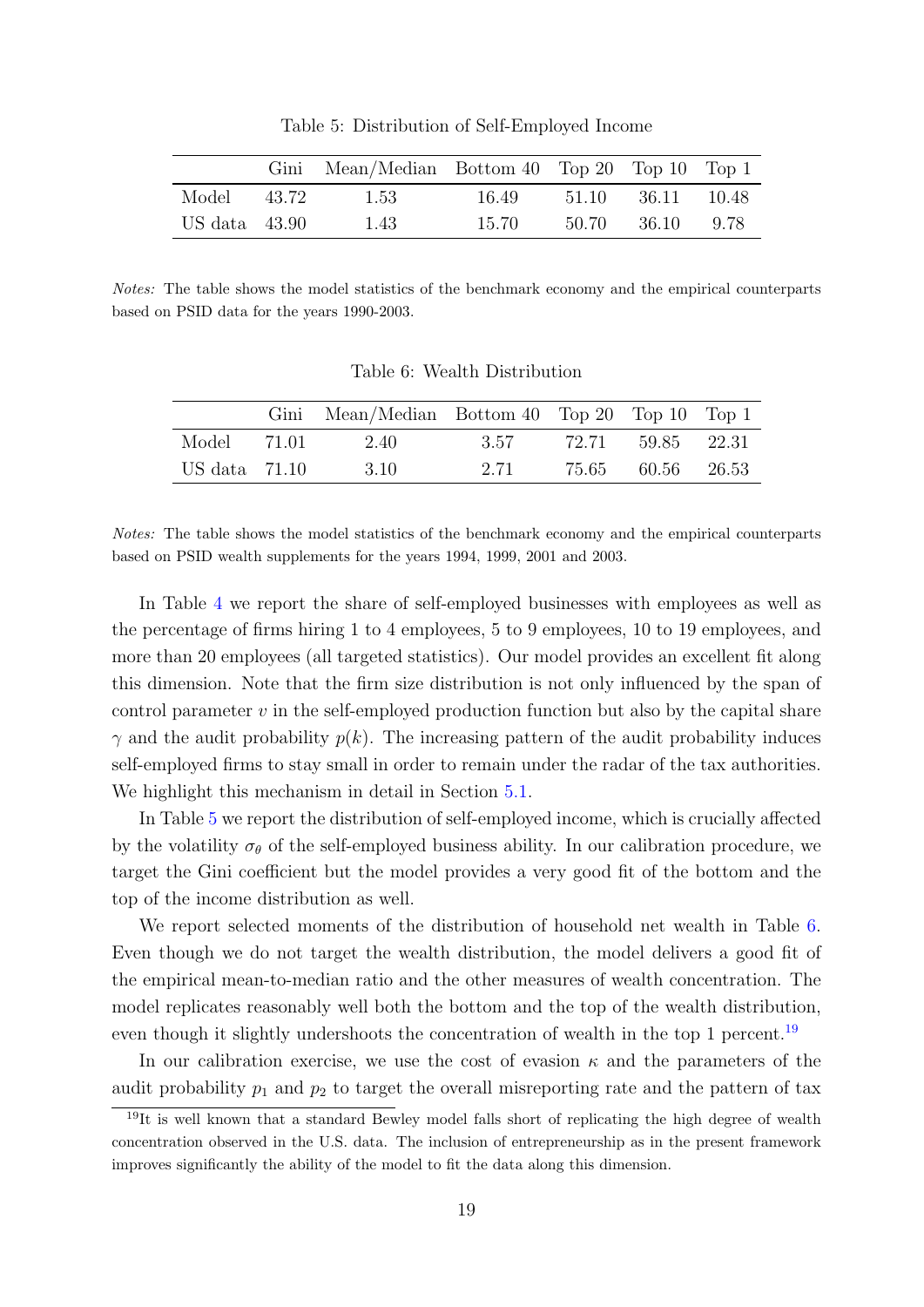<span id="page-20-0"></span>evasion by quintiles of taxable household income. Figure [2](#page-21-0) reports the data facts and the model outcomes related to misreporting by income level. Although we use only three parameters to match six targets, the model provides a good fit of the overall misreporting rate and the increasing pattern of tax evasion with income (Figure [2a\)](#page-21-0). In particular, the model replicates the misreporting rate at the first, third, and fifth quintile of taxable household income. The extent of tax evasion is slightly underestimated at the second quintile whereas it is overestimated at the fourth quintile. The cost of evasion  $\kappa$  helps to match the misreporting rate at low levels of income.  $p_1$  and  $p_2$  determine the level and the slope of the audit probability (Figure [1\)](#page-17-0) and crucially affect the overall misreporting rate and the extent of tax evasion at the fifth income quintile.

Figure [2b](#page-21-0) displays the share of self-employed households by quintile of income. Although not targeted in our calibration, the model provides a decent match. In general, the share of self-employed increases with total income. In Figure [2c,](#page-21-0) we plot the average audit probability as a function of self-employed business income. The model implies that self-employed businesses face a very low probability of being audited by the tax authorities except for those in the fifth quintile of business income. The audit probabilities generated by the model are broadly in line with the data reported in [Slemrod and Gillitzer](#page-48-0) [\(2014\)](#page-48-0), Chapter 6.5, suggesting that the audit probability is around 1 percent for low and middle incomes and increases up to 30 percent for high incomes. Note, however, that these estimates are based on income without differentiating between worker's income and self-employed business income. Further details are described in Appendix [A.4.](#page-52-0)

## 5 The Aggregate Effects of Tax Evasion

To highlight the aggregate effects of tax evasion, we provide a comparison between our benchmark economy and a counterfactual economy in which taxes are perfectly enforced. This is a limiting case in which the penalty for misreporting is high enough so that tax evasion does not occur. In a first step, to understand the mechanisms, we study how tax evasion affects the optimal decision rules. In a second step, we analyze the impact of tax evasion on aggregate outcomes. Finally, we discuss the welfare implications of tax evasion and the role of the credit constraint.

### 5.1 Understanding the Mechanisms

In this section, we analyze the economic mechanisms of tax evasion and discuss the policy functions displayed in Figure [3.](#page-24-0) To understand the impact of tax evasion, we compare the policy functions of our benchmark economy with those of the counterfactual economy with perfect tax enforcement.

In our two-sector model with incomplete credit markets, the households' occupational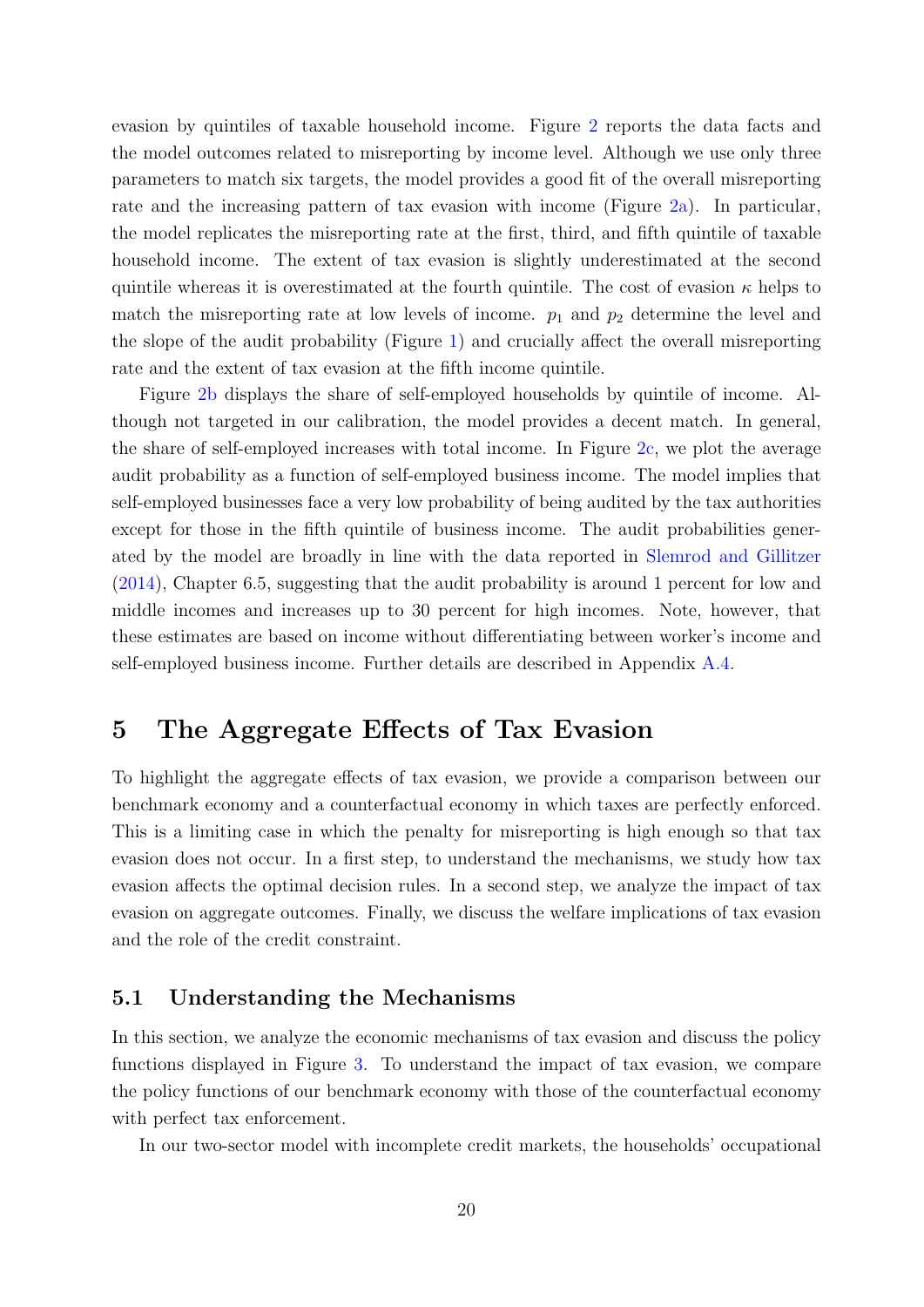<span id="page-21-0"></span>

Figure 2: Self-Employment and Tax Evasion by Income

Figure 2: Self-Employment and Tax Evasion by Income

Notes: U.S. data on the percentage misreporting rate by true income groups are taken from Johns and Slemrod (2010) (Table 2). Model statistics refer to Notes: U.S. data on the percentage misreporting rate by true income groups are taken from Johns and [Slemrod](#page-47-0) ([2010\)](#page-47-0) (Table 2). Model statistics refer to the benchmark economy. the benchmark economy.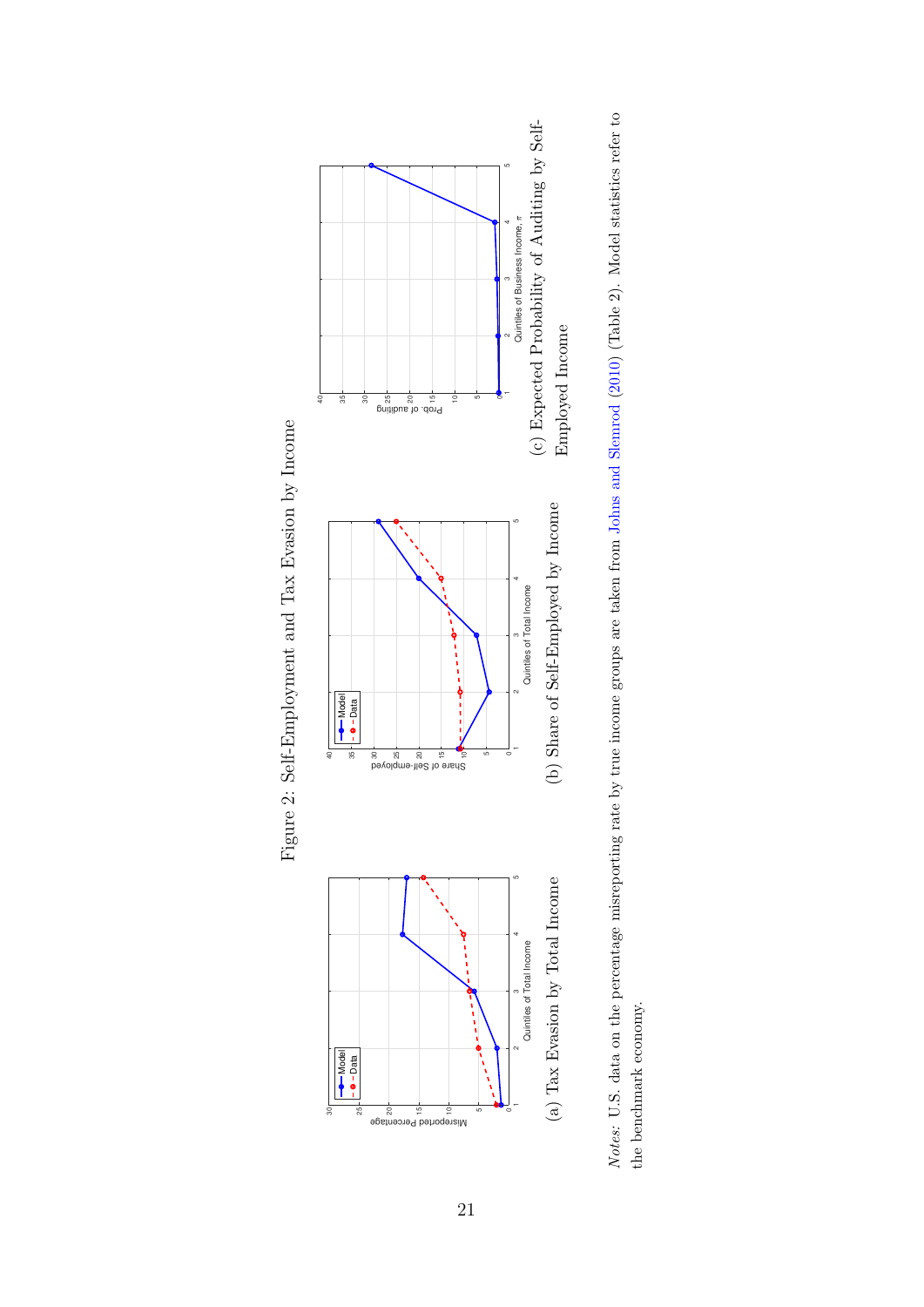choice, depicted in Figure [3a,](#page-24-0) depends both on business ability  $\theta$  and wealth a (given average working ability  $\varepsilon$ ). For a given level of business ability, households become selfemployed as long as they hold sufficient wealth. Poor talented agents who receive a high realization of business ability are credit-constrained so that they are not able to generate sufficient business income. There exists a wealth threshold  $a^*(\epsilon, \theta)$ , (weakly) decreasing with business ability, such that households with  $a < a^*(\varepsilon, \theta)$  become workers and those with  $a \ge a^*(\varepsilon, \theta)$  become self-employed. The solid line in Figure [3a](#page-24-0) represents the wealth threshold for running a self-employed business as a function of business ability (given average working ability) in the benchmark economy, while the dashed line refers to the same threshold in the counterfactual economy with perfect tax enforcement. Clearly, tax evasion lowers the wealth threshold and induces less wealthy households to enter self-employment. Tax evasion distorts the occupational choice at the margin because it makes self-employment more attractive. The opportunity to evade taxes raises the share of self-employed households in the economy because a group of relatively less talented agents (those between the solid and the dashed line in Figure [3a\)](#page-24-0) find it profitable to run self-employed businesses. This suggests that on average the business ability of a selfemployed household in the economy with tax evasion is lower than in the counterfactual economy with perfect tax enforcement. This mechanism, through which tax evasion affects occupational choice and therefore the aggregates in the economy, is dubbed the selection channel. 20

In Figure [3b,](#page-24-0) we show the policy function for savings of the self-employed as a function of asset holdings (given average working and business ability). Tax evasion reduces the tax burden of self-employed households and acts as a subsidy that facilitates higher savings. We refer to this as the *subsidy channel*.

Figure [3c](#page-24-0) shows the optimal capital choice of the self-employed as a function of asset holdings. The productive abilities  $\varepsilon$  and  $\theta$  are fixed at their average values. The solid line shows the decision rule for business capital in the benchmark economy and the dashed red line refers to the counterfactual economy in which tax evasion is absent. Tax evasion creates a distortion in capital accumulation at low and medium values of assets, which is generated by the probability of getting detected. Recall the pattern of the audit probability  $p(k)$ shown in Figure [1:](#page-17-0) for low values of capital, the audit probability is very small and flat. Therefore, self-employed households with low wealth find it optimal to evade  $\phi > 0$  and to invest in capital. As capital approaches the inflection in  $p(k)$ , households evade taxes but keep their business capital flat in order to avoid a sharp increase in the probability of detection. We refer to this effect of tax evasion as the detection channel. For larger

 $^{20}$ Note that for very low levels of business ability, the solid line is slightly above the dashed line. This implies that in the benchmark economy self-employed households with very low business abilities have slightly more assets than in the counterfactual economy with perfect tax enforcement. This effect is driven by a decrease in interest rates in general equilibrium and disappears in a partial equilibrium setup.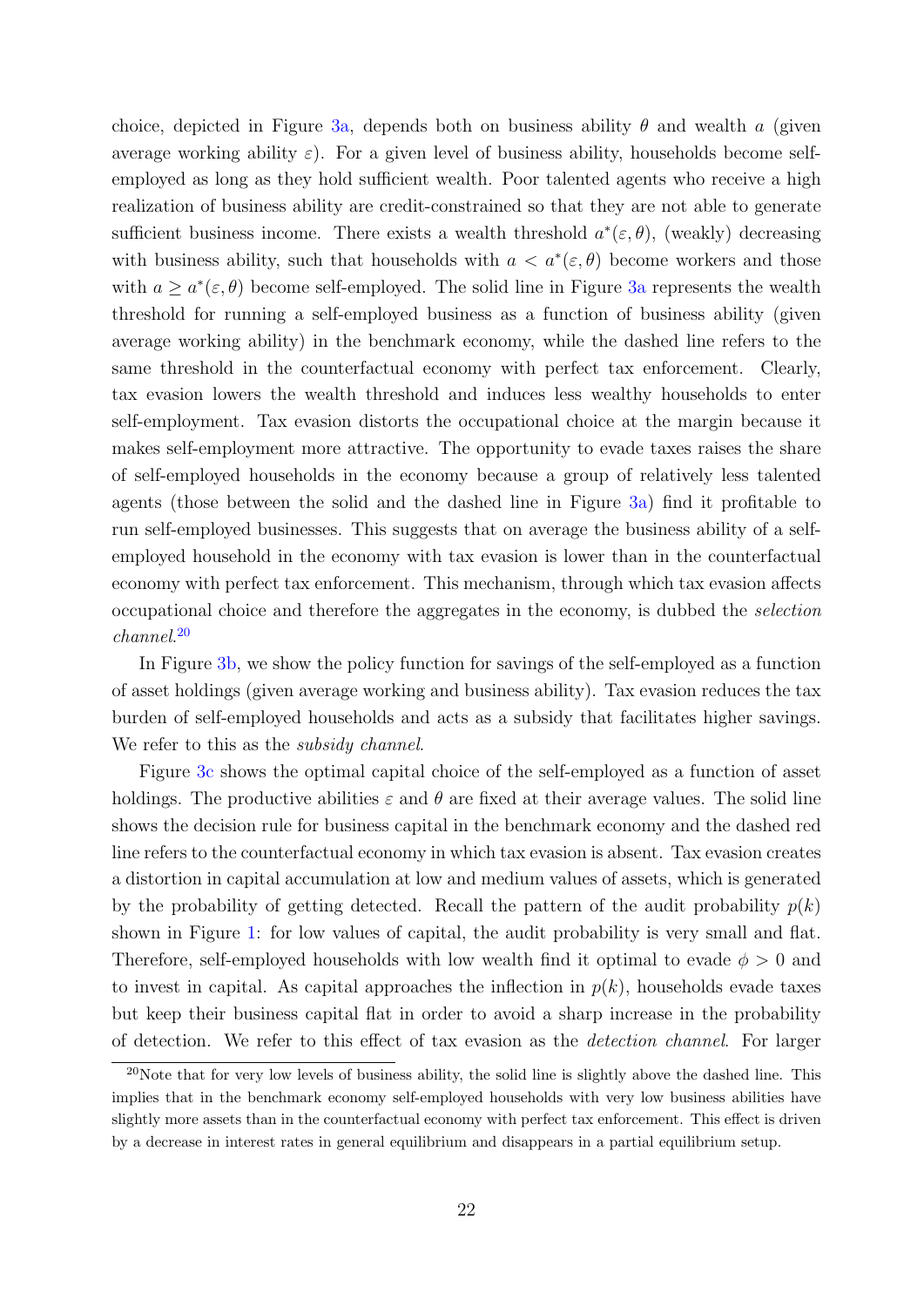asset values, however, self-employed households stop evading ( $\phi = 0$ ) and increase their business capital until the first best is reached.<sup>21</sup>

The pattern of business capital is reflected in the optimal hiring decisions of selfemployed businesses, shown as a function of assets in Figure [3d.](#page-24-0) In the counterfactual economy with perfect tax enforcement, hired labor increases along with capital. In the presence of tax evasion, the distortion generated by the detection channel reduces the labor input of a self-employed business with low wealth.

Figure [3e](#page-24-0) shows the workers' labor supply as a function of assets (given average business and working ability). Workers' labor supply is decreasing in asset holdings because of the wealth effect. The impact of tax evasion on the labor choice is minor and mainly driven by a price effect: in the counterfactual economy with perfect tax enforcement, wages are lower such that workers with low levels of wealth have to work more than in the benchmark economy. We discuss the impact of tax evasion on prices in Section [5.3.](#page-27-0)

In Figure [3f](#page-24-0) we display the misreporting rate of a self-employed household as a function of assets, given average business and working ability. Clearly, less talented self-employed households misreport more as they are financially constrained. Moreover, because of their small business size they face a lower probability of getting detected by the tax authorities inducing them to evade.

#### 5.2 Tax Evasion and Aggregate Outcomes

Table [7](#page-26-0) presents the aggregate statistics for the benchmark economy and the counterfactual economy in which taxes are perfectly enforced.

In our benchmark economy, the share of self-employed households is about 1 percentage point larger than in the economy with perfect tax enforcement. At the same time, the average business ability  $\mathbb{E}(\theta|E)$  is lower highlighting the selection channel: the opportunity to evade taxes induces less talented households to run self-employed businesses.

There are several opposing forces affecting capital in the self-employment sector. On the one hand, the subsidy channel stimulates asset accumulation and allows higher investment in business capital. On the other hand, the detection channel provides incentives to keep self-employed businesses small in order to stay under the radar of the tax authorities and to reduce the chances of being audited. In addition, the selection channel lowers the average productive capacity of the self-employed businesses, and thus, their average size.

<sup>&</sup>lt;sup>21</sup>In both economies, the optimal choice of capital  $k(a, \varepsilon, \theta)$  exhibits a second kink at high assets levels, see Figure [7](#page-54-0) in Appendix [B.1,](#page-53-0) where we expand the x-axis to larger asset values. This kink is generated by the credit constraint. For low values of assets, self-employed households are credit-constrained and are not able to run their businesses at the optimal scale: in such a case their optimal capital choice depends on their wealth and equals the collateral requirement,  $k(a, \varepsilon, \theta) = \lambda a$ . For high asset levels the credit constraint is not binding,  $k(a, \varepsilon, \theta) < \lambda a$  such that the optimal capital input is independent of the borrowing limit.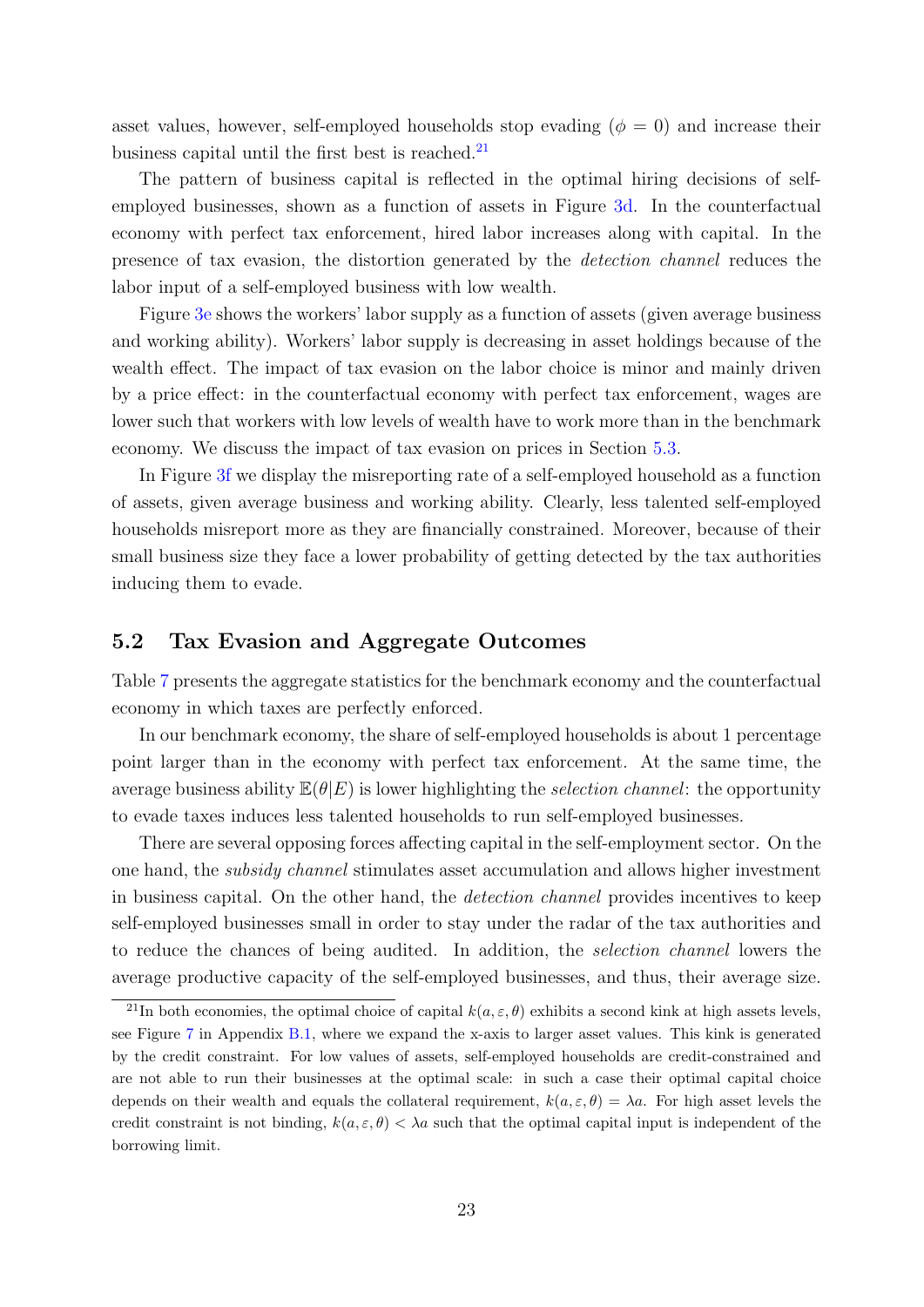<span id="page-24-0"></span>

Notes: In panel (a), the solid (dashed) line demarcates the occupational choice  $o(a, \varepsilon, \theta)$  in the benchmark economy with tax evasion (in the counterfactual economy with perfect tax enforcement). Households with low wealth and/or low business ability become workers (southwest of the demarcation lines). Panel (b) reports the policy functions for next-period assets of self-employed households  $a' = g^E(a, \varepsilon, \theta)$ . Panel (c) shows the policy function for self-employed ousiness capital  $k(a, \varepsilon, \theta)$ . Panel (d) shows hired labor  $n(a, \varepsilon, \theta)$  in terms of number of workers of a self-employed business. Panel (e) reports the workers' abor supply. Panel (f) displays the misreporting rate  $\phi(a,\varepsilon,\theta)$ . In all panels, working ability  $\varepsilon$  is fixed to the average value. In panels (b), (c) and (d), Notes: In panel (a), the solid (dashed) line demarcates the occupational choice  $o(a, \varepsilon, \theta)$  in the benchmark economy with tax evasion (in the counterfactual economy with perfect tax enforcement). Households with low wealth and/or low business ability become workers (southwest of the demarcation lines). Panel (b) reports the policy functions for next-period assets of self-employed households  $a' = g^E(a, \varepsilon, \theta)$ . Panel (c) shows the policy function for self-employed business capital  $k(a, \varepsilon, \theta)$ . Panel (d) shows hired labor  $n(a, \varepsilon, \theta)$  in terms of number of workers of a self-employed business. Panel (e) reports the workers' labor supply. Panel (f) displays the misreporting rate  $\phi(a, \varepsilon, \theta)$ . In all panels, working ability  $\varepsilon$  is fixed to the average value. In panels (b), (c) and (d), ousiness ability  $\theta$  is fixed to the average values. business ability  $\theta$  is fixed to the average values.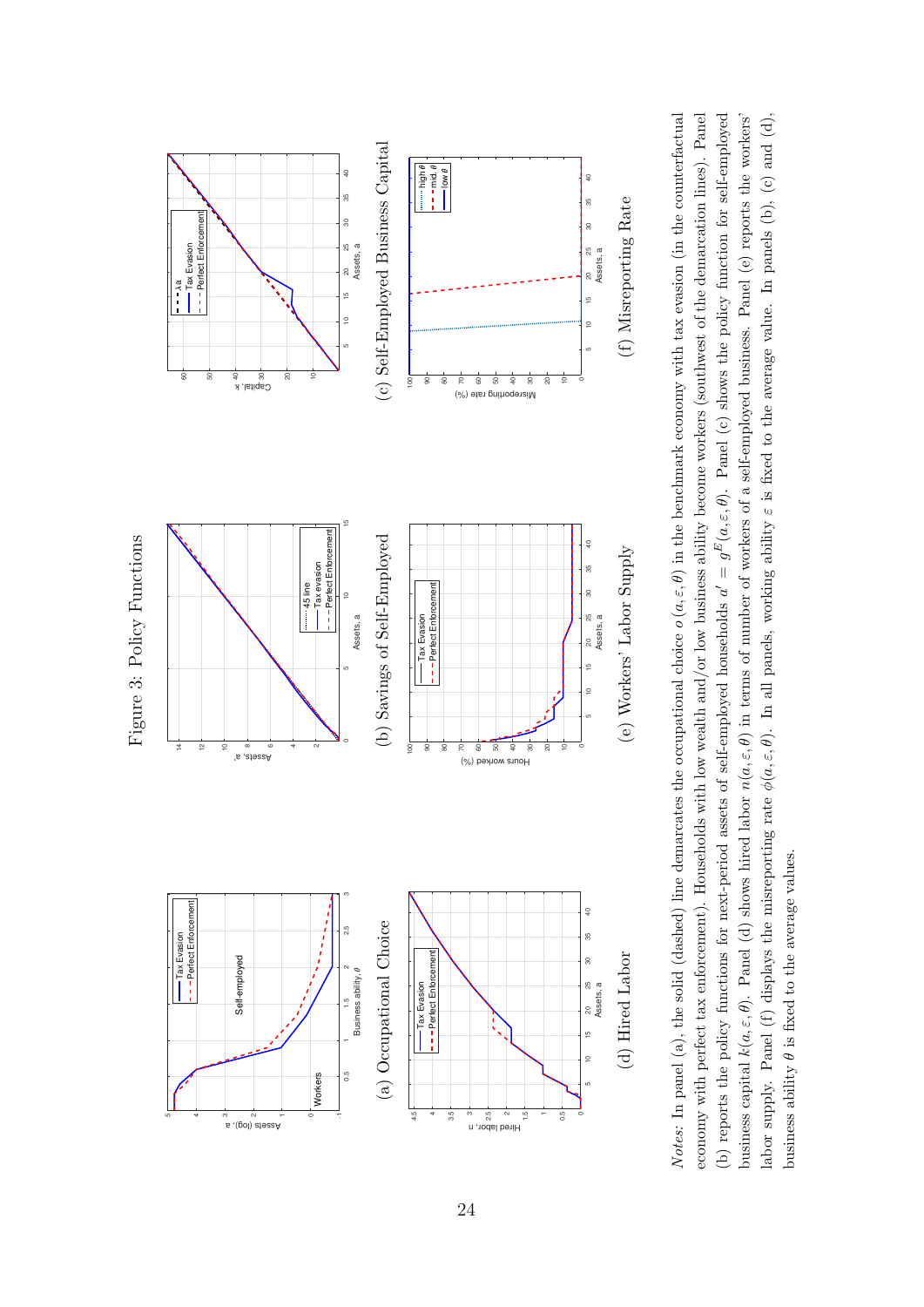Our quantitative findings suggest that the capital decision of a self-employed household is critically affected by the detection and the selection channels: in the economy with tax evasion the mean value of business capital of a self-employed household,  $\mathbb{E}(k|E)$ , is lower than in the counterfactual economy with perfect tax enforcement. Note that in the benchmark economy with tax evasion, fewer self-employed businesses face a binding borrowing limit because the subsidy channel relaxes the credit constraint. We explore the important interaction between tax evasion and financial constraints in detail in Section [5.5.](#page-34-0)

The *detection* and the *selection channels* can also be seen in the hiring decision of a selfemployed business:  $\mathbb{E}(n|E)$  decreases if tax evasion is present. The impact of tax evasion on the firm size distribution is highlighted in the second and third columns of Table [4.](#page-18-0) Due to the detection channel there are more small self-employed businesses with a number of employees between 1 and 4. Note that our benchmark economy with tax evasion provides a better description of the empirical firm size distribution than our counterfactual economy in which taxes are perfectly enforced.

While the average capital input of a self-employed business decreases in the presence of tax evasion, in the aggregate, business capital  $K<sup>E</sup>$  increases in the self-employment sector due to the higher share of self-employed in the economy. As a consequence, tax evasion raises the aggregate output of the self-employed sector.

Due to the subsidy channel, tax evasion fosters aggregate savings in the economy. In equilibrium, the larger supply of capital increases capital in the corporate sector and reduces the interest rate (optimality condition [\(1\)](#page-8-0)). Since the opportunity to evade taxes raises the share of self-employed, fewer households become workers and aggregate labor  $N^C$  falls in the corporate sector. As a result, the wage goes up (optimality condition [\(2\)](#page-8-0)), average hours worked decline, and corporate production decreases in spite of higher corporate capital.

In our quantitative application of the theoretical model to the U.S. economy, tax evasion reduces tax revenues by 1.9 percentage points of GDP. This figure is very close to the empirical estimate of the U.S. tax gap of 2 percent of GDP [\(U.S. Department of the](#page-48-0) [Treasury](#page-48-0) [2009\)](#page-48-0).

Our quantitative findings suggest that tax evasion increases overall wealth inequality due to the larger share of self-employed households who invest more in assets. Within the group of the self-employed, wealth inequality decreases because tax evasion alleviates the credit constraint of poor self-employed businesses. Moreover, the fall in the interest rate has a mitigating effect on wealth inequality among the self-employed. In contrast, wealth inequality increases among the workers, which is driven by the rise in the wealth shares of the top 20 and top 10 percent.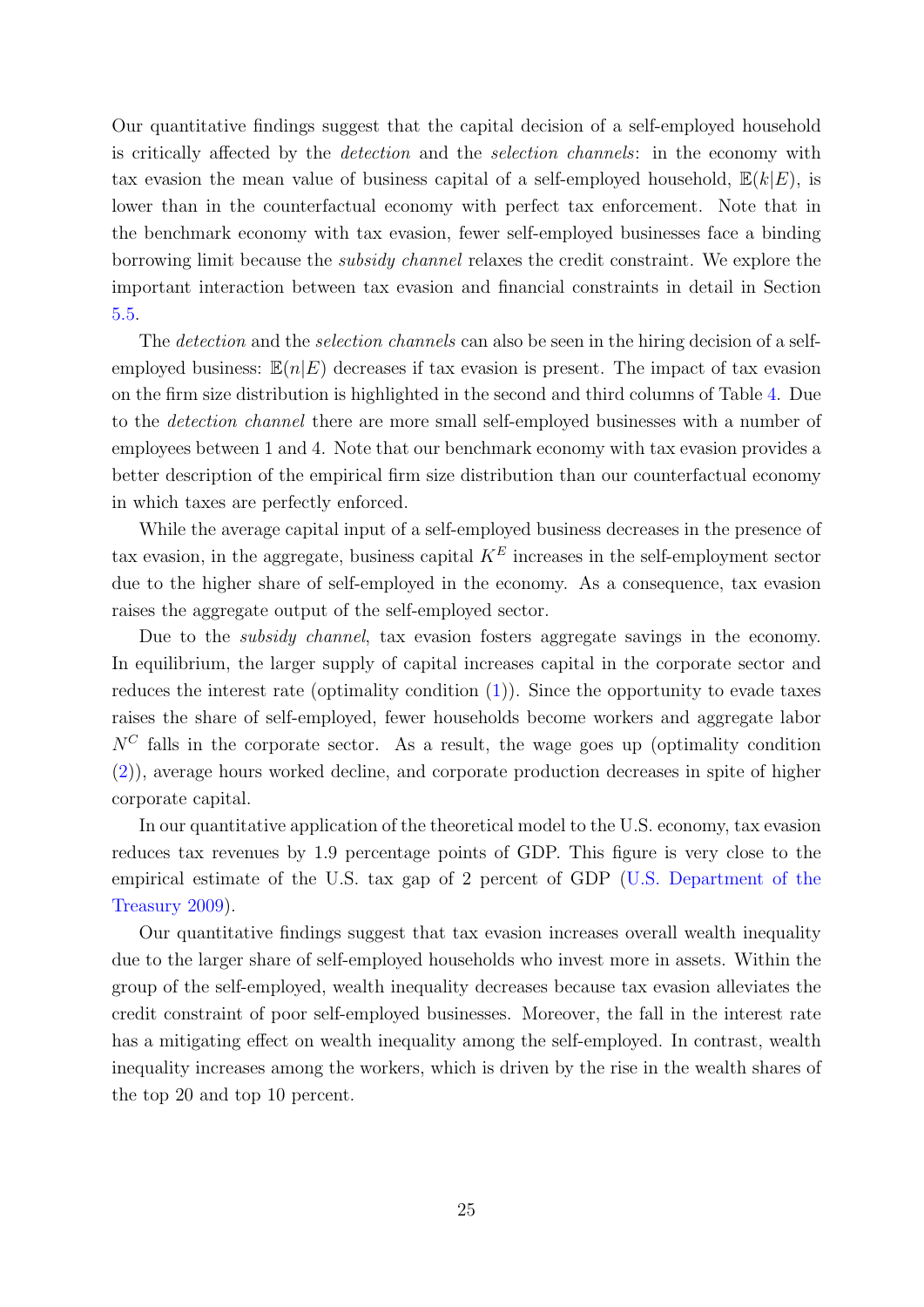<span id="page-26-0"></span>

|                                                  | Tax Evasion | Perfect Tax |
|--------------------------------------------------|-------------|-------------|
|                                                  | Benchmark   | Enforcement |
| Sector of Self-Employment                        |             |             |
| Share of self-employed $(\%)$                    | 14.29       | 13.30       |
| $\mathbb{E}(\theta E)$                           | 0.94        | 0.95        |
| $\mathbb{E}(k E)$                                | 9.48        | 9.57        |
| $\mathbb{E}(n E)$                                | 1.28        | 1.30        |
| ${\cal K}^E$                                     | 1.35        | 1.27        |
| $N^E$                                            | 0.04        | 0.04        |
| $Y^E$                                            | 0.49        | 0.46        |
| Share of credit-constrained self-employed $(\%)$ | 20.62       | 24.39       |
| Corporate Sector                                 |             |             |
| $K^C$                                            | 3.65        | 3.61        |
| $N^C$                                            | 0.82        | 0.83        |
| $Y^C$                                            | 1.44        | 1.45        |
| Labor                                            |             |             |
| Share of self-employed with employees $(\%)$     | 19.90       | 21.73       |
| Hours worked                                     | 33.77       | 34.01       |
| Prices                                           |             |             |
| $r(\%)$                                          | 4.00        | 4.31        |
| w                                                | 1.10        | 1.08        |
| Tax Revenues                                     |             |             |
| $T/Y$ (%)                                        | 14.72       | 16.84       |
| Wealth Inequality                                |             |             |
| Gini, all                                        | 71.01       | 70.47       |
| Gini, self-employed                              | 65.25       | 67.70       |
| Gini, workers                                    | 62.85       | 61.64       |

Table 7: Aggregate Effects of Tax Evasion

Notes: The table compares macroeconomic aggregates of the benchmark economy with tax evasion with those of the counterfactual economy with perfect tax enforcement.  $\mathbb{E}(\theta|E)$  and  $\mathbb{E}(k|E)$  denote the mean value of business ability and business capital of a self-employed household.  $\mathbb{E}(n|E)$  reports the mean of hired labor by a self-employed business, conditional on hiring  $n > 0$ .  $K^E$ ,  $N^E$ ,  $Y^E$  refer to aggregate capital, hired labor, and output in the self-employment sector, respectively.  $K^C$ ,  $N^C$ , and  $Y^C$  denote aggregate capital, labor, and output in the corporate sector, respectively. Tax revenues  $T/Y$  are given as a percentage share of total output.  $w$  denotes the real wage rate, while  $r$  is the real interest rate in percent.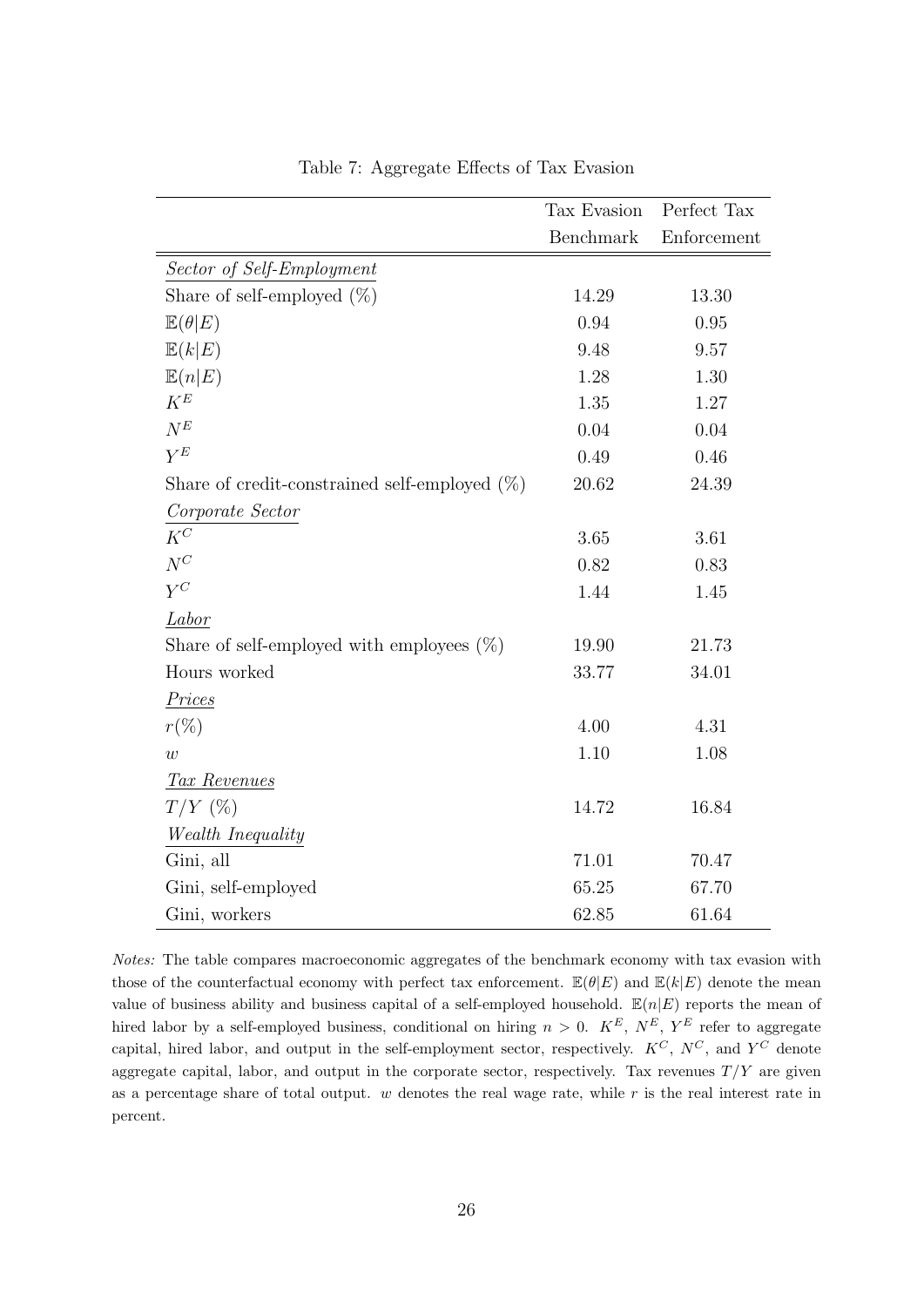#### <span id="page-27-0"></span>5.3 Quantifying the Channels of Tax Evasion

In our discussion so far, we highlighted the three major channels through which tax evasion affects the aggregate outcomes in the economy. In the following, we seek to evaluate the quantitative importance of the three channels. Table [8](#page-29-0) summarizes the main findings of our decomposition exercise. We consider the following aggregate outcomes: the share of self-employed households, the average capital of self-employed businesses  $\mathbb{E}(k|E)$ , the aggregate capital  $K^E$  and output  $Y^E$  in the self-employed sector, the aggregate capital  $K^C$  and output  $Y^C$  in the corporate sector, and the percentage of small self-employed businesses with 1 to 4 employees.

As a starting point, in column (1) of Table [8,](#page-29-0) we report the outcomes of the counterfactual economy in which taxes are perfectly enforced. Then, we move to a tax evasion economy in a partial equilibrium fashion, i.e., we keep the wage and the interest rate at the values of the perfect tax enforcement economy. In this way, we document the changes in the aggregate economic outcomes solely due to the presence of tax evasion abstracting from general equilibrium effects. We present our findings in column (5). To facilitate a comparison, in column (6), we list the outcomes of the benchmark economy with tax evasion in general equilibrium.

Let us first analyze the importance of general equilibrium price effects. Comparing columns  $(1)$ ,  $(5)$ , and  $(6)$  reveals that when the wage and the interest rate are fixed, tax evasion has a larger positive effect on the self-employment rate. Consequently, in partial equilibrium, the average business ability  $\mathbb{E}(\theta|E)$  and the mean value of business capital  $\mathbb{E}(\theta|E)$  of a self-employed household decrease more than in general equilibrium. In the aggregate, self-employed business capital  $K<sup>E</sup>$  increases less in partial than in general equilibrium. In contrast, aggregate corporate capital  $K^C$  exhibits a larger increase because savings rise due to the *subsidy channel* of tax evasion.<sup>22</sup> In general equilibrium, prices are updated according to their marginal products. Specifically, the interest rate decreases while the wage increases, such that the impact of tax evasion on aggregate outcomes is mitigated.

In the next step, we decompose the partial equilibrium effects to deduce the strength of the subsidy, selection and detection channels. To this end, we run a series of counterfactual experiments. Let  $\tilde{\rho}(x)$ ,  $k(x)$ , and  $\tilde{n}(x)$  denote the policy functions for the occupational choice, for business capital, and for labor hired by self-employed businesses in the economy with perfect tax enforcement, respectively. To isolate the effect of the *subsidy channel* of tax evasion, in column (2), we impose exogenously the policy functions  $o(x) = \tilde{o}(x)$ ,  $k(x) = \tilde{k}(x)$  and  $n(x) = \tilde{n}(x)$  in the partial equilibrium economy with tax evasion. Thus, we allow for tax evasion but the decisions on the occupation, business capital and hiring are

 $\overline{a^{22}$ Due to the *selection channel* fewer households become workers such that  $N^C$  decreases. In partial equilibrium, the increase in  $K^C$  and the decrease in  $N^C$  imply that the marginal product of capital is below  $r + \delta$  whereas the marginal product of labor exceeds w.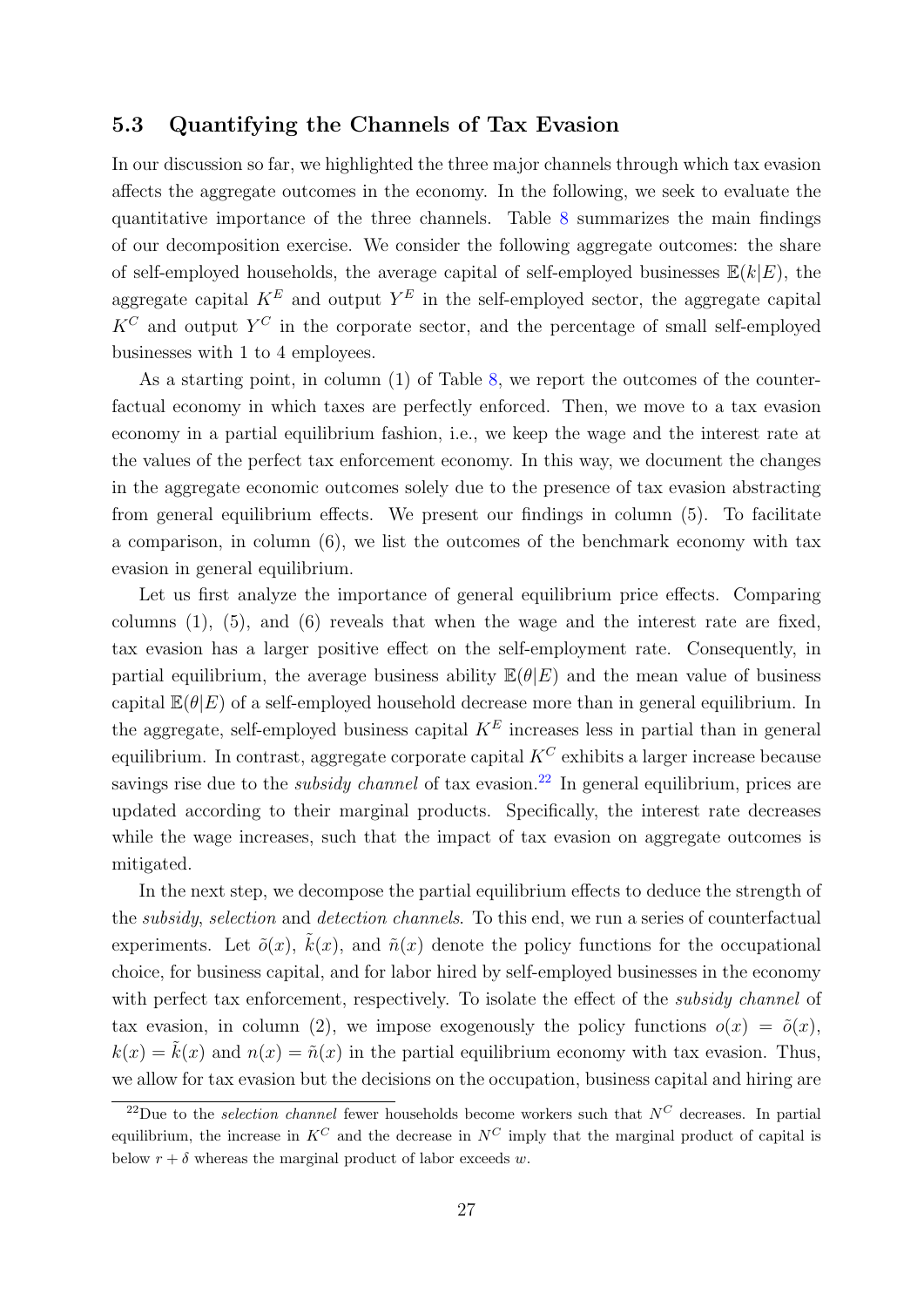fixed such that the *selection* and *detection channels* are shut down. Now tax evasion affects the outcomes of the economy only through the savings behavior of households. Next, in column (3), we fix only the occupational choice  $o(x) = \tilde{o}(x)$  in the partial equilibrium economy with tax evasion and shut down the selection channel. Finally, in column (4), we fix the choice of business capital  $k(x) = \tilde{k}(x)$  and hiring  $n(x) = \tilde{n}(x)$  to eliminate the detection channel. Note that in these decompositions we abstract from the impact of tax evasion on labor supply to focus on the three main channels which are quantitatively decisive for aggregate outcomes. However, the workers' labor supply is important for evaluating the welfare consequences of tax evasion, which we discuss in detail in Section [5.4.](#page-30-0)

Let us first focus on the quantitative importance of the *subsidy channel*. Our findings in column (2) show that in the absence of the detection and selection channels the opportunity to evade taxes increases the average business capital of a self-employed business from 9.57 to 10.69. Misreporting income allows the self-employed to pay less taxes and to accumulate more savings and, in turn, to invest more in their business capital. Moreover, they grow in terms of the number of hired employees such that the share of small self-employed businesses (with 1 to 4 employees) shrinks by 1.43 percentage points. The subsidy channel also raises the share of self-employed in the economy and reduces their average business ability, however, quantitatively these effects are small.

Inspecting columns  $(2)$  and  $(3)$  reveals that the *detection channel* is the main quantitative force driving the decrease in average business capital and the increase in the share of small self-employed businesses. In the economy in which both the subsidy and detection channels are in place, average capital of self-employed businesses decreases from 10.69 to 9.55 compared to the economy in which only the *subsidy channel* is present. The share of small self-employed businesses increases by 11.94 percentage points.

A comparison of columns (5), (4) and (2) suggests that the selection channel is quantitatively important for the increase in the share of self-employed, the decrease in the average business ability, and the decrease in the average capital of self-employed businesses due to tax evasion. In the economy (4) in which both the subsidy and selection channels are at work, the share of self-employed businesses rises by 1.15 percentage points relative to the economy (2) in which only the *subsidy channel* is operational. The average business ability ( $\mathbb{E}(\theta|E) = 0.93$ ) and the average capital of self-employed businesses  $(\mathbb{E}(k|E) = 10.11)$  are reduced relative to the economy in which only the subsidy channel is present  $(\mathbb{E}(\theta|E) = 0.94$  and  $\mathbb{E}(k|E) = 10.69)$ .

With respect to aggregate production, our findings suggest that the *subsidy channel* raises output in both sectors. The *detection channel* reduces production by self-employed businesses but increases production by corporate firms. In contrast, the selection channel fosters production in the self-employment sector at the expense of production in the corporate sector.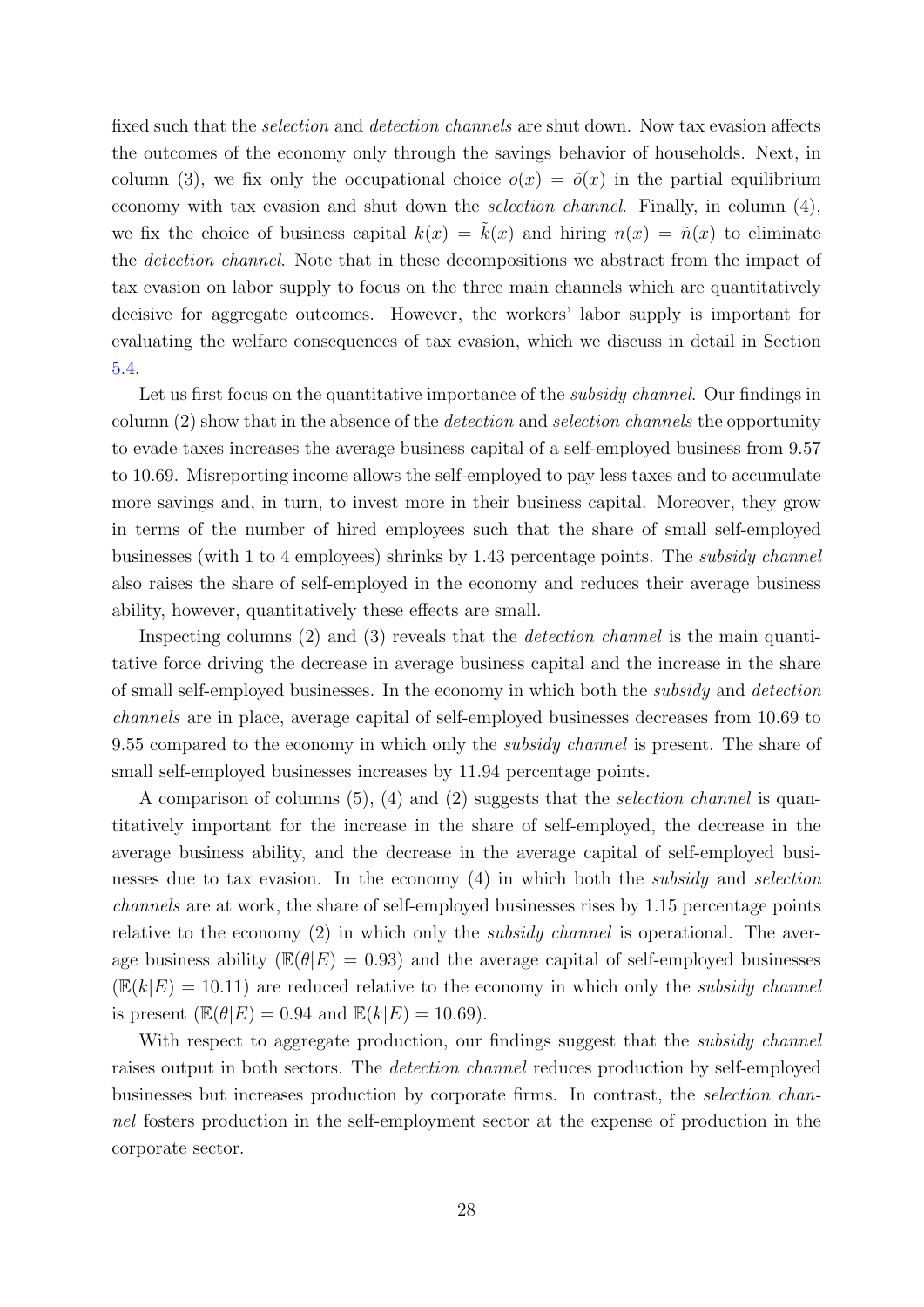<span id="page-29-0"></span>

|                                                                                                                                                                                                                                                                                                                                          |                 | T                    |                            | Tax Evasion Economies |                          |                       |
|------------------------------------------------------------------------------------------------------------------------------------------------------------------------------------------------------------------------------------------------------------------------------------------------------------------------------------------|-----------------|----------------------|----------------------------|-----------------------|--------------------------|-----------------------|
|                                                                                                                                                                                                                                                                                                                                          | Perfect Tax     |                      | Counterfactual Experiments |                       |                          | Benchmark             |
|                                                                                                                                                                                                                                                                                                                                          | Enforcement     |                      |                            | Partial Equilibrium   |                          | General Equilibrium   |
|                                                                                                                                                                                                                                                                                                                                          | $\widehat{\Xi}$ | $\widetilde{\Omega}$ | $\widetilde{\Xi}$          | $(\pm)$               | $\widetilde{\mathbb{G}}$ | $\widehat{\circ}$     |
| Setup                                                                                                                                                                                                                                                                                                                                    |                 |                      |                            |                       |                          |                       |
| Fixed prices from (1)                                                                                                                                                                                                                                                                                                                    |                 | r, w                 | $r,w$                      | r, w                  | r, w                     | ı                     |
| Fixed decisions from (1)                                                                                                                                                                                                                                                                                                                 |                 | o(x), k(x), n(x),    | $o(x)$                     | k(x), n(x)            |                          |                       |
| Operational channels                                                                                                                                                                                                                                                                                                                     |                 | Subsidy              | Subsidy                    | Subsidy               | $Subsidy+Detection$      | $Subsidy+Detection$   |
|                                                                                                                                                                                                                                                                                                                                          |                 |                      | $+Detection$               | $+ Selection$         | $+ Selection$            | $+Selection + Prices$ |
| Outcomes                                                                                                                                                                                                                                                                                                                                 |                 |                      |                            |                       |                          |                       |
| Share of self-employed (%)                                                                                                                                                                                                                                                                                                               | 13.30           | 13.50                | 13.57                      | 14.65                 | 14.70                    | 14.29                 |
| $\mathbb{E}(\theta E)$                                                                                                                                                                                                                                                                                                                   | 0.95            | 0.94                 | 0.94                       | 0.93                  | 0.93                     | 0.94                  |
| $\mathbb{E}(k E)$                                                                                                                                                                                                                                                                                                                        | 19.6            | 10.69                | 0.55                       | 10.11                 | 9.08                     | 9.48                  |
| Share of small businesses $(\%)$                                                                                                                                                                                                                                                                                                         | $70.03\,$       | 68.60                | 80.53                      | 68.57                 | 80.48                    | 75.74                 |
| $K^E$                                                                                                                                                                                                                                                                                                                                    | 1.27            | 1.44                 | 1.30                       | 1.48                  | 1.33                     | 1.35                  |
| $K^C$                                                                                                                                                                                                                                                                                                                                    | 3.61            | 4.07                 | 4.34                       | 3.99                  | 4.25                     | 3.65                  |
| $Y^E\,$                                                                                                                                                                                                                                                                                                                                  | 0.46            | 0.51                 | 747                        | 0.52                  | 0.49                     | 0.49                  |
| $\zeta$                                                                                                                                                                                                                                                                                                                                  | 1.45            | 1.50                 | 1.54                       | 1.48                  | 1.52                     | 1.44                  |
| Notes: The table provides selected outcomes of the decomposition. $E(\theta E)$ and $E(k E)$ denote the mean value of business ability and business capital of a<br>self-employed household. $K^E$ and $Y^E$ refer to aggregate capital and output in the self-employment sector, respectively. $K^C$ and $Y^C$ denote aggregate capital |                 |                      |                            |                       |                          |                       |

and output in the corporate sector. The share of small businesses refers to self-employed businesses with 1 to 4 employees.

and output in the corporate sector. The share of small businesses refers to self-employed businesses with 1 to 4 employees.

Table 8: Decomposition of Aggregate Effects Table 8: Decomposition of Aggregate Effects

29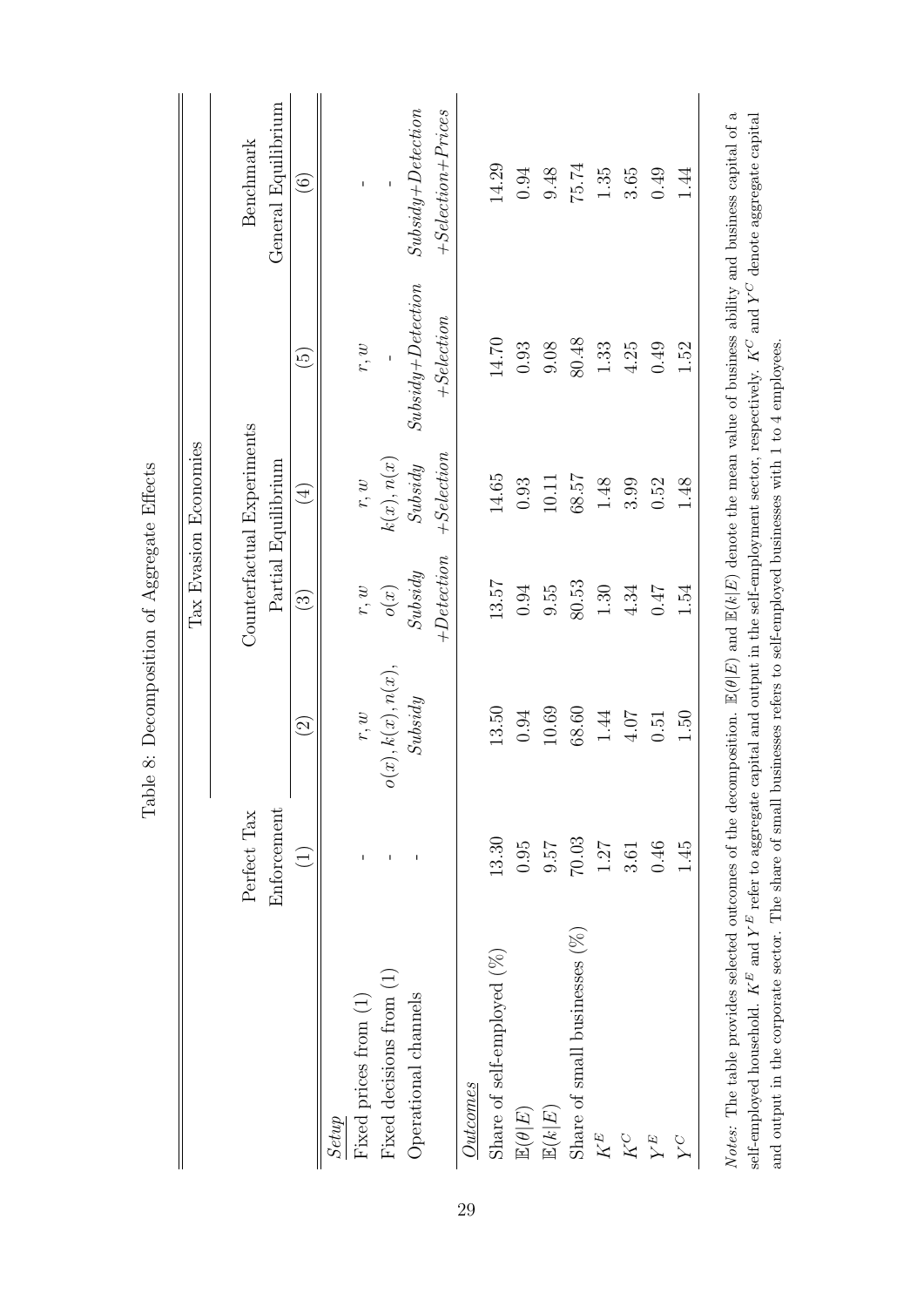#### <span id="page-30-0"></span>5.4 Tax Evasion and Welfare

In this section, we evaluate how tax evasion affects welfare in comparison with a counterfactual economy with perfect tax enforcement. The welfare effects of eliminating tax evasion are in terms of consumption equivalent variations, i.e., we calculate the consumption gain or loss of moving from the benchmark economy with tax evasion to an economy in which taxes are perfectly enforced. Hereby, we compare the stationary equilibria and abstract from transitional dynamics.

We follow [Guvenen et al.](#page-46-0) [\(2019\)](#page-46-0) and construct the welfare measure at the individual level. We define  $\Delta(x)$  as the percentage change in consumption at future dates and states required to make an agent characterized by  $x = (a, \varepsilon, \theta)$  indifferent between the benchmark economy with tax evasion and the counterfactual economy with perfect tax enforcement:

$$
U\Big((1+\Delta(x))\;c^B(x),\ell^B(x)\Big)=U\Big(c^C(x),\ell^C(x)\Big),
$$

where U denotes lifetime utility and  $c(x)$  and  $\ell(x)$  are the consumption and leisure allocations starting from state x. The superscripts  $B$  and  $C$  refer to the benchmark economy with tax evasion and to the counterfactual economy with perfect tax enforcement, respectively. Aggregating over the population yields the aggregate welfare measure ∆:

$$
\overline{\Delta} = \int \Delta(x) \, d\mu^B(x),
$$

where  $\mu^{B}(x)$  is the stationary distribution in the benchmark economy.

The individual-based measure  $\Delta(x)$  is well-suited for a group-by-group analysis. Taking into account the occupation in the benchmark economy, we derive the welfare measures for the self-employed households  $\overline{\Delta}^E$  and for the workers  $\overline{\Delta}^W$  as:

$$
\overline{\Delta}^E = \frac{\int o(x)\Delta(x)d\mu^B(x)}{\int o(x)d\mu^B(x)}, \qquad \overline{\Delta}^W = \frac{\int (1 - o(x))\Delta(x)d\mu^B(x)}{\int (1 - o(x))d\mu^B(x)}.
$$

Table [9](#page-31-0) summarizes the results of our welfare analysis. To deepen our understanding of the welfare gains and losses, in Figure [4](#page-33-0) we decompose them to study how workers and self-employed in different deciles of wealth are affected by tax evasion.<sup>23</sup>

 $^{23}$ Appendix [B.2](#page-54-0) provides further technical details of the welfare calculations.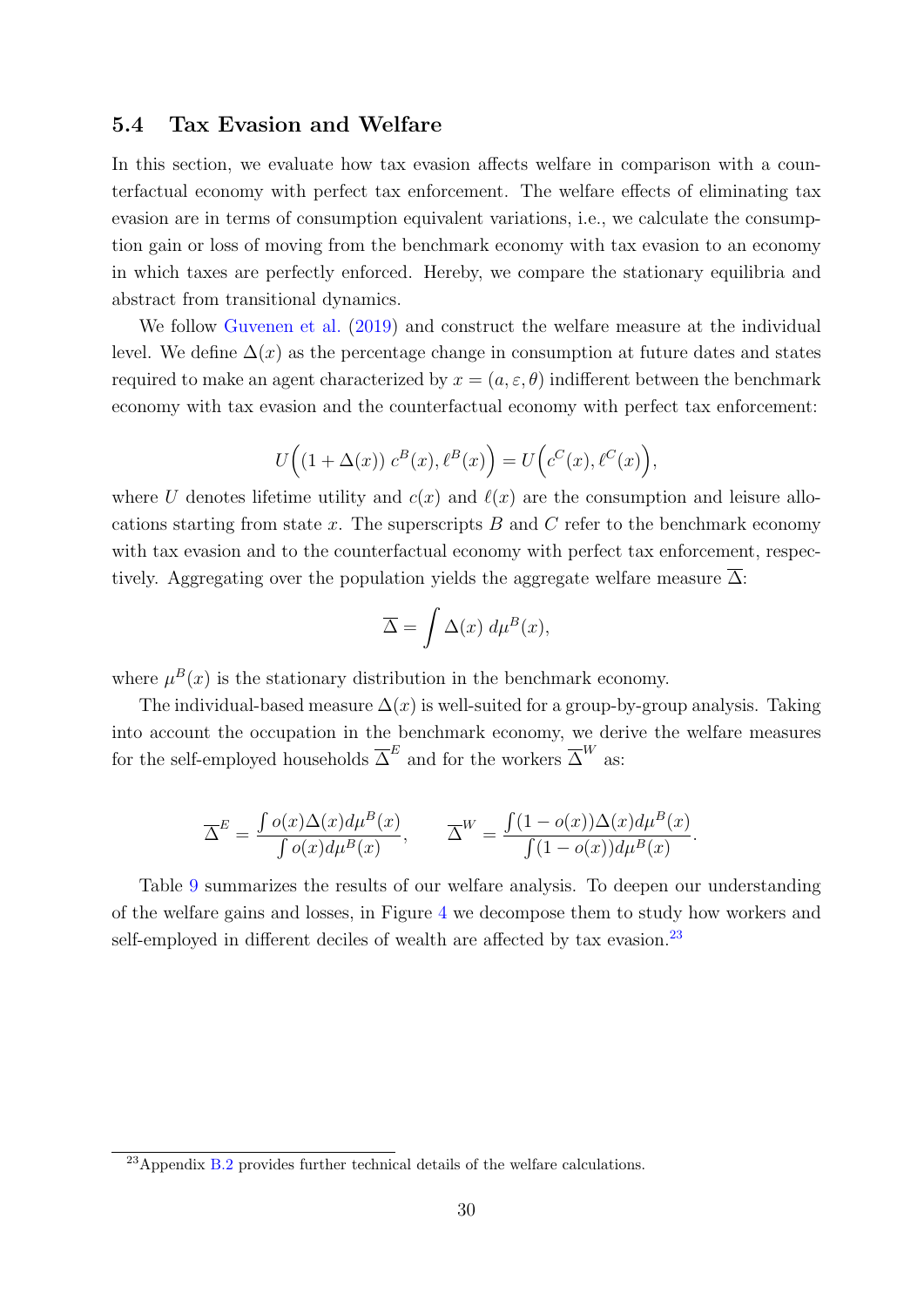<span id="page-31-0"></span>

|                                 |                  |                   | Perfect Tax Enforcement |                   |               |  |
|---------------------------------|------------------|-------------------|-------------------------|-------------------|---------------|--|
|                                 | Tax Evasion      | No Redis-         |                         | Redistribution    |               |  |
|                                 | <b>Benchmark</b> | tribution         | $Lump-Sum$              | Tax Cut           | Tax Cut       |  |
|                                 |                  |                   | All                     | All               | Self-Employed |  |
|                                 | (1)              | $\left( 2\right)$ | $\left( 3\right)$       | $\left( 4\right)$ | (5)           |  |
|                                 |                  |                   |                         |                   |               |  |
| Share of self-employed $(\%)$   | 14.286           | 13.301            | 13.497                  | 13.194            | 18.569        |  |
| Y                               | 1.932            | 1.915             | 1.885                   | 1.897             | 1.943         |  |
| $r(\%)$                         | 4.000            | 4.307             | 4.312                   | 4.237             | 3.863         |  |
| w                               | 1.096            | 1.082             | 1.082                   | 1.086             | 1.102         |  |
| Δ<br>$(\% )$                    |                  | $-1.746$          | 1.917                   | 1.809             | 1.038         |  |
| $\overline{\Delta}^E$<br>(% )   |                  | $-3.786$          | $-1.010$                | $-1.378$          | 2.402         |  |
| $\overline{\wedge}^W$<br>$(\%)$ |                  | $-1.406$          | 2.405                   | 2.340             | 0.810         |  |

Table 9: Tax Evasion and Aggregate Welfare

Notes: The table summarizes selected statistics for the benchmark economy with tax evasion and counterfactual economies in which taxes are perfectly enforced. The welfare effects are measured in consumption equivalent units and show the percentage change in consumption needed to make a household indifferent between being born in the benchmark economy (column (1)) and being born in any of the counterfactual economies with perfect tax enforcement (columns (2) to (5)). Column (2) is the counterfactual economy without fiscal neutrality in which additional tax revenues are not redistributed. In column (3) the government balances the budget with lump-sum transfers to all households. In column (4) the government balances the budget by implementing tax cuts for all households while in column (5) the tax cut is for self-employed households only. Y refers to total aggregate output.  $r$  is the interest rate in percent while w refers to the wage rate.  $\overline{\Delta}$  denotes the aggregate welfare effect whereas  $\overline{\Delta}^E$  and  $\overline{\Delta}^W$  refer to the welfare effects of self-employed households and workers.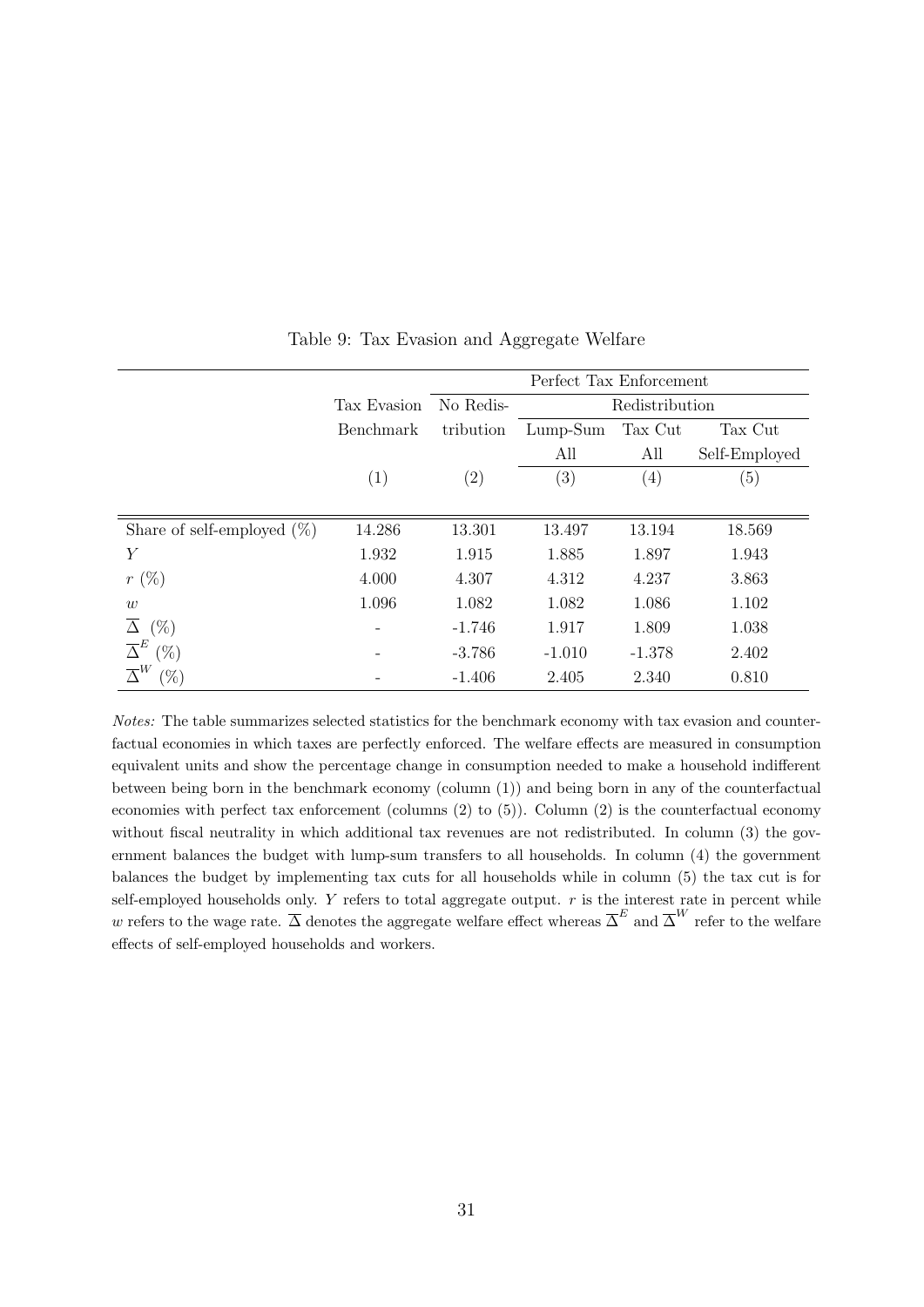Since the elimination of tax evasion increases tax revenues, we distinguish several fiscal policy scenarios. In a first step, in column (2) of Table [9](#page-31-0) and in Figure [4a,](#page-33-0) we assume that the additional tax revenues are not redistributed to the households in the economy. In a second step, we consider fiscal scenarios under fiscal neutrality, i.e., we assume that tax policies are adjusted such that the same level of tax revenues is achieved as in the benchmark economy. Specifically, we report the welfare results if the additional tax revenues are redistributed via lump-sum transfers to all households (Table [9,](#page-31-0) column (3), and Figure [4b\)](#page-33-0). As an alternative policy, we assume that the additional tax revenues are redistributed by tax cuts for all households (Table [9,](#page-31-0) column  $(4)$ , and Figure [4c\)](#page-33-0). To this end, the tax level is decreased by re-scaling proportionately down the terms  $(a_2^W, a_2^E)$  in the non-linear tax functions [\(3\)](#page-8-0). Finally, fiscal neutrality is imposed by a tax cut for the self-employed only (Table [9,](#page-31-0) column  $(5)$ , and Figure [4d\)](#page-33-0). To provide a better understanding of the welfare results, we also report the share of self-employed households, aggregate output, the interest rate, and the wage for the different policy scenarios.

Eliminating tax evasion without imposing fiscal neutrality has a negative effect on welfare (Table [9,](#page-31-0) column  $(2)$ , and Figure [4a\)](#page-33-0). This is not surprising since in this case aggregate capital and output fall generating an overall productive loss of 0.88 percent. Eliminating tax evasion generates substantial welfare losses of 3.79 and 1.41 percent for the self-employed and workers, respectively. The self-employed exhibit larger losses since perfect tax enforcement has a direct negative impact on them. In particular, poor selfemployed households lose most because they evade more. Workers suffer from a lower wage and are hurt indirectly by a worse future option value of becoming self-employed. Only workers in the last decile of wealth have small welfare gains because they benefit from the higher interest rate.

If the additional taxes are rebated via lump-sum transfers to all households, the overall welfare improves by 1.92 percent. While self-employed households lose, workers gain from the elimination of tax evasion if accompanied by lump-sum transfers. Consequently, the overall welfare effect is driven by the workers' welfare gain of 2.41 percent. Still, the self-employed benefit from the lump-sum transfers because their welfare loss is reduced by 2.78 percentage points compared to the scenario in which the additional tax revenues are not redistributed. Figure [4b](#page-33-0) reveals that workers and self-employed households are affected differently depending on their wealth. Workers in the lowest and highest deciles of wealth enjoy the largest welfare gains from perfect tax enforcement if the additional tax revenues are redistributed via lump-sum transfers. Poor workers benefit more from lump-sum transfers whereas wealthy workers gain from the higher interest rate on their savings. Self-employed households in the first decile of the wealth distribution suffer large welfare losses from perfect tax enforcement as they are constrained by the borrowing limit and benefit most from the subsidy channel.

Redistribution via tax cuts to all households delivers very similar welfare effects as can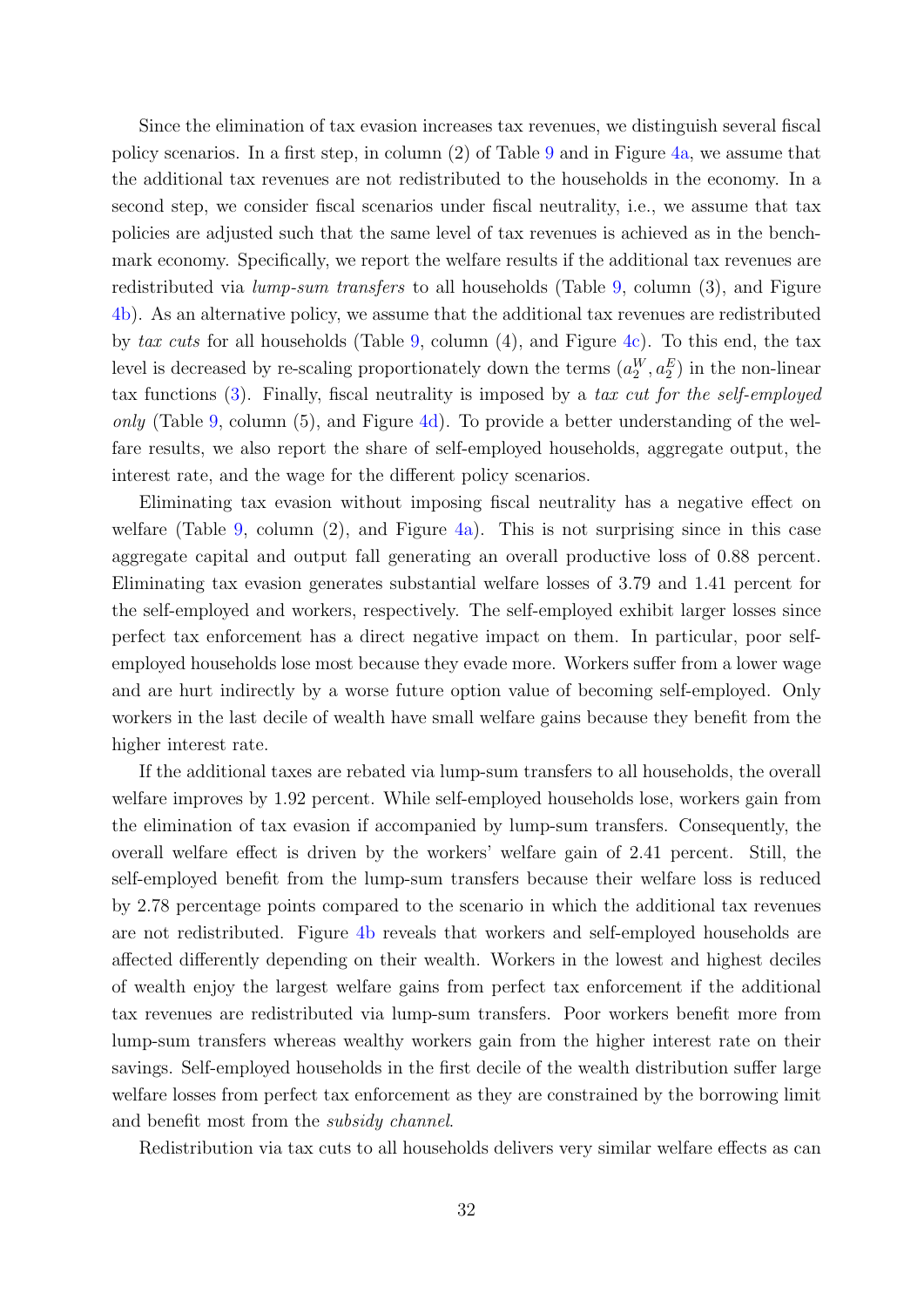<span id="page-33-0"></span>

Figure 4: Tax Evasion and Welfare Across Wealth and Occupation

Notes: This figure shows the percentage change in consumption needed to make a household (worker or self-employed) indifferent between being born in the benchmark economy and being born in any of the four counterfactual economies in which taxes are perfectly enforced. A formal definition of the certainty equivalents among different groups is given in Appendix [B.2.](#page-54-0) Panel (a) is the counterfactual economy without fiscal neutrality in which additional tax revenues are not redistributed. In panel (b), the government balances the budget with lump-sum transfers to all households. In panel (c), the government balances the budget by implementing tax cuts for all households while in panel (d) the tax cut is implemented for self-employed households only. Note that there are no self-employed in the first decile of the wealth distribution. All figures refer to the outcomes in general equilibrium.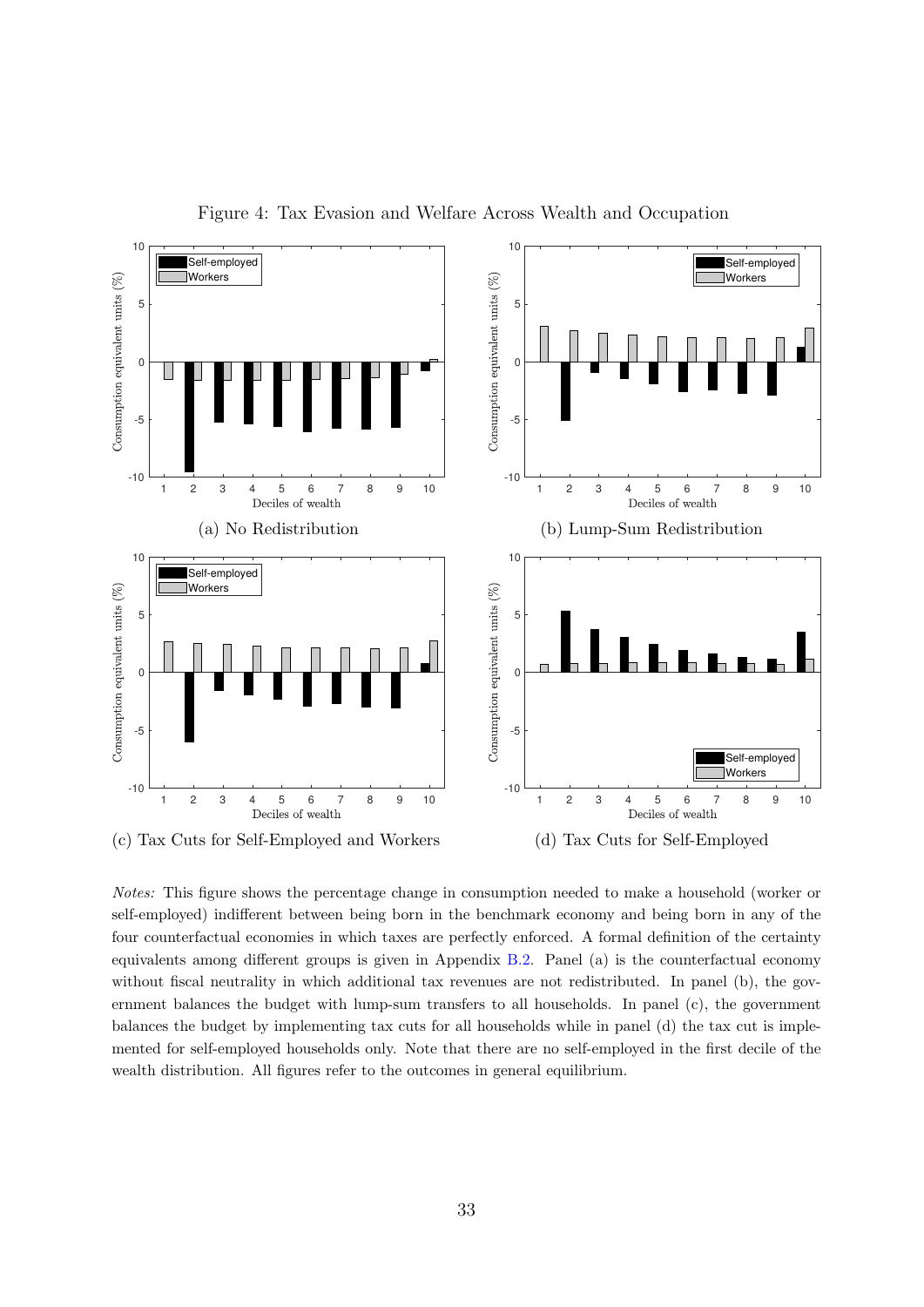<span id="page-34-0"></span>be seen in column (4) of Table [9](#page-31-0) and in Figure [4c.](#page-33-0) Note that eliminating tax evasion generates larger welfare losses for self-employed households in the lowest decile of wealth if tax cuts are implemented rather than lump-sum transfers. At the same time, the elimination of tax evasion accompanied by tax cuts has a less negative impact on aggregate production compared to providing lump-sum transfers instead. However, higher production requires more labor input affecting welfare adversely.

In our last policy experiment (Table [9,](#page-31-0) column(5), and Figure [4d\)](#page-33-0) we assume that the tax cut is implemented for self-employed households only. In contrast to the previous policies, cutting taxes only for the self-employed raises the share of self-employed households and aggregate production. The drop in the share of workers reduces labor in the corporate sector and raises the wage. While such a policy generates a lower aggregate welfare gain than the previous two redistribution policies, now both self-employed households and workers gain. Since the self-employed benefit directly from the tax cut, they enjoy a substantial gain of 2.40 percent. Crucially, the poor self-employed who are constrained by the borrowing limit, benefit most. Although the workers do not receive a tax cut, they still gain because they earn a higher wage than in the benchmark economy. However, with 0.81 percent, the workers' welfare gain is much lower compared to the other two redistribution policies.

To sum up, our welfare results point out that under fiscal neutrality moving to an economy where taxes are perfectly enforced makes workers better off. Self-employed households, and in particular the poor ones, lose unless the tax cut is implemented for self-employed businesses only.

### 5.5 Tax Evasion and Credit Constraints

In the benchmark economy, tax evasion increases output in the aggregate because it reduces the distortionary impact of income taxation and relaxes the credit constraint of self-employed businesses. In this section, we provide a deeper analysis of the interaction between tax evasion and financial constraints and proceed in two steps. First, we study the aggregate effects of tax evasion by looking at two re-calibrated model economies which differ in their borrowing limits. Second, we consider our benchmark economy and measure by how much tax evasion alleviates credit constraints by deriving the borrowing limit which would generate the same level of aggregate output in the absence of tax evasion.

In the first part of this section, we study the impact of tax evasion on aggregate outcomes in two economies in which the self-employed households face a tight  $(\lambda = 1.2)$ and a loose  $(\lambda = 1.8)$  borrowing limit. We re-calibrate both economies such that the main targets summarized in Table [2](#page-16-0) are matched.<sup>24</sup> Since  $\lambda$  is now assumed to be an

<sup>&</sup>lt;sup>24</sup>In Appendix [B.3,](#page-55-0) Table [15](#page-55-0) reports the parameter values of the internal calibration procedure for  $\lambda = 1.2$  and  $\lambda = 1.8$ . Table [16](#page-56-0) provides basic statistics for the two re-calibrated model economies.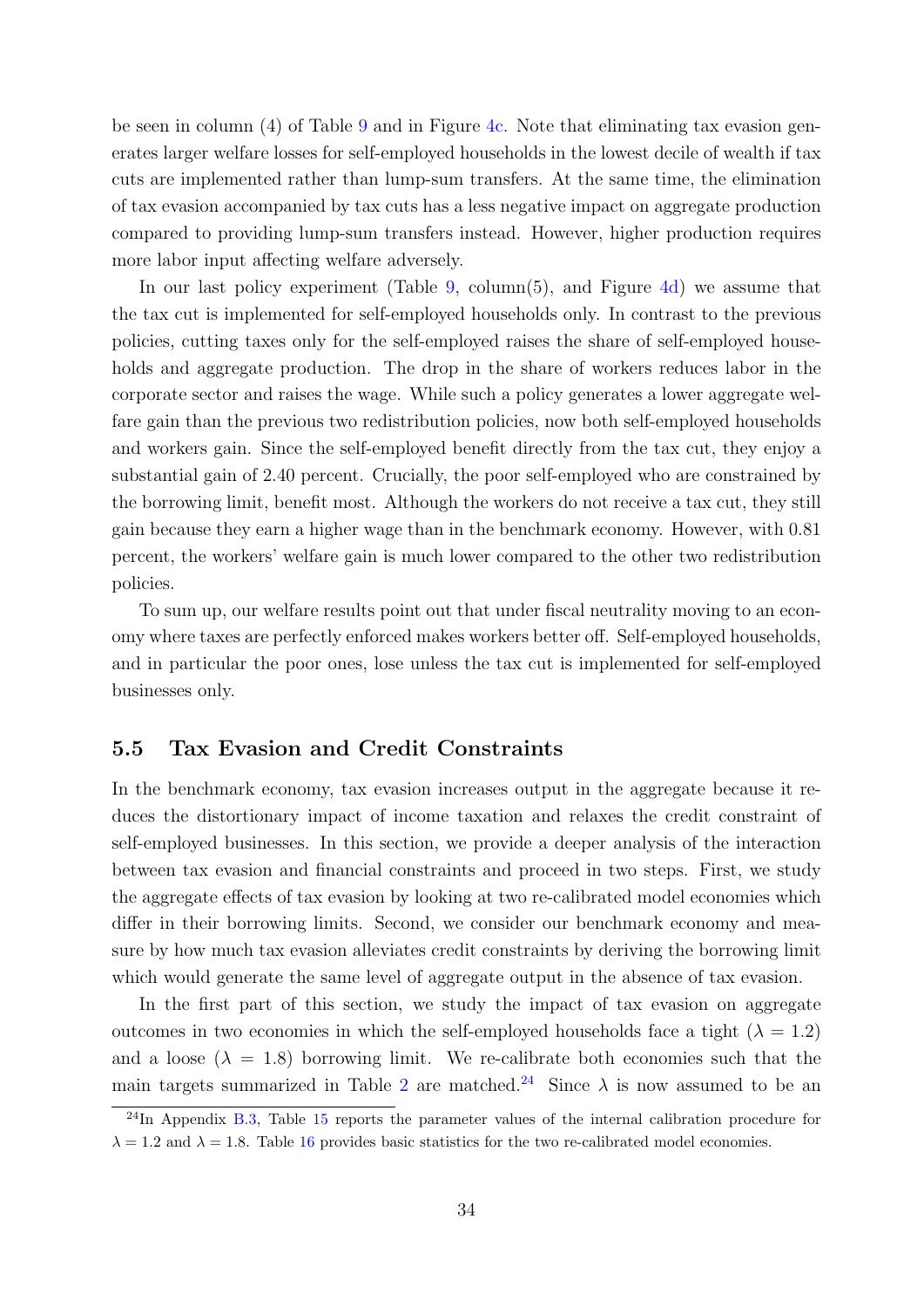exogenous parameter, the mean leverage of the self-employment sector is not a target in the re-calibration procedure. Clearly, the borrowing limit affects the share of financially constrained self-employed households. Whereas in the benchmark economy ( $\lambda = 1.5$ ), 20.62 percent of the self-employed are borrowing-constrained, the share of businesses at the borrowing limit increases to 25.33 percent for  $\lambda = 1.2$  and decreases to 10.96 percent for  $\lambda = 1.8$  (Table [16,](#page-56-0) Appendix [B.3\)](#page-55-0). As before, we compare the tax evasion economies with their counterfactuals in which taxes are perfectly enforced. Table [10](#page-36-0) reports the changes in selected outcomes (in percent or percentage points) when moving from the benchmark economy with tax evasion to the counterfactual economy with perfect tax enforcement.

The quantitative findings provide insights on the effects of eliminating tax evasion in economies in which self-employed households face stricter or weaker credit constraints. To provide a transparent discussion of the effects, we first consider a partial equilibrium setup in which prices are kept at the level of the tax evasion economy. Clearly, via the selection channel, tax evasion has a larger impact on the share of self-employed and their average business ability if the credit constraint is tighter. Interestingly, for  $\lambda = 1.2$ , eliminating tax evasion decreases the average capital of a self-employed business  $\mathbb{E}(k|E)$ , whereas the opposite is true for  $\lambda = 1.5$  and  $\lambda = 1.8$ . The same pattern can be observed for the share of small self-employed businesses with 1 to 4 employees: for  $\lambda = 1.2$  the share rises with perfect tax enforcement while it falls in the other two economies. These findings suggest that on the individual level, the subsidy channel of tax evasion dominates the detection channel if the self-employed face a tight borrowing limit. In contrast, the detection channel is stronger than the *subsidy channel* for  $\lambda = 1.5$  and  $\lambda = 1.8$  such that the opportunity to evade taxes induces the self-employed businesses to keep their capital and labor input small in order to reduce their audit probability. Note, however, that in the aggregate, the subsidy channel of tax evasion is always dominant and affects aggregate output more strongly for stricter credit constraints.

In general equilibrium, the elimination of tax evasion raises the interest rate and reduces the wage. Importantly, the prices adjust more strongly in the presence of tight credit constraints. Inspecting the share of self-employed households, their capital choices, and aggregate capital and output suggests that the price adjustments weaken the selection channel and the detection channel but strengthen the subsidy channel of tax evasion.

Without imposing fiscal neutrality, perfect tax enforcement generates larger welfare losses for self-employed households if their borrowing limit is tighter. If the additional tax revenues are redistributed via lump-sum transfers, workers exhibit lower welfare gains from the elimination of tax evasion if credit constraints are stricter. These findings are in line with our discussion so far and highlight the strong impact of tax evasion on aggregate output in the presence of severe financial constraints. Qualitatively, the welfare effects are similar in partial and in general equilibrium. However, the general equilibrium price effects mitigate the welfare losses of the self-employed. In contrast, because of a lower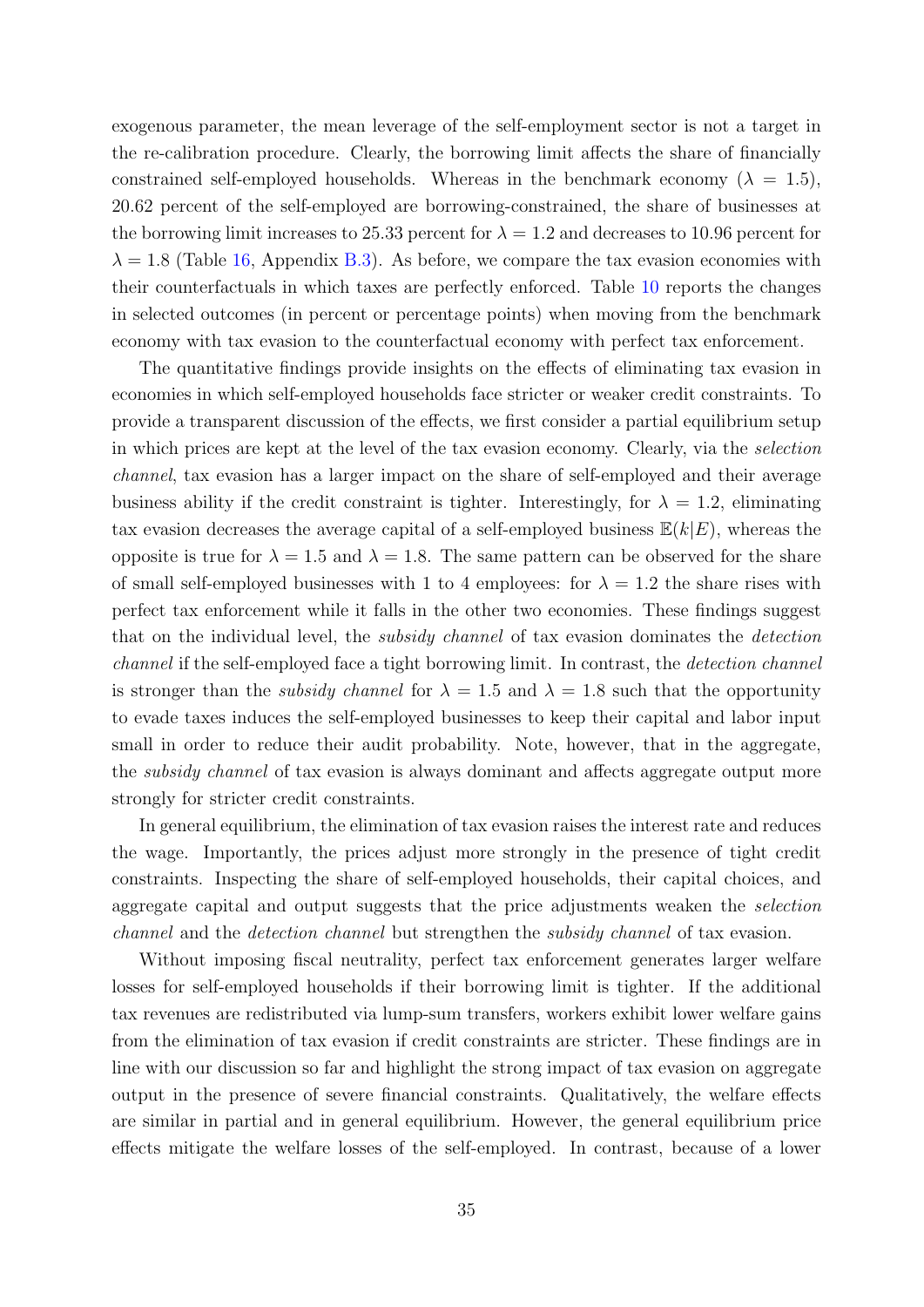<span id="page-36-0"></span>

|                                    |          | Partial Equilibrium |                                                         |          | General Equilibrium                                     |          |
|------------------------------------|----------|---------------------|---------------------------------------------------------|----------|---------------------------------------------------------|----------|
|                                    |          |                     | $\lambda = 1.2 \quad \lambda = 1.5 \quad \lambda = 1.8$ |          | $\lambda = 1.2 \quad \lambda = 1.5 \quad \lambda = 1.8$ |          |
| <i>Aggregate outcomes</i>          |          |                     |                                                         |          |                                                         |          |
| $K^E$ (%)                          | $-13.48$ | $-7.36$             | $-2.38$                                                 | $-10.72$ | $-6.02$                                                 | $-2.27$  |
| $Y^E$ (%)                          | $-12.12$ | $-7.63$             | $-4.43$                                                 | $-9.41$  | $-5.88$                                                 | $-3.71$  |
| $K^C$ (%)                          | $-13.52$ | $-13.35$            | $-12.51$                                                | $-1.04$  | $-1.21$                                                 | $-1.02$  |
| $Y^C$ (%)                          | $-3.18$  | $-3.51$             | $-3.39$                                                 | 1.24     | 0.84                                                    | 0.78     |
| $T/Y$ (pp.)                        | 2.62     | 2.54                | 2.43                                                    | 2.16     | 2.12                                                    | 2.05     |
| Sector of self-employment          |          |                     |                                                         |          |                                                         |          |
| Share of self-employed (pp.)       | $-1.53$  | $-1.37$             | $-1.29$                                                 | $-0.98$  | $-0.99$                                                 | $-0.97$  |
| $\mathbb{E}(\theta E)$ (%)         | 2.08     | 1.88                | 1.68                                                    | 0.67     | 0.76                                                    | 0.69     |
| $\mathbb{E}(k E)$ (%)              | $-3.03$  | 2.42                | 7.22                                                    | $-4.09$  | 0.94                                                    | 4.80     |
| Share of small businesses (pp.)    | 0.81     | $-5.84$             | $-13.02$                                                | 1.16     | $-5.71$                                                 | $-12.60$ |
| Prices                             |          |                     |                                                         |          |                                                         |          |
| $r$ (pp.)                          | 0.00     | 0.00                | 0.00                                                    | 0.34     | 0.31                                                    | 0.27     |
| $w(\%)$                            | 0.00     | 0.00                | 0.00                                                    | $-1.39$  | $-1.24$                                                 | $-1.10$  |
| Welfare - no redistribution        |          |                     |                                                         |          |                                                         |          |
| $\overline{\Delta}$<br>$(\%)$      | $-1.32$  | $-1.33$             | $-1.33$                                                 | $-1.77$  | $-1.75$                                                 | $-1.70$  |
| $\overline{\Delta}^E$<br>$(\%)$    | $-4.43$  | $-4.28$             | $-4.09$                                                 | $-3.82$  | $-3.79$                                                 | $-3.69$  |
| $\overline{\Delta}^W$<br>$(\% )$   | $-0.81$  | $-0.84$             | $-0.86$                                                 | $-1.44$  | $-1.41$                                                 | $-1.37$  |
| Welfare - redistribution, lump-sum |          |                     |                                                         |          |                                                         |          |
| $\overline{\Delta}$<br>$(\%)$      | 1.80     | 1.89                | 2.02                                                    | 1.77     | 1.92                                                    | 1.96     |
| $\overline{\Delta}^E$<br>$(\%)$    | $-2.09$  | $-1.86$             | $-1.56$                                                 | $-1.17$  | $-1.01$                                                 | $-0.86$  |
| $\overline{\Delta}^W$<br>$(\%)$    | 2.44     | 2.52                | 2.62                                                    | 2.25     | 2.41                                                    | 2.44     |

Table 10: Tax Evasion and the Borrowing Limit

Notes: The table reports the differences between the counterfactual economy with perfect tax enforcement and the benchmark economy with tax evasion for selected outcomes in % or pp.  $\mathbb{E}(\theta|E)$  and  $\mathbb{E}(k|E)$  denote the mean value of business ability and business capital of a self-employed business. The share of small businesses refers to self-employed businesses with 1 to 4 employees.  $K^E$  and  $Y^E$  refer to aggregate capital and output in the self-employment sector, respectively.  $K^C$  and  $Y^C$  denote aggregate capital and output in the corporate sector, respectively.  $T/Y$  refer to tax revenues as a share of total output, while w and r denote the real wage rate and the real interest rate. The welfare effects of moving from the benchmark economy with tax evasion to the counterfactual economy with perfect tax enforcement are measured in consumption equivalent units.  $\overline{\Delta}$  denotes the aggregate welfare effect whereas  $\overline{\Delta}^E$  and  $\overline{\Delta}^W$  refer to the welfare effects of self-employed households and workers.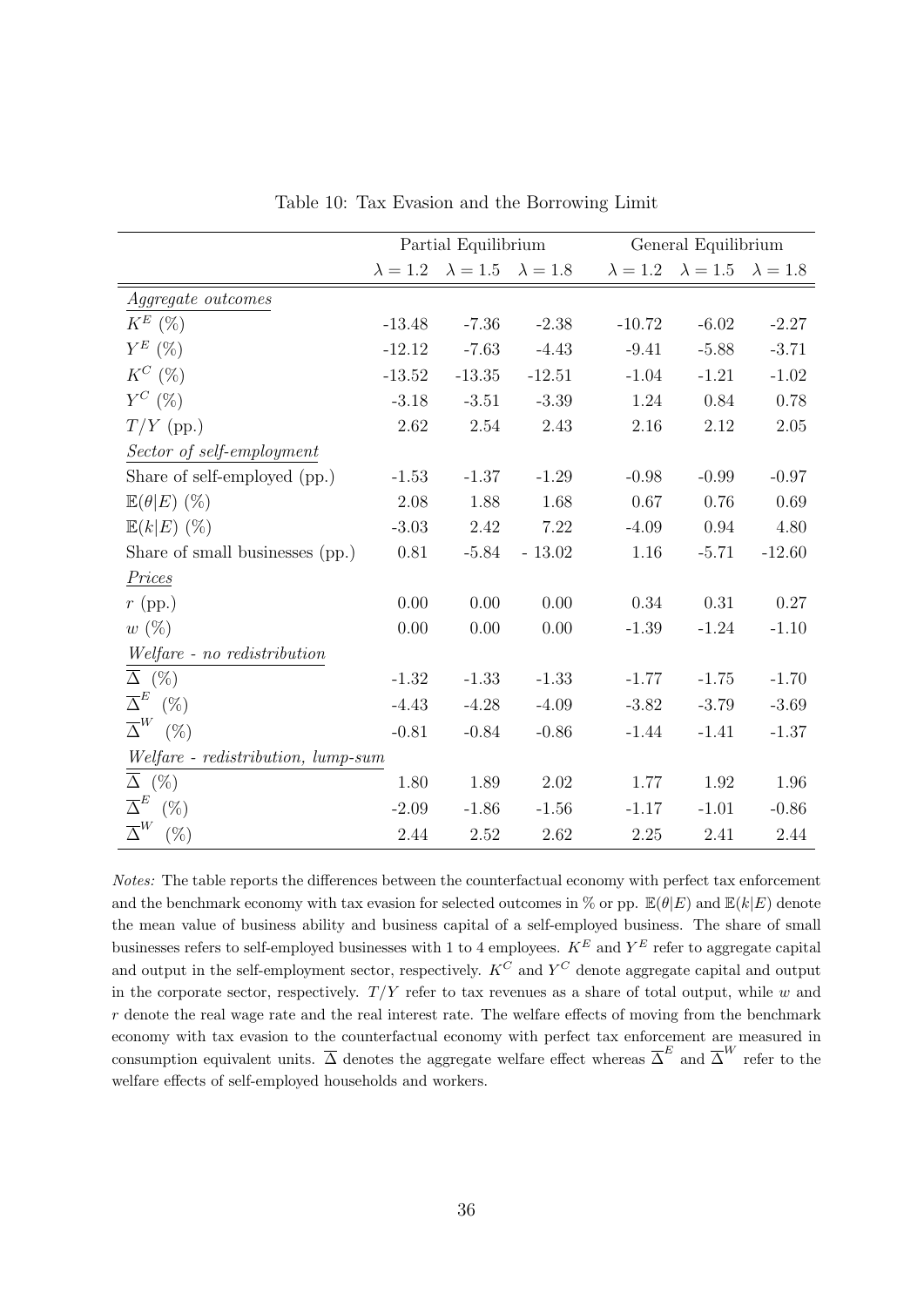|                                 |                  | Perfect Tax Enforcement |
|---------------------------------|------------------|-------------------------|
|                                 | $\lambda = 1.65$ | $\lambda = 1.64$        |
| <i>Aggregate outcomes</i>       |                  |                         |
| $Y(\%)$                         | 0.00             | $-0.05$                 |
| $Y^E$ (%)                       | 0.31             | 0.00                    |
| $Y^C$ (%)                       | $-0.10$          | $-0.04$                 |
| $K^E$ (%)                       | 2.26             | 1.67                    |
| $K^C$ (%)                       | $-1.98$          | $-1.88$                 |
| Sector of self-employment       |                  |                         |
| Share of self-employed (pp.)    | $-0.74$          | $-0.76$                 |
| $\mathbb{E}(\theta E)$ (%)      | 0.39             | 0.40                    |
| $\mathbb{E}(k E)$ (%)           | 7.83             | 7.36                    |
| Share of small businesses (pp.) | $-2.82$          | $-2.78$                 |
| Prices                          |                  |                         |
| $r(\%)$                         | 0.28             | 0.28                    |
| w                               | $-1.13$          | $-1.14$                 |

<span id="page-37-0"></span>Table 11: Tax Evasion and the Alleviation of Credit Constraints

Notes: The table considers the benchmark economy with tax evasion and measures by how much tax evasion alleviates credit constraints by deriving the borrowing limit which would generate the same level of aggregate total output (first column) or the same level of aggregate output in the self-employment sector (second column) in the absence of tax evasion. The table reports the differences between the benchmark economy with tax evasion and  $\lambda = 1.5$  and the counterfactual economy with perfect tax enforcement and adjusted  $\lambda$  for selected outcomes in % or pp.  $\mathbb{E}(\theta|E)$  and  $\mathbb{E}(k|E)$  denote the mean value of business ability and business capital of a self-employed household. The share of small businesses refers to self-employed businesses with 1 to 4 employees.  $K^E$ ,  $N^E$ , and  $Y^E$  refer to aggregate capital, labor, and output in the self-employment sector, respectively.  $K^C$ ,  $N^C$ , and  $Y^C$  denote aggregate capital, labor, and output in the corporate sector, respectively.  $w$  and  $r$  denote the real wage rate and the real interest rate.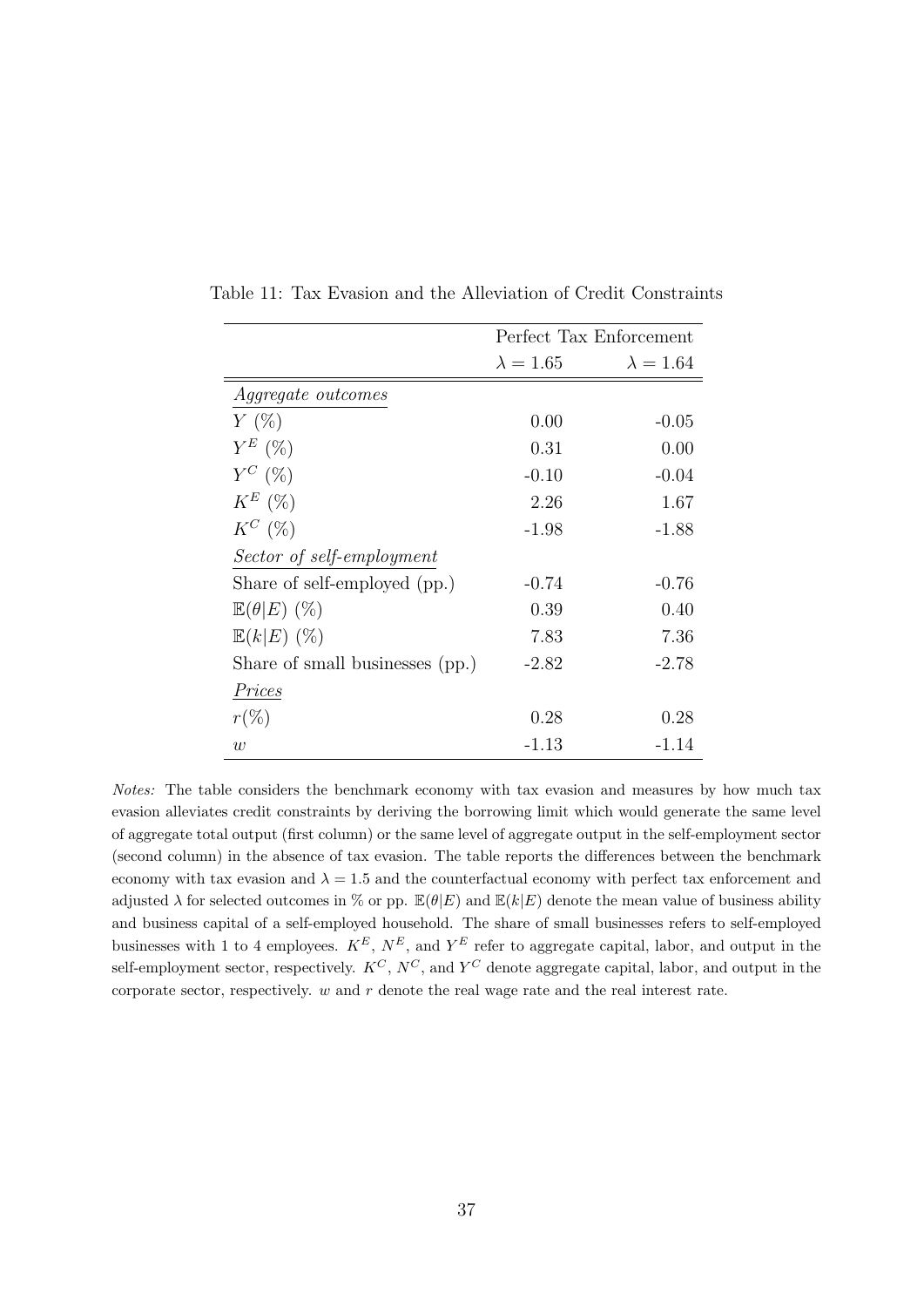<span id="page-38-0"></span>wage, workers are adversely affected and their welfare gains are smaller in general than in partial equilibrium.

In the second part of this section, we consider the benchmark economy with tax evasion and measure by how much tax evasion alleviates credit constraints. To this end, we derive the borrowing limit  $\lambda$  which generates the same level of aggregate output as in the benchmark economy if tax evasion is eliminated. It turns out that with perfect tax enforcement, the borrowing limit  $\lambda = 1.65$  matches the aggregate total output of the benchmark economy. A very similar borrowing limit  $\lambda = 1.64$  generates the same level of aggregate self-employed output  $Y^E$  as in the benchmark economy. Table [11](#page-37-0) presents the changes in selected outcomes (in percent or percentage points) when moving from the benchmark economy with tax evasion and  $\lambda = 1.5$  to the counterfactual economy with perfect tax enforcement and  $\lambda = 1.65$  ( $\lambda = 1.64$ ). In the counterfactual economies with perfect tax enforcement and a looser credit constraint the share of self-employed decreases. However, on average, the self-employed businesses are characterized by a higher business ability and a larger capital input than in the benchmark economy. Moreover, the counterfactual economies with perfect tax enforcement and a relaxed credit constraint exhibit lower shares of small firms with 1 to 4 employees. These findings highlight that perfect tax enforcement eliminates the selection channel and the detection channel. Moreover, the higher borrowing limit induces a better allocation of resources and generates an increase in aggregate capital and output in the self-employment sector.

Our analysis suggests a close link between financial constraints and tax evasion, which is in line with the literature on the interaction between financial development and informality, e.g., [Antunes and Cavalcanti](#page-45-0) [\(2007\)](#page-45-0), [Blackburn et al.](#page-45-0) [\(2012\)](#page-45-0), and [Franjo et al.](#page-46-0) [\(2019\)](#page-46-0).

### 6 Tax Enforcement Policy and Welfare

Against the backdrop that taxes are imperfectly enforceable, in this section, we focus on the tax evasion fine as tax enforcement policy instrument. According to the [OECD](#page-48-0) [\(2011\)](#page-48-0), in developed countries the penalties for tax evasion vary between 30 percent for minor offenses and 100 percent for frauds. To evaluate the effects of tax enforcement policy on aggregate outcomes and welfare, we employ our benchmark economy and vary the fine s within a range between 25 ( $s = 1.25$ ) and 400 ( $s = 5$ ) percent. We view these penalties as politically implementable. To provide a transparent discussion of the impact of the penalty for tax evasion on aggregate outcomes, we first consider a partial equilibrium setup in which prices are kept at the level of the benchmark economy. In a second step, we account for general equilibrium price adjustments.

In the first row of Figure [5](#page-41-0) we consider the partial equilibrium and display how the misreporting rate, tax revenues, the share of self-employed households, the average productivity in the self-employment sector as well as aggregate capital, labor, and output are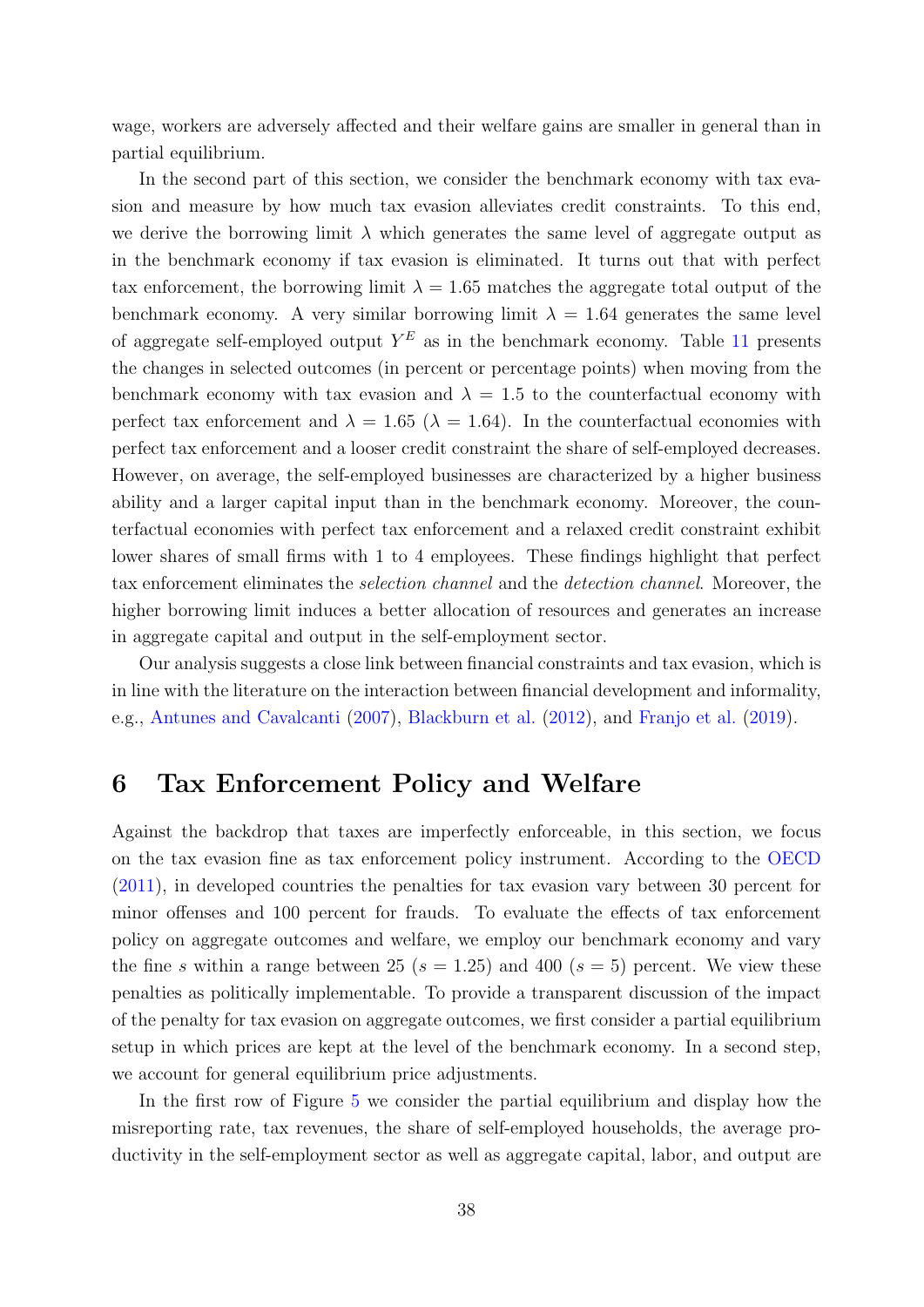affected by the penalty. All variables are normalized to the benchmark economy. Clearly, an increase in the penalty for tax evasion encourages self-employed households to report their business income more truthfully: the income gap shrinks such that the government can collect higher tax revenues. The rise in revenues is particularly pronounced for low values of the fine: an increase in s from 1.75 to 2 leads to a 4 percent increase in the tax revenues collected from the self-employed. At the same time, the share of self-employed households decreases as the level of the fine rises. This goes hand in hand with an increase in the average productivity of the self-employment sector. The reason is intuitive: if tax evasion is punished with a higher fine, agents with a lower business ability leave the sector of self-employment because misreporting becomes too risky for them. Since fewer households become self-employed, workers' labor supply rises. The smaller size of the selfemployment sector, however, decreases aggregate capital and output in the economy. In turn, the adverse impact on aggregate production dampens the increase in tax revenues if the fine is raised beyond  $s = 2.25$ .

Next, we consider the general equilibrium in which the wage and the interest rate adjust (second row of Figure [5\)](#page-41-0). As seen in the partial equilibrium analysis, a larger penalty for tax evasion raises labor supply and depresses capital demand. Consequently, in general equilibrium, the wage falls while the interest rate increases in response to a higher fine. The larger interest rate increases the wealth of the self-employed and fosters tax revenues collected from the self-employed. Interestingly, the general equilibrium price adjustments generate a hump-shaped pattern of the share of self-employed. For weak penalties, an increase in the fine reduces the wage and induces more households to become self-employed. For fines larger than  $s = 2.25$ , however, misreporting becomes too risky and more households leave the self-employment sector. The hump-shaped pattern of the share of self-employed is reflected in aggregate capital and output. Importantly, the general equilibrium price adjustments substantially mitigate the impact of the penalty on aggregate outcomes.

To analyze the welfare effects of an increase in the penalty for tax evasion, we consider the general equilibrium scenario and assume that the additional tax revenues are redistributed either via lump-sum transfers or tax cuts. Figure [6](#page-42-0) displays the welfare effects measured as percentage changes in consumption required to make an agent indifferent between the benchmark economy with  $s = 1.75$  and the counterfactual economy with a fine between 1.25 and 5. The first column displays the aggregate welfare effects across all households while the second column distinguishes the welfare effects by occupation.

If the additional tax revenues are redistributed to all households via lump-sum transfers (Figures [6a](#page-42-0) and [6b\)](#page-42-0), workers experience a welfare gain from an increase in the fine relative to the benchmark, which is not surprising as they directly benefit from higher wages and the redistribution of the additional tax revenues. Interestingly, the group of self-employed households benefit from an increase in the penalty, too. Their welfare gain is hump-shaped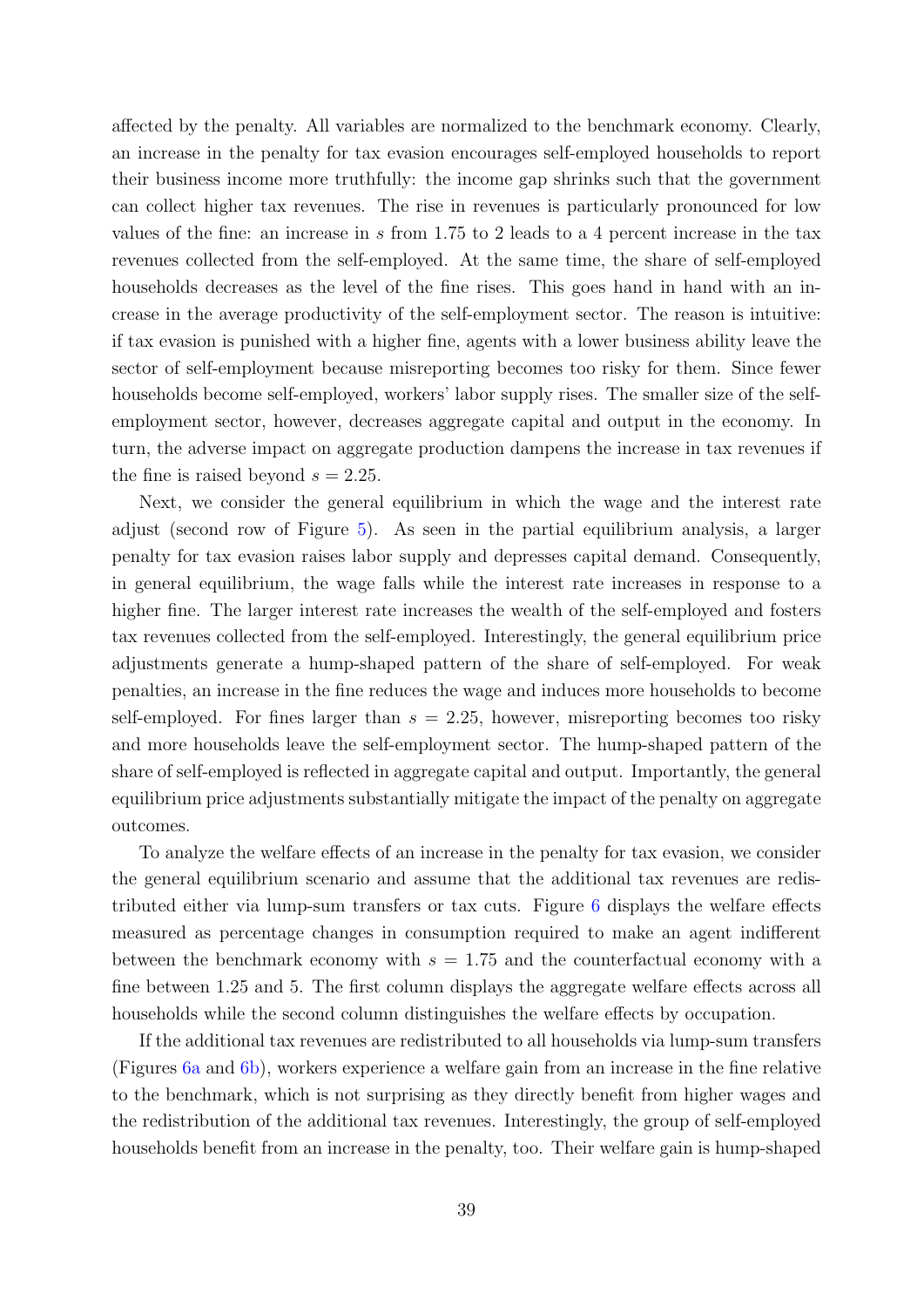and driven by two opposing forces. On the one hand, self-employed households benefit from the increase in lump-sum transfers. On the other hand, those self-employed households who evade taxes are hurt by the larger penalty. For low fines, the first effect dominates and the self-employed's welfare gain is increasing in s. If the fine is raised above  $s = 2.5$ , the second effect dominates and the self-employed's welfare gain decreases. For very large penalties, eventually, the self-employed's welfare effect becomes negative, and the economy approaches the perfect tax enforcement scenario, in which the group of the self-employed experiences welfare losses of 1 percent while the workers benefit from a welfare gain of 2.4 percent (Table [9\)](#page-31-0). Against the backdrop that perfect tax enforcement may not be implementable, the government can still improve upon the benchmark by raising the fine from 75 percent to 150 percent: workers and self-employed households would benefit from welfare gains of 0.3 and 0.2 percent, respectively. Similar conclusions can be drawn, if the additional tax revenues are redistributed via tax cuts for all (Figures [6c](#page-42-0) and [6d\)](#page-42-0).

If the additional tax revenues are redistributed only to the self-employed via tax cuts (Figures [6e](#page-42-0) and [6f\)](#page-42-0), workers still benefit from a positive welfare effect because of higher wages. Increasing the fine from 75 to 225 percent raises the workers' welfare by 0.18 percent, whereas the group of self-employed households experiences a welfare gain of 0.75 percent. For comparison, if perfect tax enforcement was implementable, the welfare gains amount to 0.8 and 2.4 percent for workers and self-employed households, respectively  $(Table 9)$  $(Table 9)$ .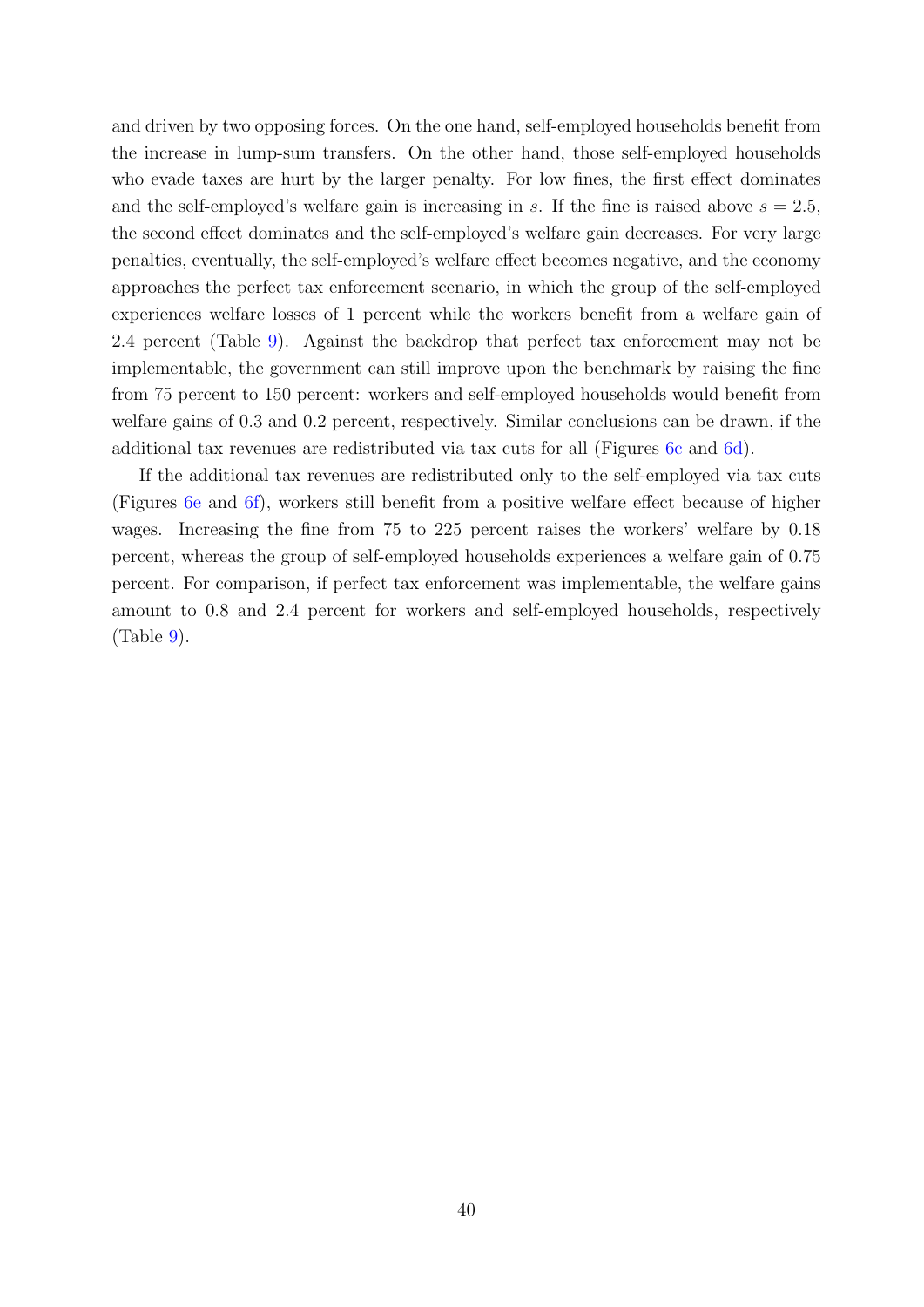

<span id="page-41-0"></span>

Notes: The figure varies the fine on tax evasion s within a range between 1.25 and 5.00 and reports selected aggregate variables. The vertical dashed line indicates the benchmark economy with  $s = 1.75$  in all panels. The first row of panels  $(a)-(d)$  depicts the partial equilibrium scenario in which prices are kept at benchmark levels. The second row of panels (a)-(d) depicts the general equilibrium scenario in which prices adjust. All variables are normalized to the Notes: The figure varies the fine on tax evasion s within a range between 1.25 and 5.00 and reports selected aggregate variables. The vertical dashed line indicates the benchmark economy with  $s = 1.75$  in all panels. The first row of panels  $(a)-(d)$  depicts the partial equilibrium scenario in which prices are kept at benchmark levels. The second row of panels (a)-(d) depicts the general equilibrium scenario in which prices adjust. All variables are normalized to the benchmark economy with  $s = 1.75$ . benchmark economy with  $s = 1.75$ .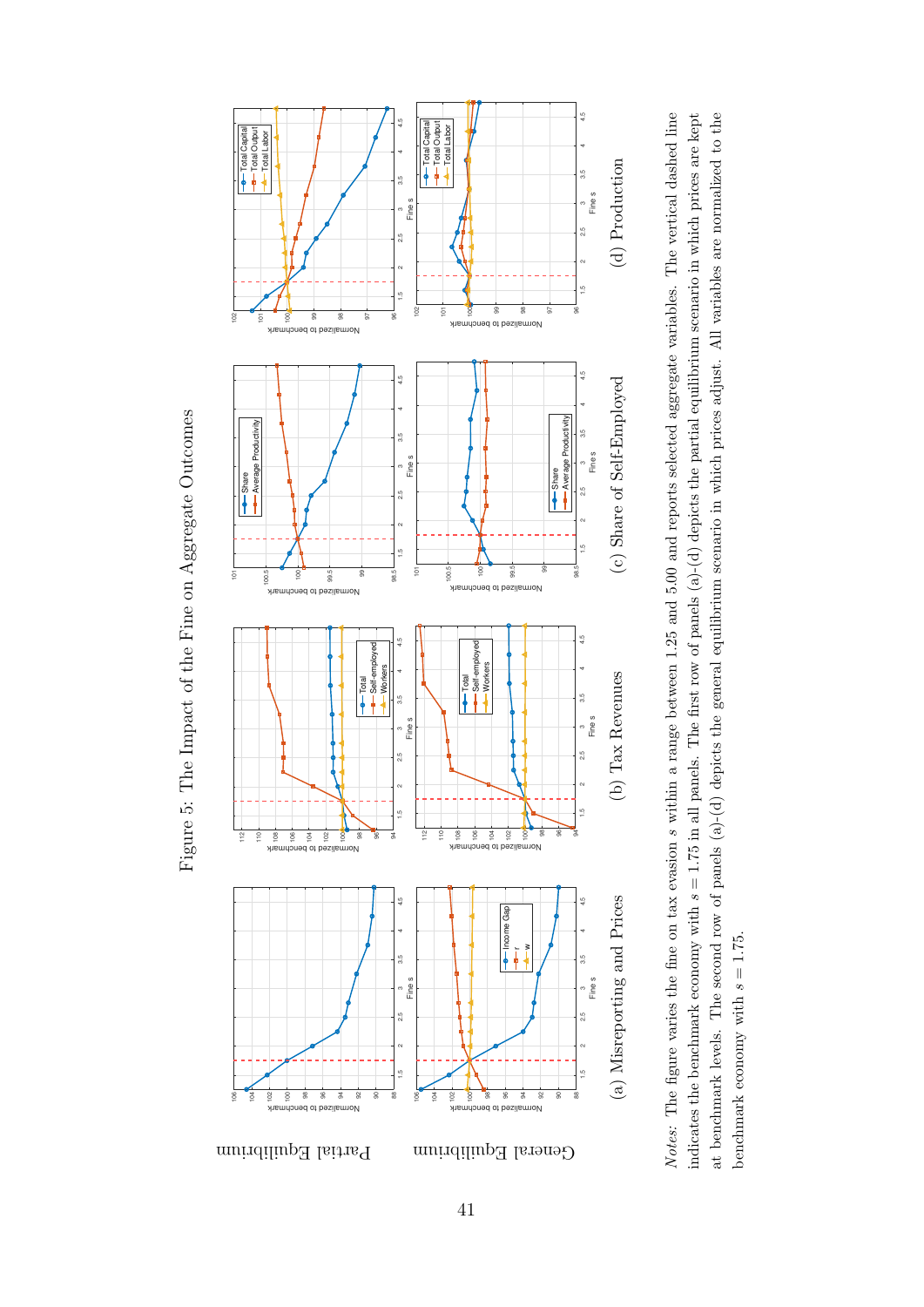<span id="page-42-0"></span>

Figure 6: The Impact of the Fine on Welfare

(e) All Households, Tax Cut Self-Employed



Notes: The figure varies the fine on tax evasion s within a range between 1.25 and 5.00 and reports welfare effects measured as the percentage change in consumption needed to make a household indifferent between being born in the benchmark economy  $(s = 1.75)$  and being born in any of the counterfactual economies with a different s. The vertical dashed line indicates the benchmark economy with  $s = 1.75$ . The results refer to the general equilibrium under fiscal neutrality. Panels (a)-(b) assume that the additional tax revenues are distributed via lump-sum transfers to all households. In panels (c)-(d) fiscal neutrality is achieved via tax cuts for all households, while in panels  $(e)$ - $(f)$  tax cuts are implemented only for the self-employed. Panels (a), (c) and (e) present the welfare effects for all households, while panels (b), (d) and (f) show the welfare effects by occupation.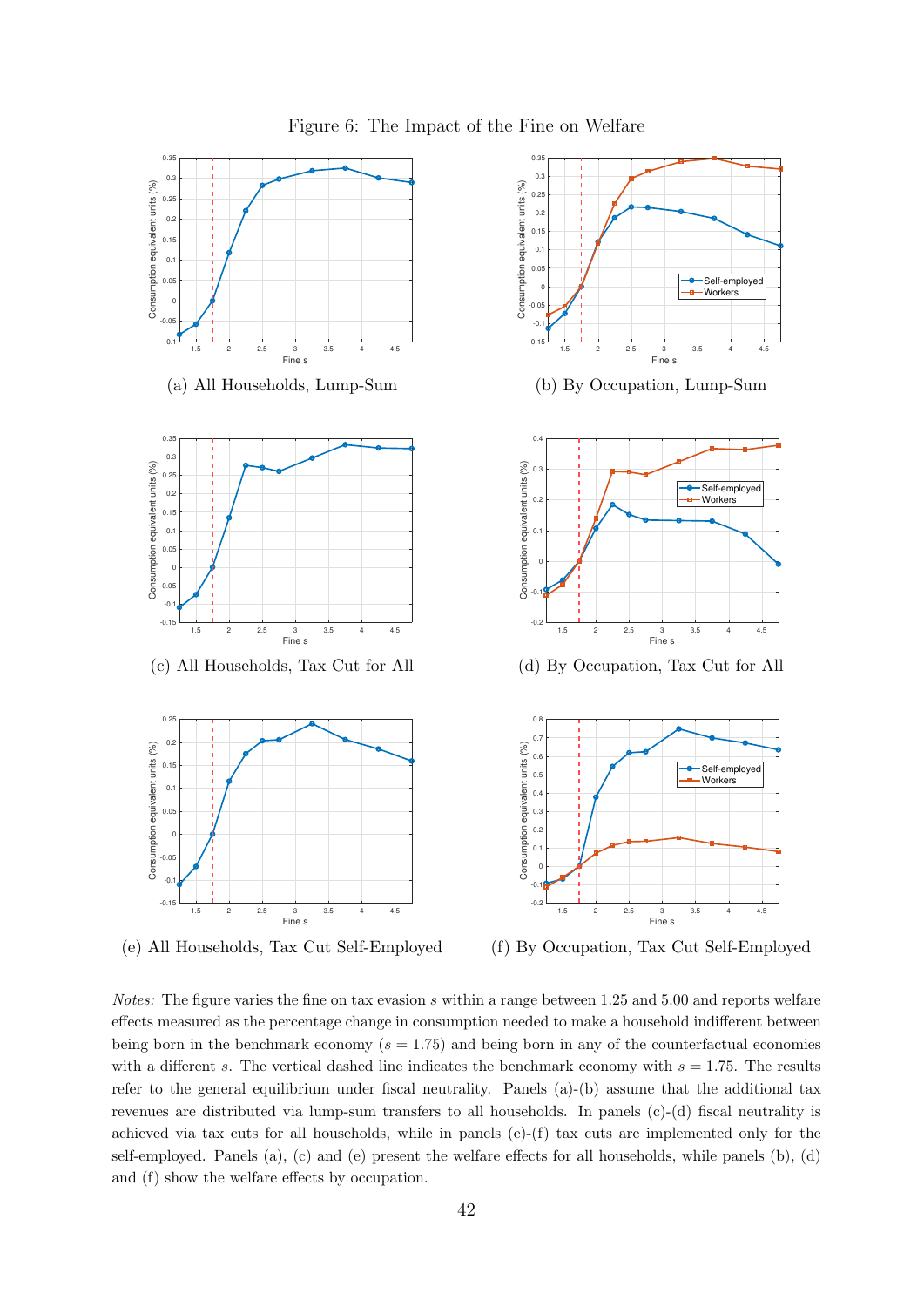## 7 Conclusions

In the U.S., tax evasion of individual income is substantial and prevails among the selfemployed businesses. To study the aggregate consequences of tax evasion, we develop a dynamic general equilibrium model with incomplete markets and occupational choice in which self-employed households may hide a share of their business income but face the risk of being detected by the tax authorities. The model replicates important quantitative features of the U.S. economy in terms of the distribution of income and wealth, selfemployment, and tax evasion.

We show that tax evasion in the self-employment sector has a significant quantitative impact on aggregate outcomes and welfare. We quantify three important channels through which tax evasion affects the overall economy. The *subsidy channel* emphasizes that tax evasion acts like a subsidy and stimulates asset accumulation. The selection channel highlights that the opportunity to evade taxes induces less talented households to run selfemployed businesses and depresses the average productivity in the self-employment sector. The detection channel causes self-employed households to keep their businesses small in order to reduce the probability of being audited.

Tax evasion generates positive welfare effects for the self-employed at the expense of the workers. Tax evasion is particularly beneficial for poor self-employed households because it acts as a subsidy and relaxes their credit constraints. However, implementing a perfect tax enforcement and using the additional revenues to decrease taxes for self-employed businesses leads to an increase in aggregate welfare and to a more productive economy.

Against the backdrop that taxes are imperfectly enforceable, we focus on the penalty for tax evasion as a tax enforcement policy instrument. Our quantitative findings suggest that raising the penalty from 75 to 125 percent of missing taxes reduces misreporting and sharply increases tax revenues. If these additional tax revenues are redistributed to all households via lump-sum transfers or tax cuts, both workers and self-employed households experience welfare gains. Penalties beyond 125 percent of the missing taxes reduce the share of self-employed, depress aggregate output and dampen the increase in tax revenues with adverse welfare effects for the self-employed.

Our findings are particularly important in light of the common view that entrepreneurship is a key driver of innovation and economic growth. Our paper highlights that tax evasion encourages self-employment by alleviating financial frictions. However, at the same time, tax evasion increases the share of small and less productive firms in the economy. Given that small firms are less likely to engage in R&D intensive activities, this may affect productivity growth negatively.

In this paper, we have focused on tax evasion, which is an illegal violation of the tax code. We have abstracted from tax avoidance as a way to reduce tax liability by legal means. Whereas tax evasion is relevant for small self-employed businesses, tax avoidance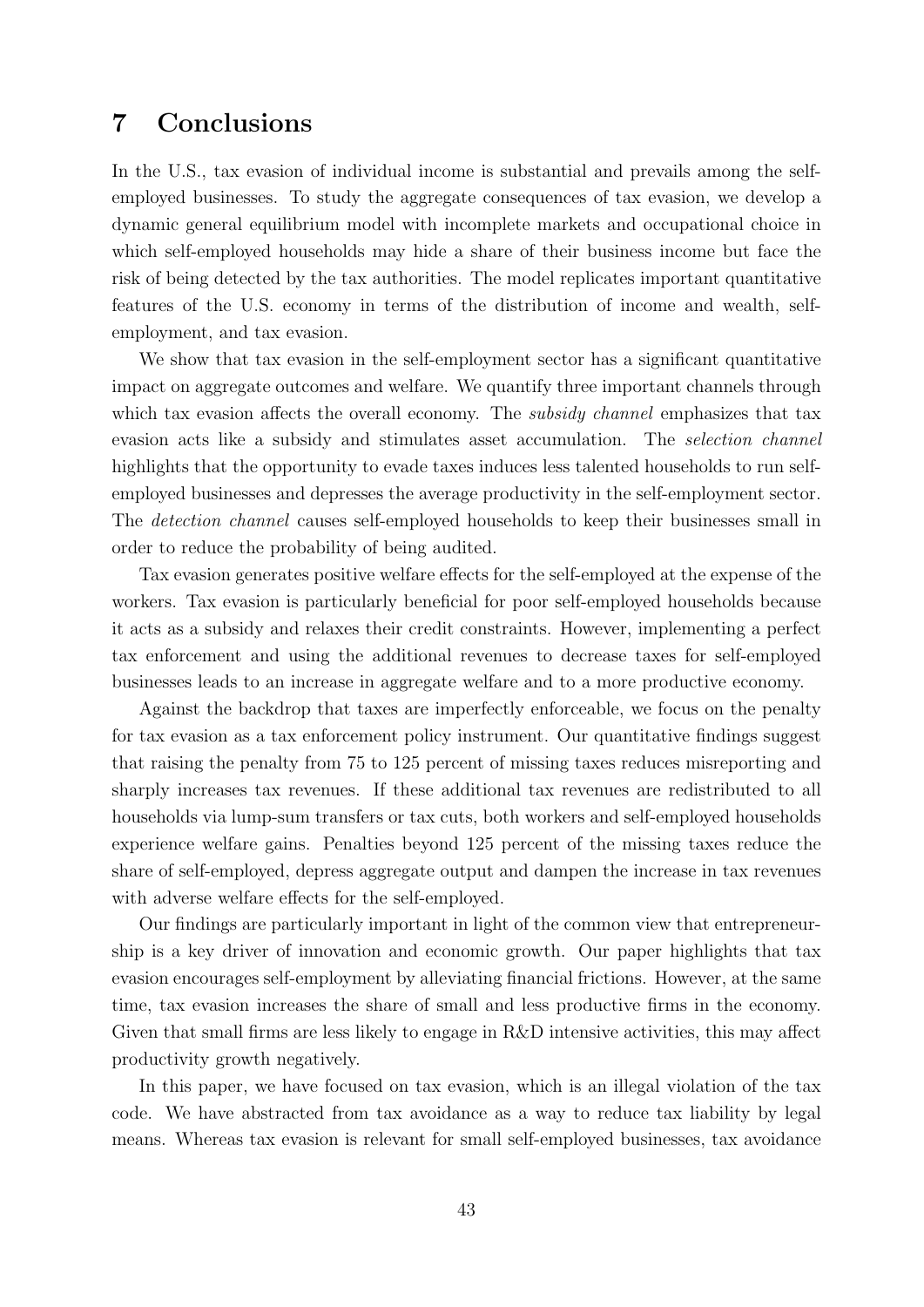is particularly attractive for large firms and wealthy individuals and may substantially affect aggregate and distributional outcomes. We leave all these interesting questions for future research.

# Acknowledgements

We would like to thank the editor, Mariacristina De Nardi, and three anonymous referees for excellent comments and suggestions. We are grateful to Michael Burda, Philip Jung, Leo Kaas, Dirk Krueger, Moritz Kuhn, Marco Maffezzoli, Dominik Sachs, Nawid Siassi, and seminar participants at the Bank of Italy, Humboldt University Berlin, University of Augsburg, University of Bonn, UC3M, University of Dortmund, Goethe University Frankfurt, University of Konstanz, LMU Munich, Monash University, and conference audiences at the CEF 2018, EEA 2018, the annual meeting of the German Economic Association 2018, the Konstanz - St. Gallen Workshop on Dynamic Macroeconomics 2018, and the Frankfurt-Mannheim Macro Workshop 2019 for insightful comments. The opinions expressed in this paper are those of the authors and do not necessarily reflect the views of the Deutsche Bundesbank. This work was supported by the German Research Foundation (grant number SCHO 1442/2-1).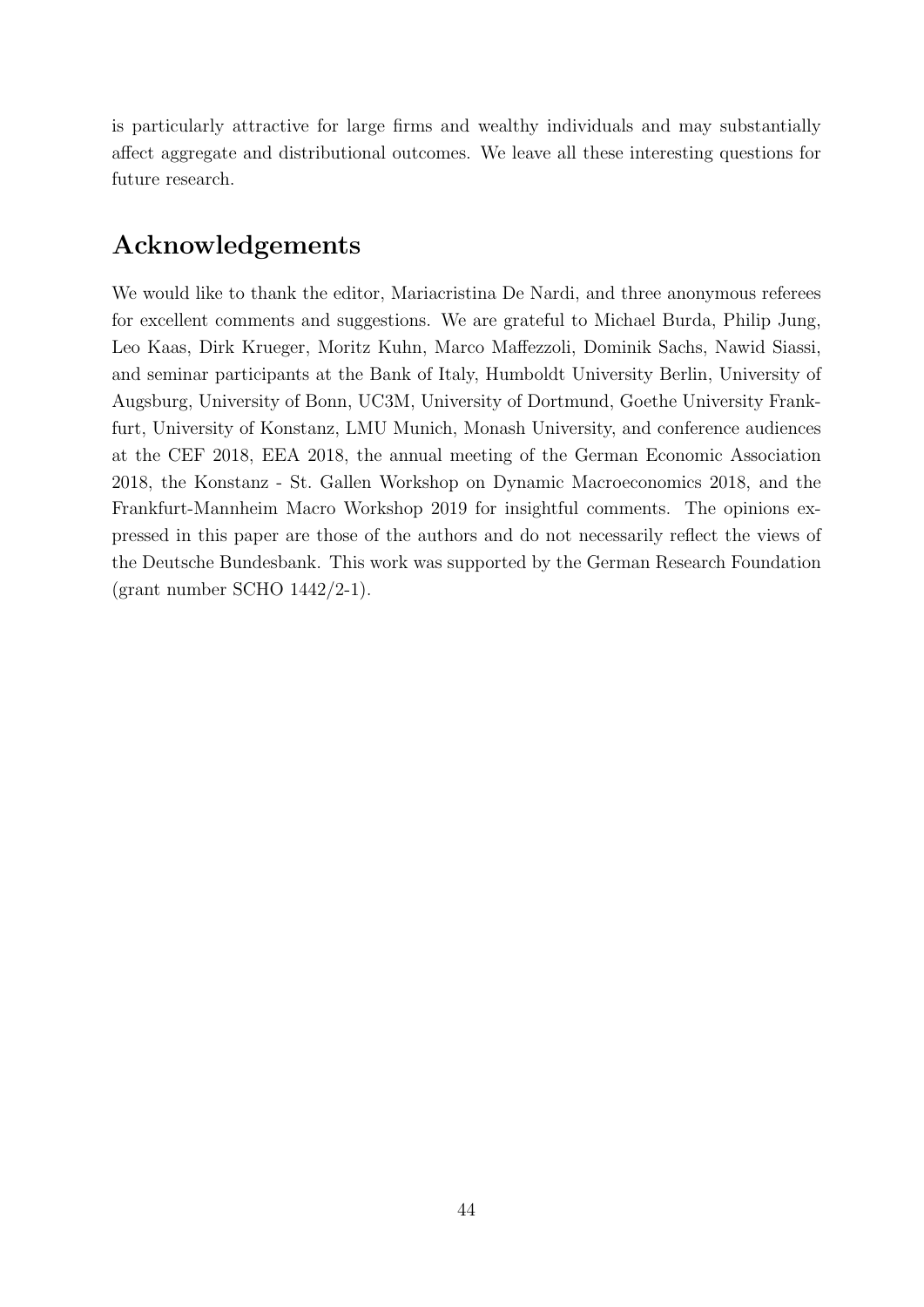## <span id="page-45-0"></span>References

- Aiyagari, S. Rao, "Uninsured Idiosyncratic Risk and Aggregate Saving," The Quarterly Journal of Economics, 1994, 109 (3), 659–684. [3](#page-6-0)
- Allingham, Michael G. and Agnar Sandmo, "Income Tax Evasion: A Theoretical Analysis," Journal of Public Economics, 1972, 1 (3-4), 323–338. [1.1,](#page-3-0) [3,](#page-6-0) [10](#page-9-0)
- Allub, Lian and Andres Erosa, "Financial Frictions, Occupational Choice and Economic Inequality," *Journal of Monetary Economics*, 2019, 107 (C), 6[3](#page-6-0)–76. 3
- Andreoni, James, "IRS as Loan Shark Tax Compliance with Borrowing Constraints," Journal of Public Economics, 1992, 49 (1), 35–46. [1.1](#page-3-0)
- $\overline{\phantom{a}}$ , Brian Erard, and Jonathan Feinstein, "Tax Compliance," Journal of Economic Literature, 1998, 36 (2), 818–860. [1.1](#page-3-0)
- Antunes, Antonio R. and Tiago V. de V. Cavalcanti, "Start up Costs, Limited Enforcement, and the Hidden Economy," European Economic Review, 2007, 51 (1), 203–224. [5.5](#page-37-0)
- Barany, Zsofia L., "Taxation and Self-Employment," LIS Working papers 723, LIS Cross-National Data Center in Luxembourg November 2017. [4](#page-5-0)
- Blackburn, Keith, Niloy Bose, and Salvatore Capasso, "Tax Evasion, the Underground Economy and Financial Development," Journal of Economic Behavior and Organization, 2012, 83 (2), 243 – 253. [5.5](#page-37-0)
- Brüggemann, Bettina, "Higher Taxes at the Top: The Role of Entrepreneurs," manuscript, McMaster University, 2019. [1.1,](#page-3-0) [4.1,](#page-14-0) [4.2,](#page-15-0) [B.2](#page-54-0)
- Buera, Francisco J., Joseph P. Kaboski, and Yongseok Shin, "Finance and Development: A Tale of Two Sectors," American Economic Review, 2011, 101 (5), 1964–2002. [15](#page-16-0)
- Cabral, Ana Cinta G., Christos Kotsogiannis, and Gareth Myles, "Self-Employment Income Gap in Great Britain: How Much and Who?," CESifo Economic Studies, 2019, 65 (1), 84–107. [4](#page-5-0)
- Cagetti, Marco and Mariacristina De Nardi, "Entrepreneurship, Frictions, and Wealth," Journal of Political Economy, 2006, 114 (5), 835–870. [1.1,](#page-3-0) [3,](#page-6-0) [3.2,](#page-7-0) [15](#page-16-0)
- $\Box$  and  $\Box$ , "Estate Taxation, Entrepreneurship, and Wealth," American Economic Review, 2009, 99 (1), 85–111. [1.1,](#page-3-0) [3,](#page-6-0) [7,](#page-8-0) [4.1,](#page-13-0) [13](#page-13-0)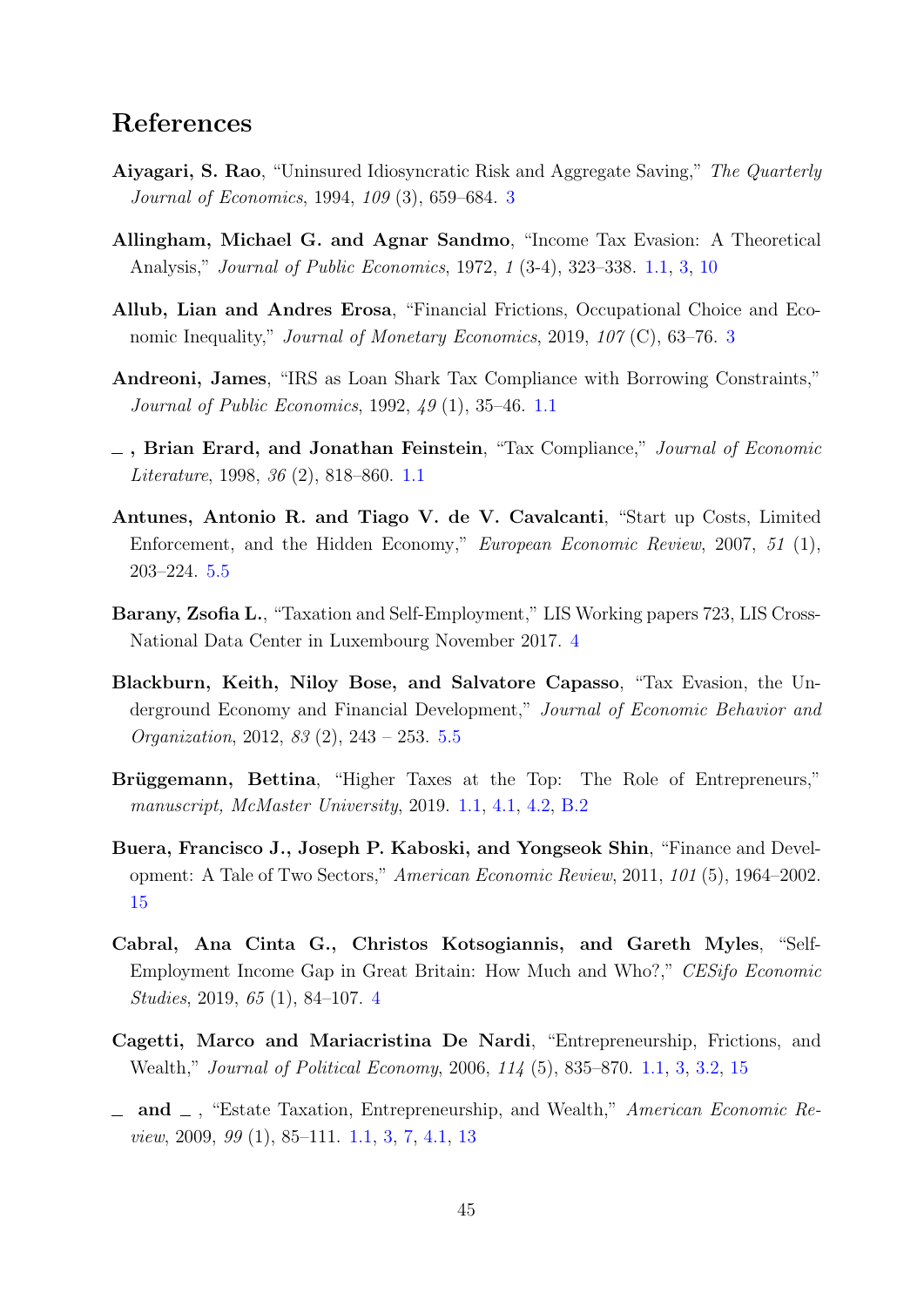- <span id="page-46-0"></span>Chen, Been-Lon, "Tax Evasion in a Model of Endogenous Growth," Review of Economic Dynamics, 2003, 6 (2), 381 – 403. [3.3](#page-8-0)
- Chetty, Raj, "Is the Taxable Income Elasticity Sufficient to Calculate Deadweight Loss? The Implications of Evasion and Avoidance," American Economic Journal: Economic Policy, 2009, 1 (2), 31–52. [3.3](#page-8-0)
- Conesa, Juan Carlos and Dirk Krueger, "On the Optimal Progressivity of the Income Tax Code," Journal of Monetary Economics, 2006, 53 (7), 1425–1450. [7](#page-8-0)
- De Nardi, Mariacristina, Giulio Fella, and Gonzalo Paz-Pardo, "Nonlinear Household Earnings Dynamics, Self-Insurance, and Welfare," Journal of the European Eco-nomic Association, 2020, 18 (2), 890-926. [13](#page-13-0)
- Dubin, Jeffrey, "Criminal Investigation Enforcement Activities and Taxpayer Noncompliance," Technical Report, 2004 IRS Research Conference 2018. [2](#page-5-0)
- Fernandez-Bastidas, Rocio, "Entrepreneurship and Tax Evasion," manuscript, Universidad de Alicante, 2019. [1.1](#page-3-0)
- Franjo, Luis, Nathalie Pouokam, and Francesco Turino, "Financial Frictions and Firm Informality: A General Equilibrium Perspective," manuscript, Universidad de Alicante, 2019. [5.5](#page-37-0)
- Gouveia, Miguel and Robert P. Strauss, "Effective Tax Functions for the US Individual Income Tax: 1966-89," Proceedings of the Annual Conference on Taxation and Minutes of the Annual Meeting of the National Tax Association, 1999, 92, 155–165. [3.3,](#page-8-0) [4.1](#page-13-0)
- Guner, Nezih, Remzi Kaygusuz, and Gustavo Ventura, "Income Taxation of U.S. Households: Facts and Parametric Estimates," Review of Economic Dynamics, 2014, 17 (4), 559–581. [7](#page-8-0)
- Guvenen, Fatih, "An Empirical Investigation of Labor Income Processes," Review of Economic Dynamics, 2009, 12 (1), 58–79. [4.1](#page-13-0)
- , Gueorgui Kambourov, Burhanettin Kuruscu, Sergio Ocampo-Diaz, and Daphne Chen, "Use It or Lose It: Efficiency Gains from Wealth Taxation," Working Paper 26284, National Bureau of Economic Research 2019. [15,](#page-16-0) [5.4](#page-30-0)
- Heathcote, Jonathan, Fabrizio Perri, and Giovanni L. Violante, "Unequal We Stand: An Empirical Analysis of Economic Inequality in the United States: 1967-2006," Review of Economic Dynamics, 2010, 13 (1), 15–51. [A.1,](#page-50-0) [A.2](#page-51-0)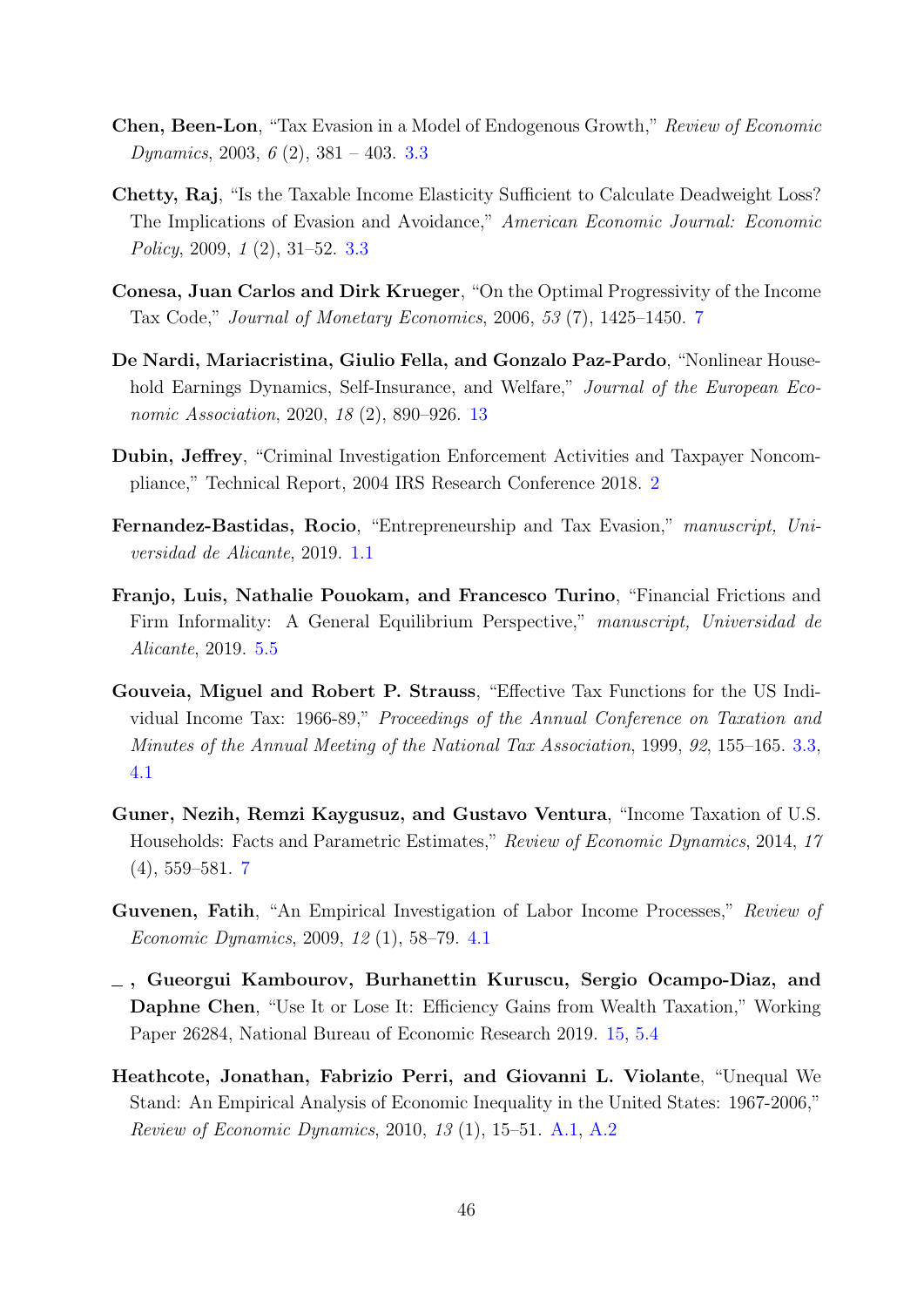- <span id="page-47-0"></span>, Kjetil Storesletten, and Giovanni L. Violante, "Optimal Tax Progressivity: An Analytical Framework," The Quarterly Journal of Economics, 2017, 132 (4), 1693–1754. [4.1](#page-13-0)
- Heer, Burkhard and Mark Trede, "Efficiency and Distribution Effects of a Revenue-Neutral Income Tax Reform," Journal of Macroeconomics, 2003, 25 (1), 87 – 107. [B.2](#page-54-0)
- Hipple, Steven F., "Self-Employment in the United States," Monthly Labor Review, 2010, 133 (9), 17–32. [4](#page-18-0)
- Hsieh, Chang-Tai and Peter J. Klenow, "Misallocation and Manufacturing TFP in China and India," The Quarterly Journal of Economics, 2009, 124 (4), 1403–1448. [1.1](#page-3-0)
- Hurst, Erik, Geng Li, and Benjamin Pugsley, "Are Household Surveys Like Tax Forms? Evidence from Income Underreporting of the Self-Employed," The Review of Economics and Statistics, 2014, 96 (1), 19–33. [2](#page-5-0)
- Imrohoroglu, Ayse, S. Cumru Cagri, and Arm Nakornthab, "Revisiting Tax on Top Income," manuscript, University of Southern California, 2018. [1.1,](#page-3-0) [3.2,](#page-7-0) [4.1](#page-14-0)
- Johns, Andrew and Joel Slemrod, "The Distribution of Income Tax Noncompliance," National Tax Journal, 2010, 63 (3), 397–418. [1,](#page-1-0) [2,](#page-5-0) [4,](#page-13-0) [4.2,](#page-15-0) [3,](#page-18-0) [2,](#page-21-0) [A.1,](#page-50-0) [16](#page-56-0)
- Karabarbounis, Loukas and Brent Neiman, "The Global Decline of the Labor Share," The Quarterly Journal of Economics, 2014, 129 (1), 61–103. [4.1](#page-14-0)
- Kitao, Sagiri, "Entrepreneurship, Taxation and Capital Investment," Review of Economic Dynamics, 2008, 11 (1), 44–69. [1.1,](#page-3-0) [7,](#page-8-0) [4.2](#page-15-0)
- Kleven, Henrik Jacobsen, Martin B. Knudsen, Claus Thustrup Kreiner, Søren Pedersen, and Emmanuel Saez, "Unwilling or Unable to Cheat? Evidence from a Tax Audit Experiment in Denmark," Econometrica, 2011, 79 (3), 651–692. [4](#page-5-0)
- Kotsogiannis, Christos and Xavier Mateos-Planas, "Tax Evasion as Contingent Debt," Discussion Papers 1903, Centre for Macroeconomics (CFM) 2019. [1.1](#page-3-0)
- Lee, Sang Yoon (Tim), "Entrepreneurs, Managers and Inequality," Review of Economic Dynamics, 2019, 32, 42–67. [3](#page-6-0)
- Lewis, William W., The Power of Productivity: Wealth, Poverty, and the Threat to Global Stability, University of Chicago Press, 2005. [3.3](#page-8-0)
- Lucas, Robert E., "On the Size Distribution of Business Firms," Bell Journal of Economics, 1978, 9 (2), 508–523. [3.2](#page-7-0)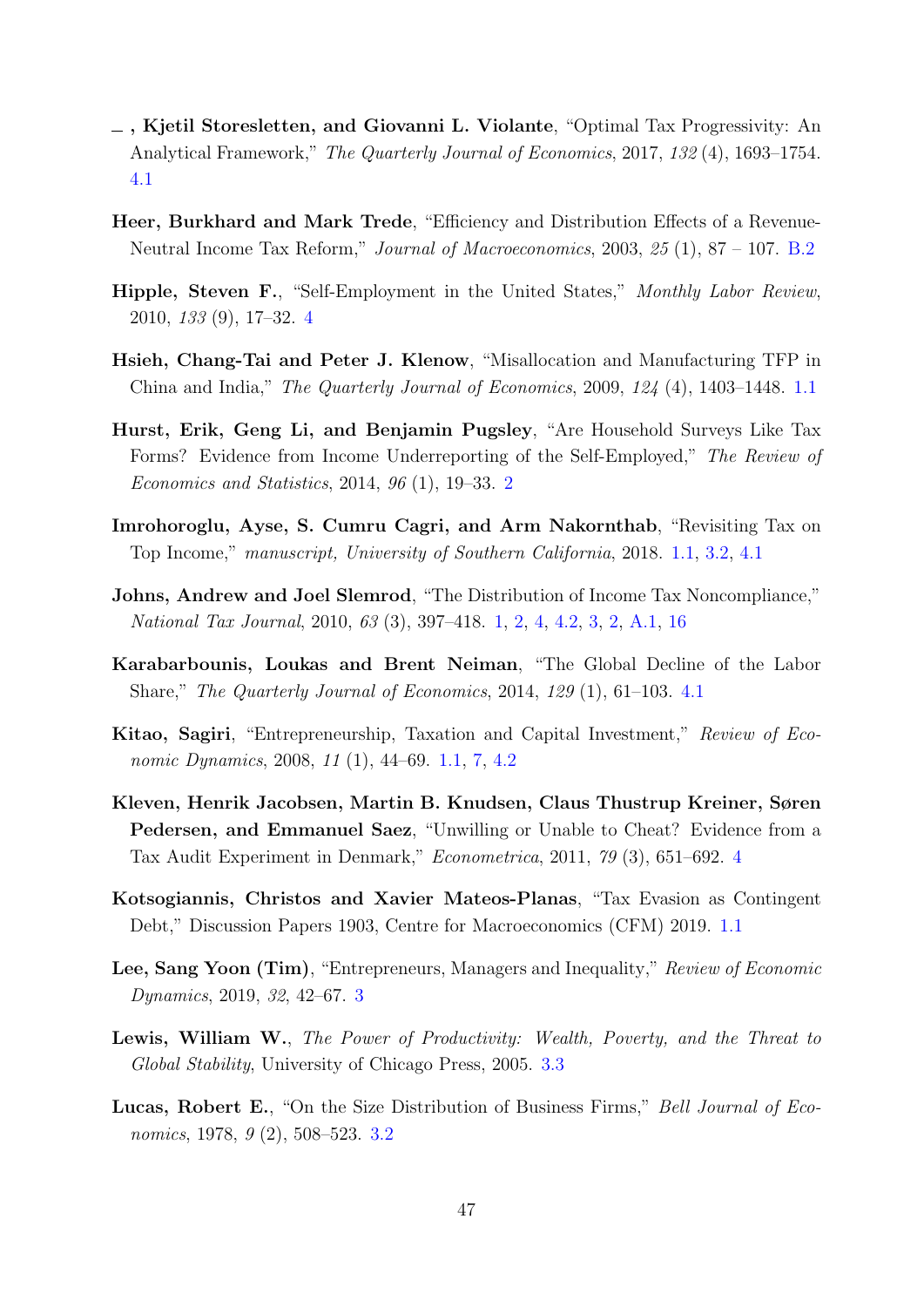- <span id="page-48-0"></span>Maffezzoli, Marco, "Tax Evasion under Market Incompleteness," Working Paper 378, Innocenzo Gasparini Institute for Economic Research, Bocconi University 2011. [1.1,](#page-3-0) [4.2](#page-15-0)
- OECD, Tax Administration in OECD and Selected Non-OECD Countries: Comparative Information Series 2011. [6](#page-38-0)
- Ordonez, Julio Cesar Leal, "Tax Collection, the Informal Sector, and Productivity," Review of Economic Dynamics, 2014, 17 (2), 262–286. [1.1,](#page-3-0) [3.3,](#page-8-0) [4.2](#page-15-0)
- Pencavel, John H., "A Note on Income Tax Evasion, Labor Supply, and Nonlinear Tax Schedules," Journal of Public Economics, 1979, 12 (1), 115–124. [1.1](#page-3-0)
- Pissarides, Christopher A. and Guglielmo Weber, "An Expenditure-Based Estimate of Britain's Black Economy," Journal of Public Economics, 1989, 39 (1), 17–32. [4](#page-5-0)
- Quadrini, Vincenzo, "Entrepreneurship, Saving and Social Mobility," Review of Economic Dynamics, 2000, 3 (1), 1–40. [1.1,](#page-3-0) [3,](#page-6-0) [13,](#page-13-0) [A.1,](#page-50-0) [A.3](#page-52-0)
- Restuccia, Diego and Richard Rogerson, "Policy Distortions and Aggregate Productivity with Heterogeneous Plants," Review of Economic Dynamics, 2008, 11 (4), 707–720. [1.1](#page-3-0)
- Slemrod, Joel, "Cheating Ourselves: The Economics of Tax Evasion," Journal of Economic Perspectives, 2007, 21 (1), 25–48. [1.1](#page-3-0)
- $\Delta$  and Christian Gillitzer, Tax Systems, MIT Press, 2014. [2,](#page-5-0) [3.3,](#page-8-0) [4.3,](#page-19-0) [A.4,](#page-52-0) [14](#page-53-0)
- and Shlomo Yitzhaki, "Tax Avoidance, Evasion, and Administration," in A. J. Auerbach and M. Feldstein, eds., Handbook of Public Economics, Vol. 3 of Handbook of Public Economics, Elsevier, 2002, chapter 22, pp. 1423–1470. [1.1](#page-3-0)
- Tauchen, George and Robert Hussey, "Quadrature-Based Methods for Obtaining Approximate Solutions to Nonlinear Asset Pricing Models," Econometrica, 1991, 59  $(2), 371-396.$  [4.1](#page-14-0)
- Ulyssea, Gabriel, "Firms, Informality, and Development: Theory and Evidence from Brazil," American Economic Review, August 2018, 108 (8), 2015–47. [3.3,](#page-8-0) [4.2](#page-15-0)
- U.S. Department of the Treasury, "IRS Updates Tax Gap Estimates," Technical Report, Internal Revenue Service 2006. [1](#page-1-0)
- $\overline{\phantom{a}}$ , "Update on Reducing the Federal Tax Gap and Improving Voluntary Compliance," Technical Report, Internal Revenue Service 2009. [1,](#page-1-0) [2,](#page-5-0) [5.2](#page-26-0)
- , Internal Revenue Service Data Book 2011. [2,](#page-5-0) [A.4,](#page-52-0) [14](#page-53-0)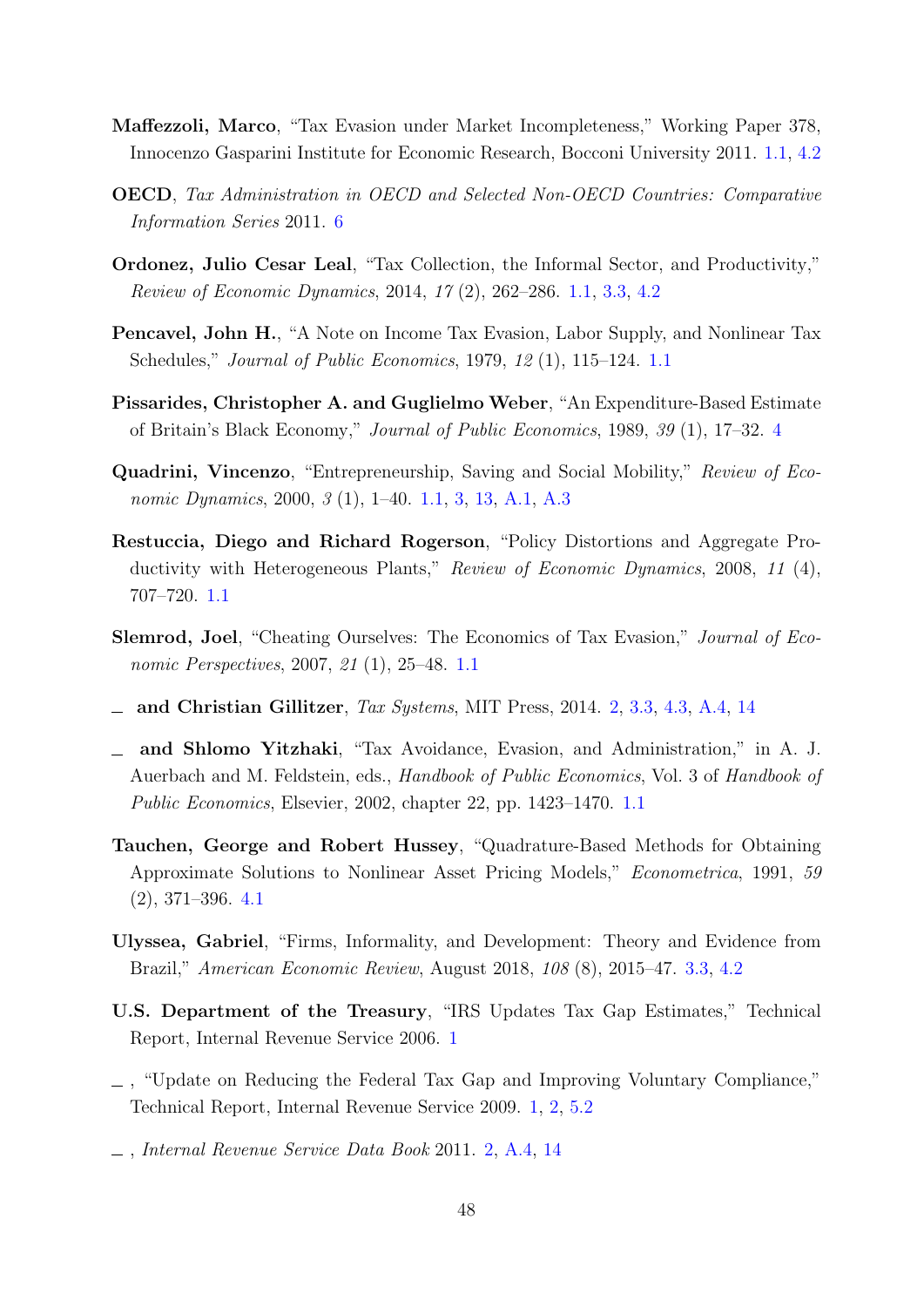- <span id="page-49-0"></span>, "Investment Income and Expenses (Including Capital Gains and Losses)," Technical Report, Internal Revenue Service 2016. [2,](#page-5-0) [4.1](#page-14-0)
- U.S. Department of the Treasury Inspector General for Tax Administration, "Management Advisory Report: The Internal Revenue Service's Response to the Falling Level of Income Tax Examinationsand Its Potential Impact on Voluntary Compliance," Technical Report Reference Number: 2002-30-092, Internal Revenue Service 2002. [2](#page-5-0)
- Yitzhaki, Shlomo, "Income Tax Evasion: A Theoretical Analysis," Journal of Public Economics, 1974, 3 (2), 201–202. [1.1,](#page-3-0) [3](#page-6-0)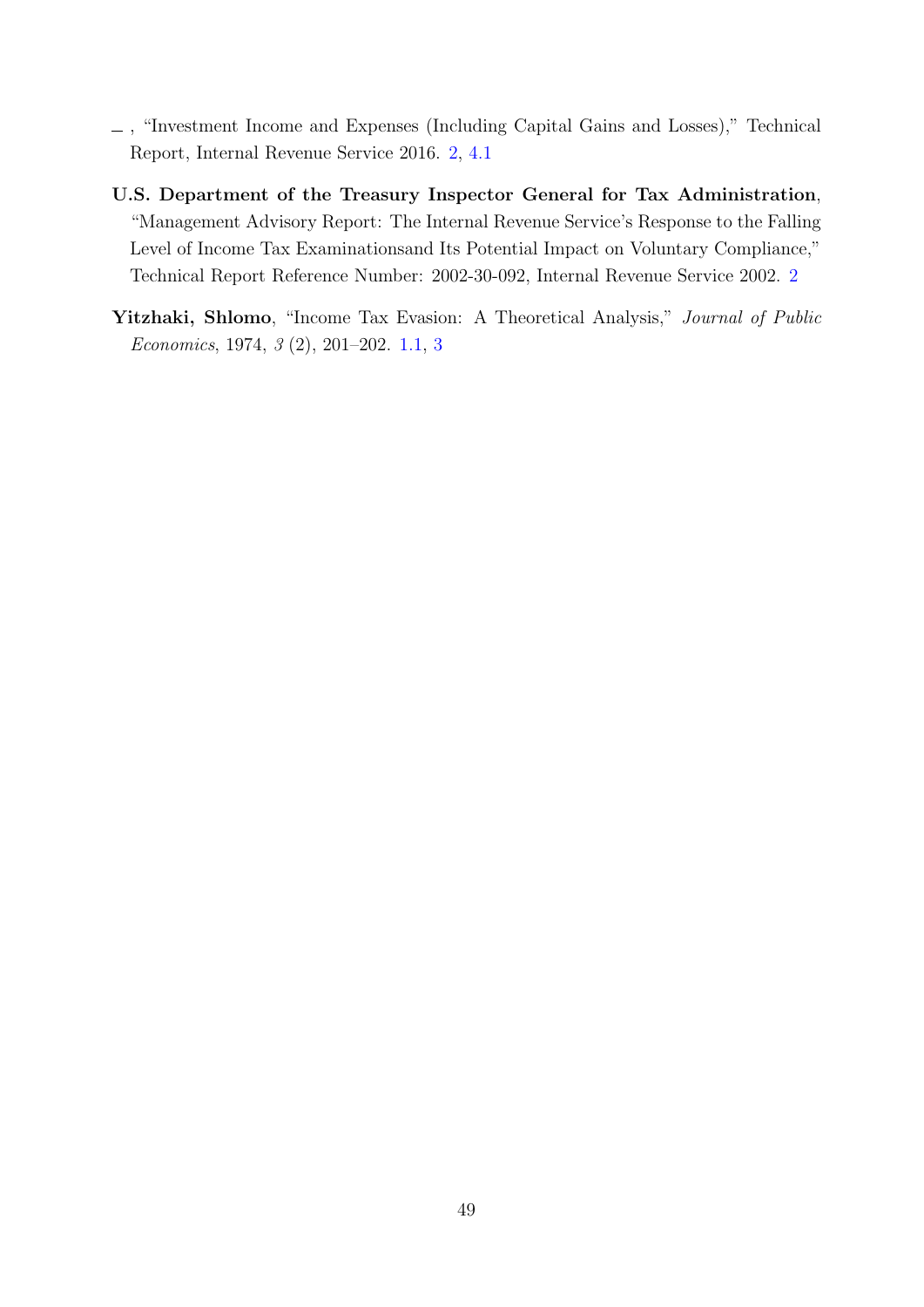## <span id="page-50-0"></span>A Appendix: Data

#### A.1 Data Description

We employ the Panel Study of Income Dynamics (PSID) and use the sample from 1990- 2003 to estimate the moments related to income and self-employment. For the wealth targets, we link the main data set to the Wealth Supplement File for the years 1994, 1999,  $2001$  and  $2003.<sup>25</sup>$  The questions in the survey refer to the previous calendar year.

Sample selection. We create our sample including variables related to the characteristics of the households and occupation and merge it with Sample A of [Heathcote et al.](#page-46-0) [\(2010\)](#page-46-0), which contains information on household tax liabilities. [Heathcote et al.](#page-46-0) [\(2010\)](#page-46-0) apply basic data cleaning by dropping records if:  $(a)$  there is no information on age for either the head or spouse, (b) either the head or spouse has positive labor income but zero annual hours, or  $(c)$  either the head or spouse has an hourly wage less than half of the corresponding federal minimum wage in that year. In addition, we select all households where the head of the household is male, is of age 25-65 and has worked at least 260 hours during the year.

Definition of self-employed. Traditionally, the entrepreneurial literature distinguishes between two definitions of entrepreneurs, see, e.g., [Quadrini](#page-48-0) [\(2000\)](#page-48-0). According to the first definition, entrepreneurs are families that own a business or have a financial interest in a business enterprise. This definition is based on the PSID variable "Whether Business" which is based on the following interview question: "Did you (Head) or anyone else in the family own a business at any time during the previous year or have a financial interest in any business enterprise?". If the answer is positive (negative), this household is recorded as an entrepreneur (worker). According to the second definition, entrepreneurs are families in which the head is self-employed in his or her main job and the interview question is: "In your main job, are you (head) self-employed or do you work for someone else". Unlike the previous survey question, which allows only a binary answer (yes/no), this one specifies the occupation of the head and allows to identify a household directly as: a self-employed, an employee, both a self-employed and an employee, or an unemployed.

In our study, we opt for the second definition. First, this definition is more consistent with the data on tax evasion since underreported self-employed business income refers to those who are self-employed (see [Johns and Slemrod](#page-47-0) [\(2010\)](#page-47-0)). Second, the answer to the first question can be positive if the household has "a financial interest in any business enterprise" and it would not reflect the occupation of the household, which we have in mind in the model. Moreover, the second survey question gives more information on the occupation of the head of the household and allows to clearly distinguish between self-employed and workers.

<sup>&</sup>lt;sup>25</sup>Although wealth data are also available for 2005 and 2007, we do not extend the analysis to these years since other variables needed are missing.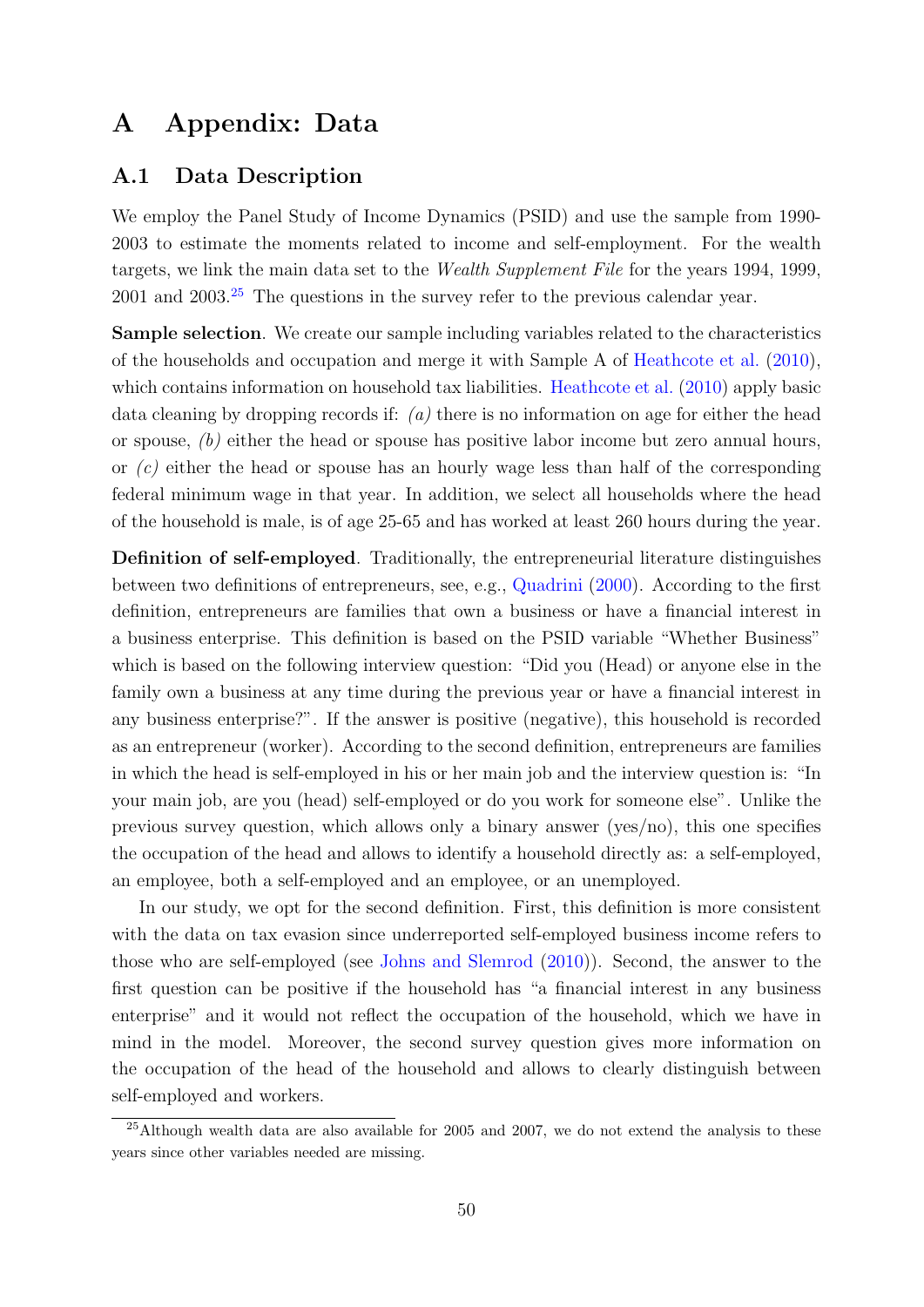| Variable                              |        | Self-employed Business Owners |
|---------------------------------------|--------|-------------------------------|
|                                       |        |                               |
| Share of entrepreneurs $(\%)$         | 14.70  | 20.11                         |
| Share of income, entrepreneurs $(\%)$ | 21.04  | 27.98                         |
| Share of assets, entrepreneurs $(\%)$ | 39.11  | 46.15                         |
| Ratio of median assets $(E/W)$        | 4.02   | 3.65                          |
| Exit rate, entrepreneurs $(\%)$       | 15.73  | 24.43                         |
| capital used by SE                    | 35.00  | 30.93                         |
| Number of observations                | 22,647 | 22,704                        |

<span id="page-51-0"></span>Table 12: Summary Statistics: Self-Employed versus Business Owners

Notes: Summary statistics are derived from the PSID for the years 1990-2003.

Based on the second survey question, we define a self-employed household as a household where the head is self-employed, a 'worker' household where the head is an employee or 'both a self-employed and an employee'.<sup>26</sup> We drop those who answered they are 'unemployed' from the sample. As a result, there are 14.70 percent of self-employed households in our sample. We present selected statistics for both definitions in Table 12.

#### A.2 Estimating the Labor Income Process

To estimate the labor income process, we follow the procedure described by [Heathcote et](#page-46-0) [al.](#page-46-0) [\(2010\)](#page-46-0). Since our model unit is a household, we focus on household labor income. We concentrate on the residual dispersion obtained from a standard Mincerian regression:

$$
lminc_{i,t} = \alpha_0 + \beta_0 \text{educ}_{i,t} + \beta_1 \text{potexp}_{i,t} + \beta_2 \text{potexp}_{i,t}^2 + \varepsilon_{it},
$$
\n(23)

where  $i$  is a household index and  $t$  is time. The variable  $\text{hinc}$  is the logarithm of household labor income, educ refers to years of education and potexp represents years of potential experience.

Potential experience is calculated as the difference between the age and years of education less 6, i.e., potexp =  $age - educ - 6$ , where 6 is the typical age for entering the elementary school.

We assume that the error term follows a first order Markov process of the form:

$$
\log \varepsilon_{t+1} = \rho_{\varepsilon} \log \varepsilon_t + \eta_{\varepsilon, t+1},\tag{24}
$$

where  $\eta_{\varepsilon,t+1} \sim N(0,\sigma_{\varepsilon}^2)$ . We estimate this process for workers and obtain a persistence parameter  $\rho_{\varepsilon} = 0.89$  whereas the dispersion parameter is  $\sigma_{\varepsilon} = 0.21$ .

 $^{26}$ There are 0.7 percent of such households, hence, either dropping those households or including them to either of the group does not change the main moments.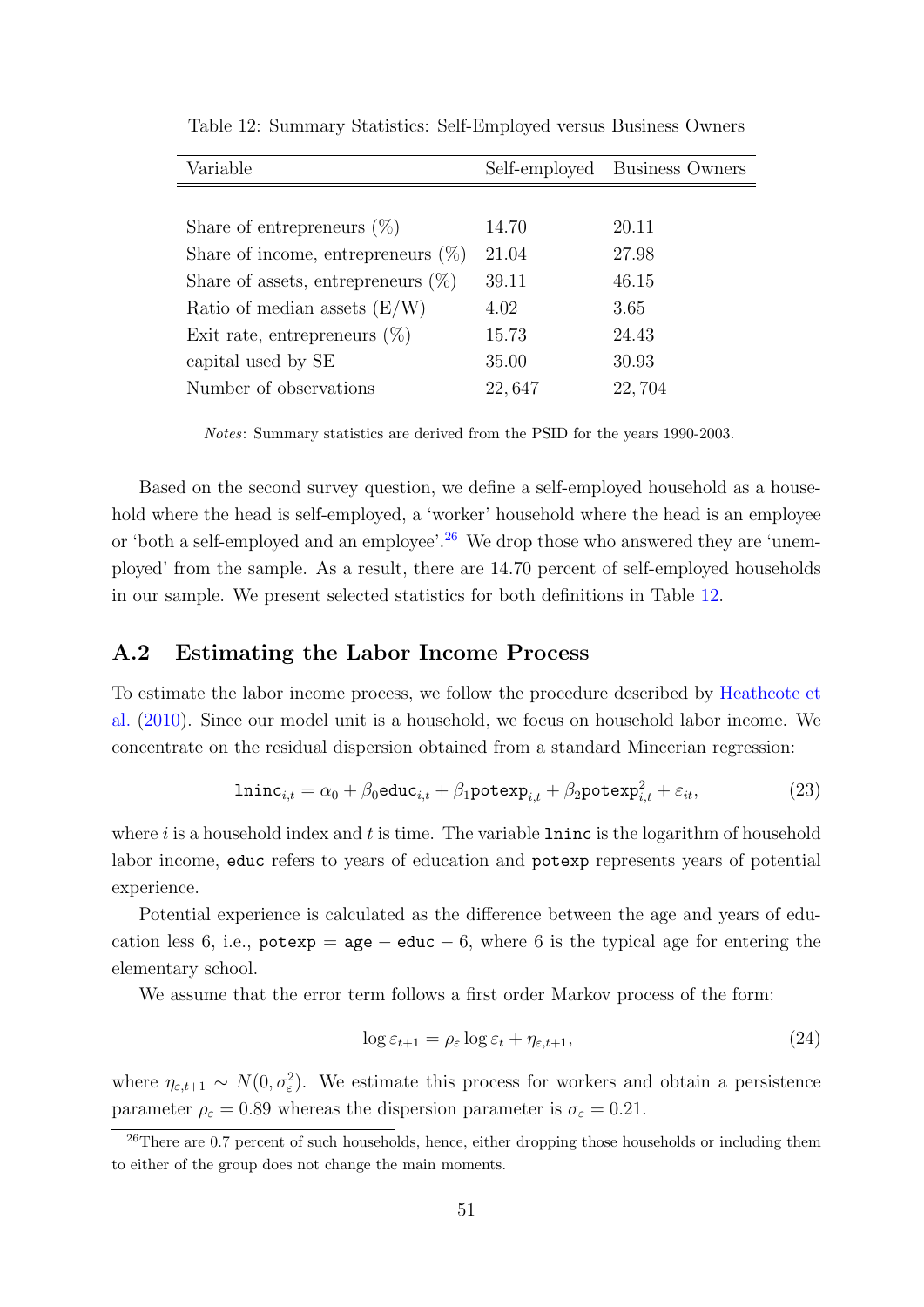#### <span id="page-52-0"></span>A.3 Estimating Entry and Exit Rates

The exit rates are calculated as follows. First, we sort individuals by their identification number and consider two consecutive years. Then, we calculate how many individuals remained workers from one year to another and divide by the initial number of workers. This gives us the share of people who stayed workers. In the same way, we calculate the share of those who stayed self-employed. Exit rates are calculated as one minus the share of those who stayed a worker/self-employed. Finally, we calculate a weighted sum of yearby-year exit rates to get an average number we use for calibration. We get that on average, per year, around 15.73 percent of those who were self-employed exited self-employment. This number is comparable with the exit rate of 13.6 percent reported by [Quadrini](#page-48-0) [\(2000\)](#page-48-0). Table 13 shows the year-by-year exit rates for workers and self-employed.

| Year      | % Stayed | Number of | Exit Rate      | % Stayed      | Number of     | Exit Rate            |
|-----------|----------|-----------|----------------|---------------|---------------|----------------------|
|           | Workers  | Workers   | Workers $(\%)$ | Self-employed | Self-employed | Self-employed $(\%)$ |
| 1990      | 96.82    | 1,572     | 3.18           | 88.85         | 278           | 11.15                |
| 1991      | 96.32    | 1,522     | 3.68           | 89.93         | 278           | 10.07                |
| 1992      | 96.07    | 1,424     | 3.93           | 79.57         | 235           | 20.43                |
| 1994      | 96.84    | 1,709     | 3.16           | 85.00         | 260           | 15.00                |
| 1995      | 97.96    | 1,715     | 2.04           | 82.14         | 252           | 17.86                |
| 1996      | 97.45    | 1,728     | 2.55           | 84.65         | 241           | 15.35                |
| 1997      | 96.33    | 1,609     | 3.67           | 83.11         | 219           | 16.89                |
| 1999      | 96.07    | 1,704     | 3.93           | 82.45         | 245           | 17.55                |
| 2001      | 95.93    | 1,844     | 4.07           | 80.80         | 224           | 19.20                |
| Exit Rate |          |           |                |               |               | 15.73                |

| Table 13: Exit Rates |
|----------------------|
|----------------------|

Notes: Summary statistics are derived from the PSID for the years 1990-2003. The year 1993 is excluded because of missing information on the occupation.

### A.4 Data on Auditing

Table [14](#page-53-0) is based on [Slemrod and Gillitzer](#page-48-0) [\(2014\)](#page-48-0), Chapter 6.5, and [U.S. Department](#page-48-0) [of the Treasury](#page-48-0) [\(2011\)](#page-48-0) and reports auditing rates by type and size of reported income, relative to the fiscal year 2011. On average only 1.11 percent of individual tax returns are audited but this percentage changes across income levels. Generally, the probability of being audited by the Internal Revenue Service is rising with income, increasing from less than 1 percent to almost 30 percent for tax returns above \$10 million. Individuals who include business income in their returns are significantly more likely to be audited. Small corporations, with less than \$10 million in total assets, are audited with only 1 percent probability, whereas larger corporations, with more \$10 million in total assets, face an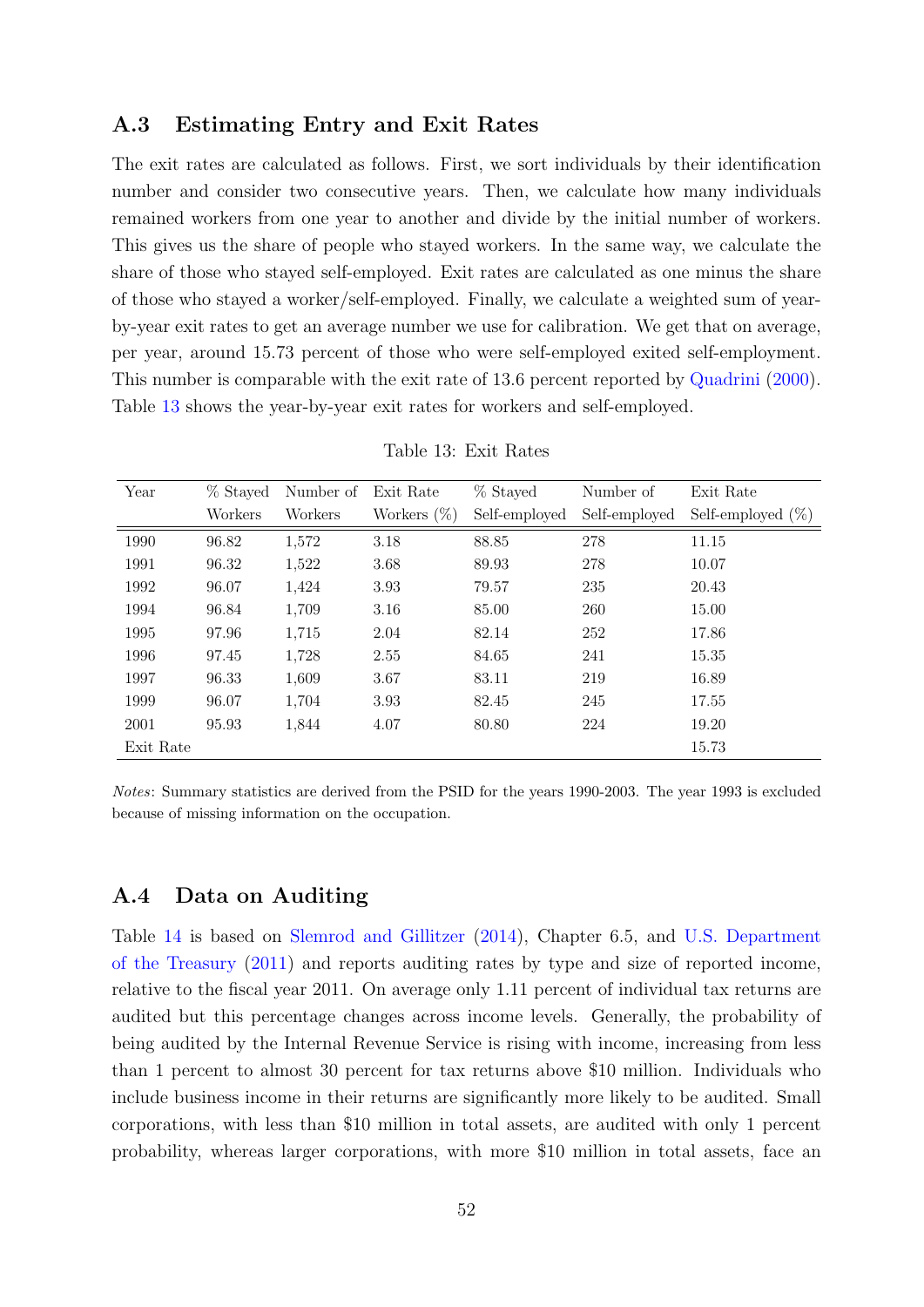<span id="page-53-0"></span>audit rate of 17.6 percent.

| Type of return                   | Percent covered |
|----------------------------------|-----------------|
| Individual Income Tax            | 1.11            |
| No adjusted gross income         | 3.42            |
| [1, 25000]                       | 1.22            |
| [25000, 50000]                   | 0.73            |
| [50000, 75000]                   | 0.83            |
| [75000, 100000]                  | 0.82            |
| [100000, 200000]                 | 1.00            |
| [200000, 500000]                 | 2.66            |
| [500000, 1m]                     | 5.38            |
| [1m, 5m]                         | 11.80           |
| [5m, 10m]                        | 20.75           |
| >10 <sub>m</sub>                 | 29.93           |
| Corporate income tax             | 1.5             |
| Small firms $(10m in assets)$    | $1.0\,$         |
| Large firms $(>\$10m$ in assets) | 17.6            |

Table 14: U.S. Auditing Rates by Type and Size of Tax Return

Notes: The numbers are based on the fiscal year 2011 and are taken from [Slemrod and Gillitzer](#page-48-0) [\(2014\)](#page-48-0), Chapter 6.5, and [U.S. Department of the Treasury](#page-48-0) [\(2011\)](#page-48-0).

# B Appendix: Model

### B.1 Policy Function: Self-Employed Business Capital

Figure [7](#page-54-0) shows the policy function for self-employed business capital expanding the x-axis in order to highlight the part of the state-space where the borrowing constraint is not binding,  $k < \lambda a$ .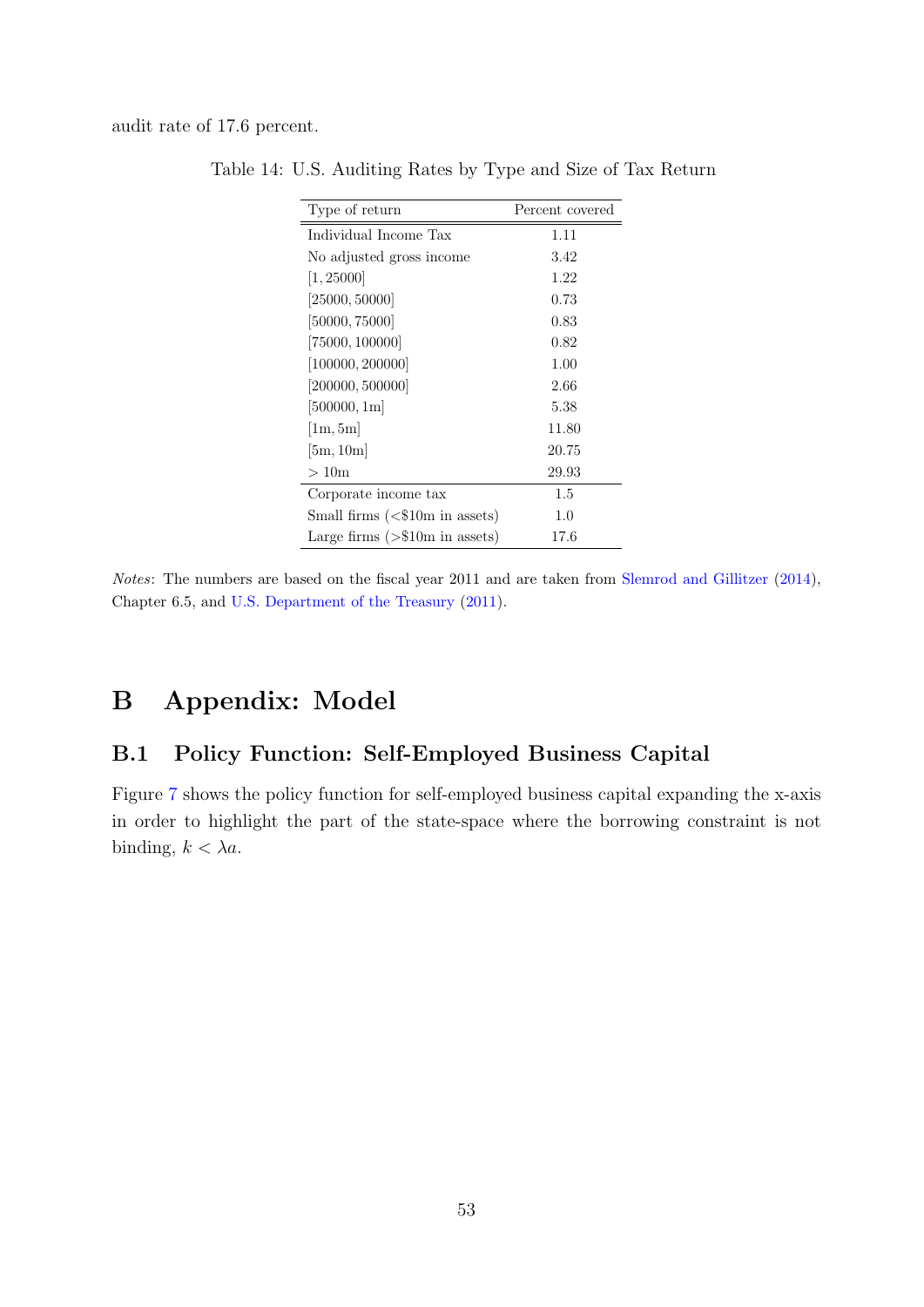<span id="page-54-0"></span>Figure 7: Self-Employed Business Capital: Tax Evasion vs Perfect Enforcement



*Notes:* This figure shows the policy function for self-employed business capital  $k(a, \varepsilon, \theta)$ . Working ability  $\varepsilon$  and business ability  $\theta$  are fixed to their average values. The solid (dashed) lines refer to the benchmark economy with tax evasion (to the counterfactual economy with perfect tax enforcement).

### B.2 Welfare Analysis: Details

In this section, we provide details on the derivation of the welfare measure  $\Delta(x)$  defined by:

$$
U\Big((1+\Delta(x))\,c^B(x),\ell^B(x)\Big) = U\Big(c^C(x),\ell^C(x)\Big),
$$

with  $U(c(x), \ell(x)) = E_0 \left[ \sum_{t=0}^{\infty} \beta^t \left( \frac{c(x_t)^{1-\sigma_1}}{1-\sigma_1} \right) \right]$  $\frac{(x_t)^{1-\sigma_1}}{1-\sigma_1} - \psi \frac{\ell(x_t)^{1+\sigma_2}}{1+\sigma_2}$  $1+\sigma_2$  $(x_0 = x)$ .  $\Delta(x)$  provides the percentage change in consumption at all future dates and states required to make an individual in state x to be indifferent between the benchmark economy and the counterfactual economy.

Following [Heer and Trede](#page-47-0) [\(2003\)](#page-47-0) and Brüggemann [\(2019\)](#page-45-0),  $\Delta(x)$  can be derived as:

$$
\Delta(x) = \left[ \frac{V^C(x) - V^B(x)}{E_0 \left[ \sum_{t=0}^{\infty} \beta^t \left( \frac{(c^B(x_t))^{1-\sigma_1}}{1-\sigma_1} \right) | x_0 = x \right]} + 1 \right]^{\frac{1}{1-\sigma_1}} - 1,
$$

where  $V^B(x)$  and  $V^C(x)$  denote the household's value function in the benchmark economy and in the counterfactual economy, respectively.

To further decompose the welfare effects, we compute the compensating equivalence variation for each decile  $i$  of household wealth in the benchmark economy,

$$
\overline{\Delta}_i^E = \frac{\int \mathbf{1}_i(x) o(x) \Delta(x) d\mu^B(x)}{\int \mathbf{1}_i(x) o(x) d\mu^B(x)}, \qquad \overline{\Delta}_i^W = \frac{\int \mathbf{1}_i(x) (1 - o(x)) \Delta(x) d\mu^B(x)}{\int \mathbf{1}_i(x) (1 - o(x)) d\mu^B(x)},
$$

where  $\mathbf{1}_i(x)$  is an indicator function that takes the value of one if x lies in the *i*-th decile of wealth.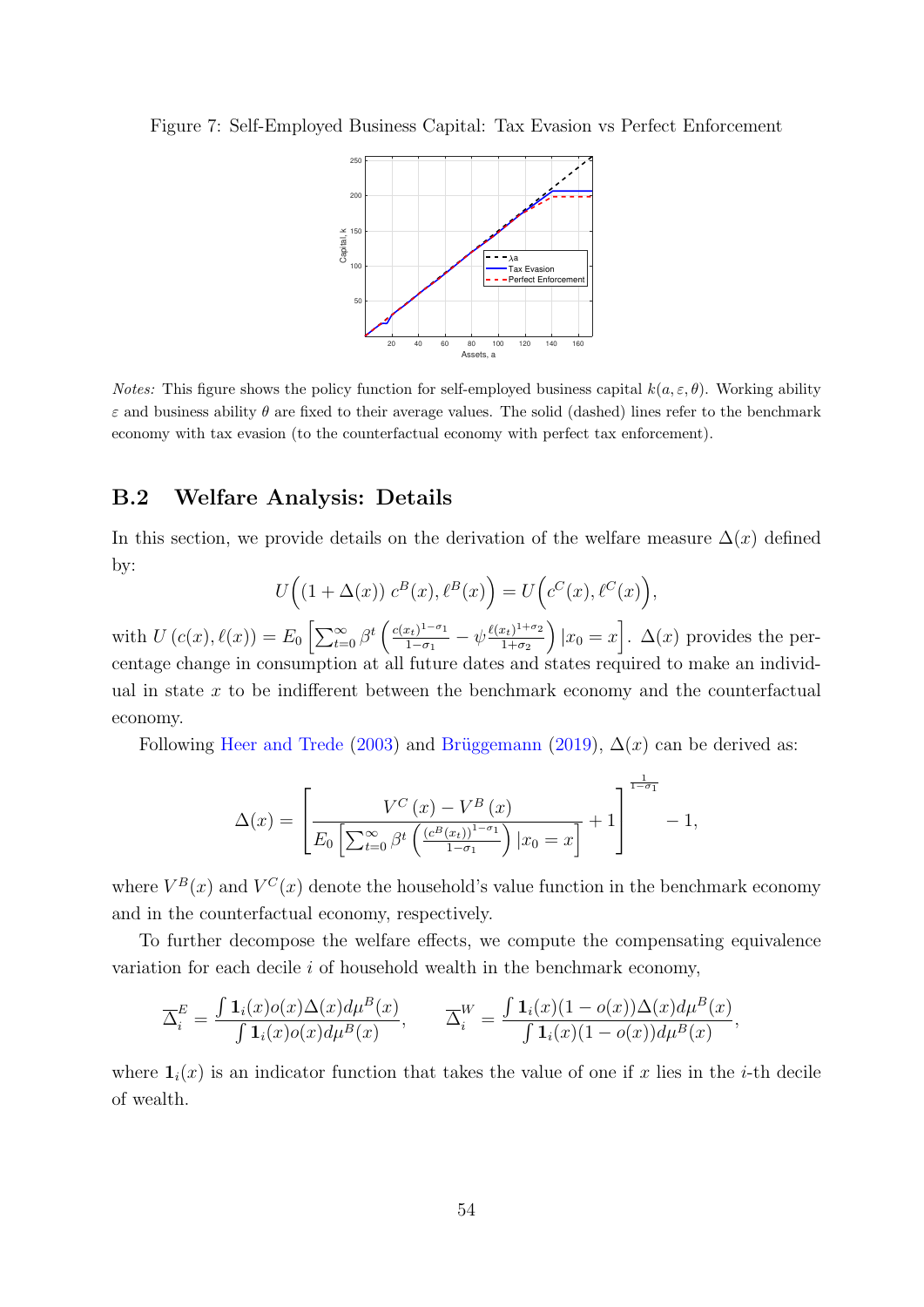### <span id="page-55-0"></span>B.3 Varying  $\lambda$

In this section, we provide details on two re-calibrated counterfactual econonomies characterized by  $\lambda = 1.2$  and  $\lambda = 1.8$ . Table 15 provides the values of the internally calibrated parameters. Table [16](#page-56-0) summarizes the basic model statistics.

| Parameter             | Description                  |          | $\lambda = 1.2 \quad \lambda = 1.8$ |
|-----------------------|------------------------------|----------|-------------------------------------|
| Preferences           |                              |          |                                     |
| 13                    | Discount factor              | 0.945    | 0.946                               |
| $\psi$                | Disutility from working      | 0.830    | 0.830                               |
| Production            |                              |          |                                     |
| $\delta$              | Capital depreciation         | 0.110    | 0.110                               |
| $\boldsymbol{v}$      | Span of control              | 0.740    | 0.740                               |
| $\gamma$              | Capital share, self-employed | 0.730    | 0.730                               |
| Self-employed ability |                              |          |                                     |
| $\rho_{\theta}$       | Persistence                  | 0.952    | 0.952                               |
| $\sigma_{\theta}$     | Standard deviation           | 0.670    | 0.670                               |
| $\mu_{\theta}$        | Unconditional mean           | $-1.100$ | $-1.133$                            |
| Tax evasion detection |                              |          |                                     |
| $\kappa$              | Cost of tax evasion          | 0.137    | 0.127                               |
| $p_1$                 | Parameter of $p(\cdot)$      | 2250     | 1750                                |
| $p_2$                 | Parameter of $p(\cdot)$      | 0.350    | 0.350                               |
| Tax functions rescale |                              |          |                                     |
| $\chi$                | Rescaling parameter          | 11.000   | 11.000                              |

Table 15: Internally Calibrated Parameters: Varying  $\lambda$